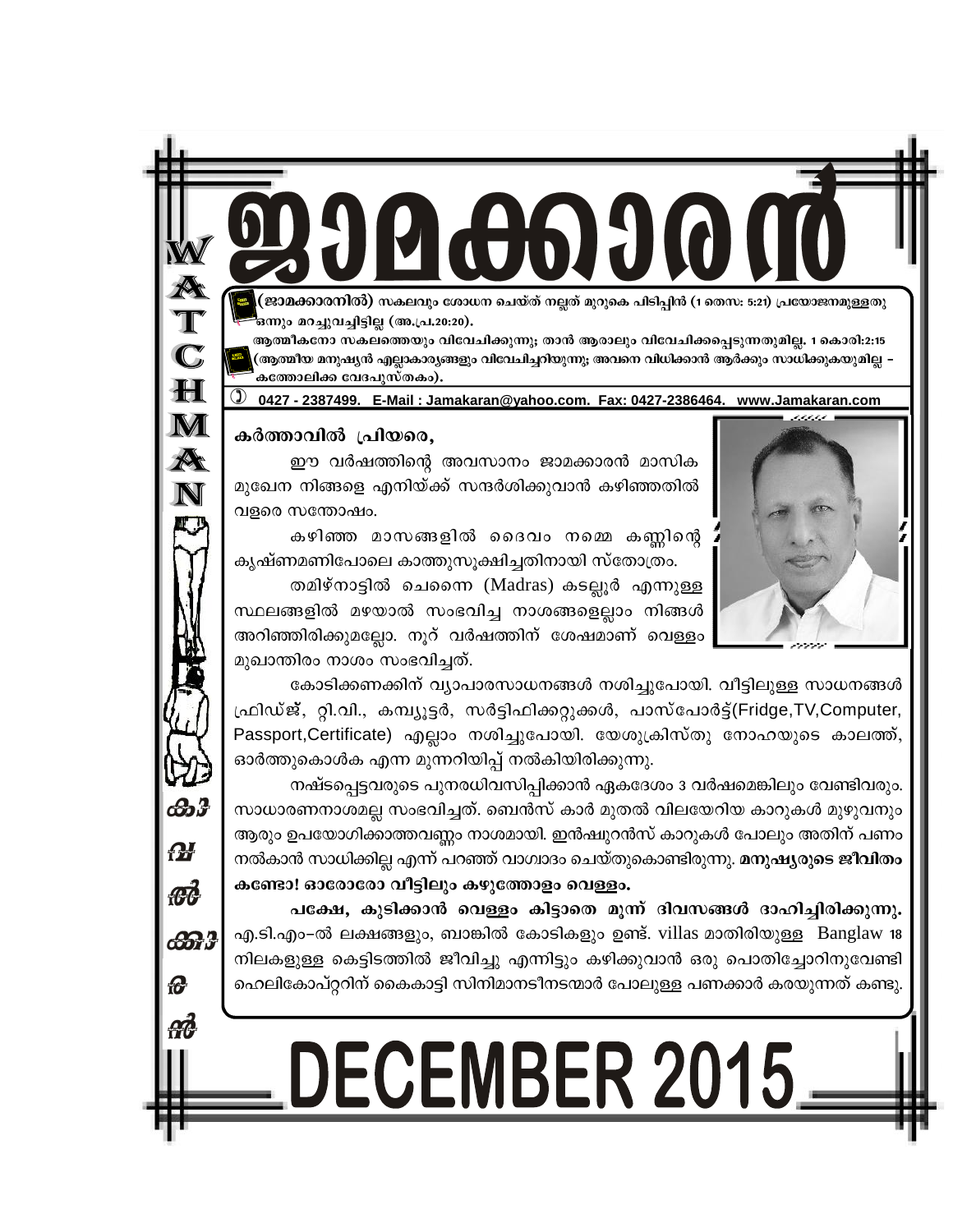#### December 2015  $\rightsquigarrow \rightsquigarrow \rightsquigarrow \rightsquigarrow www.$  jamakaran.com  $\rightsquigarrow \rightsquigarrow \rightsquigarrow \rightsquigarrow \infty$  2014600013

ഭയങ്കര ക്ഷാമത്തിലും ഒരു പിടിമാവ് അളവ് കുറയാതെ അത് വർദ്ധിപ്പിച്ചുതന്ന അത്ഭുതം വിശുദ്ധ വേദപുസ്തകത്തിൽ നാം വായിക്കുന്നു. അതുപോലെ ദൈവത്തിൽ പ്രത്യാശയോടെ ജീവിച്ച പലരും മഴവെള്ളത്തിൽ രക്ഷപ്പെട്ട വാർത്തകൾ വന്നുകൊണ്ടിരുന്നു. യേശുക്രിസ്തുവിൽ പ്രത്യാശിക്കുന്നവരെ ദൈവം ഒരിക്കലും കൈവിടില്ല. ഈ വർഷാവസാനത്തിൽ നാം എല്ലാവരും ഒരു ആത്മീയ തീരുമാനമെടുത്ത് പാപത്തിനെ ഏറ്റുപറഞ്ഞ് പദവിമോഹമോ ജഡമോഹമോ ഉണ്ടാകാതെ ജീവിക്കുവാൻ ദൈവത്തിന്റെ സഹായം തേടാം. ദൈവകൃപ നിങ്ങളെല്ലാവരോടും കൂടി ഉണ്ടാകട്ടെ.

നിങ്ങളുടെ കുഞ്ഞുങ്ങൾ എഴുതിയ പരീക്ഷയിൽ നല്ല മാർക്കുകൾ വാങ്ങി ജയിച്ചതിനായി ഞാൻ ദൈവത്തെ സ്തുതിക്കുന്നു. കർത്താവ് പൈതങ്ങളെ അനുഗ്രഹിക്കുവാനും തൻമൂലം നിങ്ങൾക്ക് സമാധാനം ലഭിക്കുവാനും ഞാൻ പ്രാർത്ഥിക്കുന്നു. നിങ്ങളും പ്രാർത്ഥിക്കുക. **വായ** നക്കാരുടെ അഭ്യർത്ഥന മാനിച്ചു മാസം തോറും മാസിക പ്രസിദ്ധീകരിക്കുന്നതാണ്.

കർത്താവിന്റെ ഉന്നത ശുശ്രൂഷയിൽ ഡോ. പുഷ്പരാജ്

### വായനക്കാരുടെ ശ്രദ്ധയ്ക്കു – അറിയിപ്പ് മണിയോടർ (EMO)

EMO വഴി ആയി മണിയോടർ അയിച്ചവർ പണം അയിച്ചിട്ടും മാസിക എന്തു കൊണ്ട് അയിച്ചില്ല എന്നു എനിക്കു കത്തെഴുതി ചോദിക്കുന്നു. ഇപ്പോഴുള്ള EMO മണിയോടറിൽ, ഏതു കാര്യത്തിനുവേണ്ടി പണം അയച്ചു എന്നു വിവരം എഴുതാൻ സാധിക്കുന്നില്ല. അതുകൊണ്ട് മണിയോടർ വഴിയായോ, ഓൺലൈൻ മൂലം ബാങ്കു വഴിയായോ പണം അയക്കുന്നവർ. നിങ്ങളുടെ മേൽ വിലാസത്തിനോടൊപ്പം ഏതു കാര്യത്തിനുവേണ്ടി അയച്ചു എന്നു കത്തെഴുതി അറിയിച്ചാൽ വളരെ ഉപഹാരമായിരി ക്കും.

എന്റെ ബാങ്ക് പാസ്ബുക്കിൽ ഓൺലൈൻ വഴിയായി പണം അയക്കുന്നവരുടെ പേരും, സ്ഥലവും പോലും സൂചിിപ്പിക്കുന്നില്ല. അതുകൊണ്ടു പണം അയച്ചയുടനെ ഒരു കത്തു വഴിയായി നിങ്ങൾ പണം അയച്ച വിവരം, കാരണം, തുക, ബാങ്കിന്റെ പേര്, നിങ്ങളുടെ വിലാശം, ഏതു തിയതി എന്നല്ലാം എഴുതി അറിയിച്ചാൽ രസീത് അയി ക്കാൻ സൗകര്യം ആയിരിക്കും. അതു മാത്രമല്ല പ്രധാനമായി **ഇൻകം ടാക്സിനു** അര് അയച്ചു, എന്തിനു വേണ്ടി അയച്ചു എന്ന വിവരങ്ങൾ അറിയിക്കാൻ വളരെ ഉപയോഗമാ യിരിക്കും.

ഈ വിഷയത്തിൽ നിങ്ങൾ എനിക്ക് സഹകരിക്കണം. ഈ ദൈവ വേലയിൽ പങ്കു ചേരുന്ന നിങ്ങൾ ഏവരെയും ദൈവം അനുഗ്രഹിക്കുമാരാകട്ടെ.

 $\overline{2}$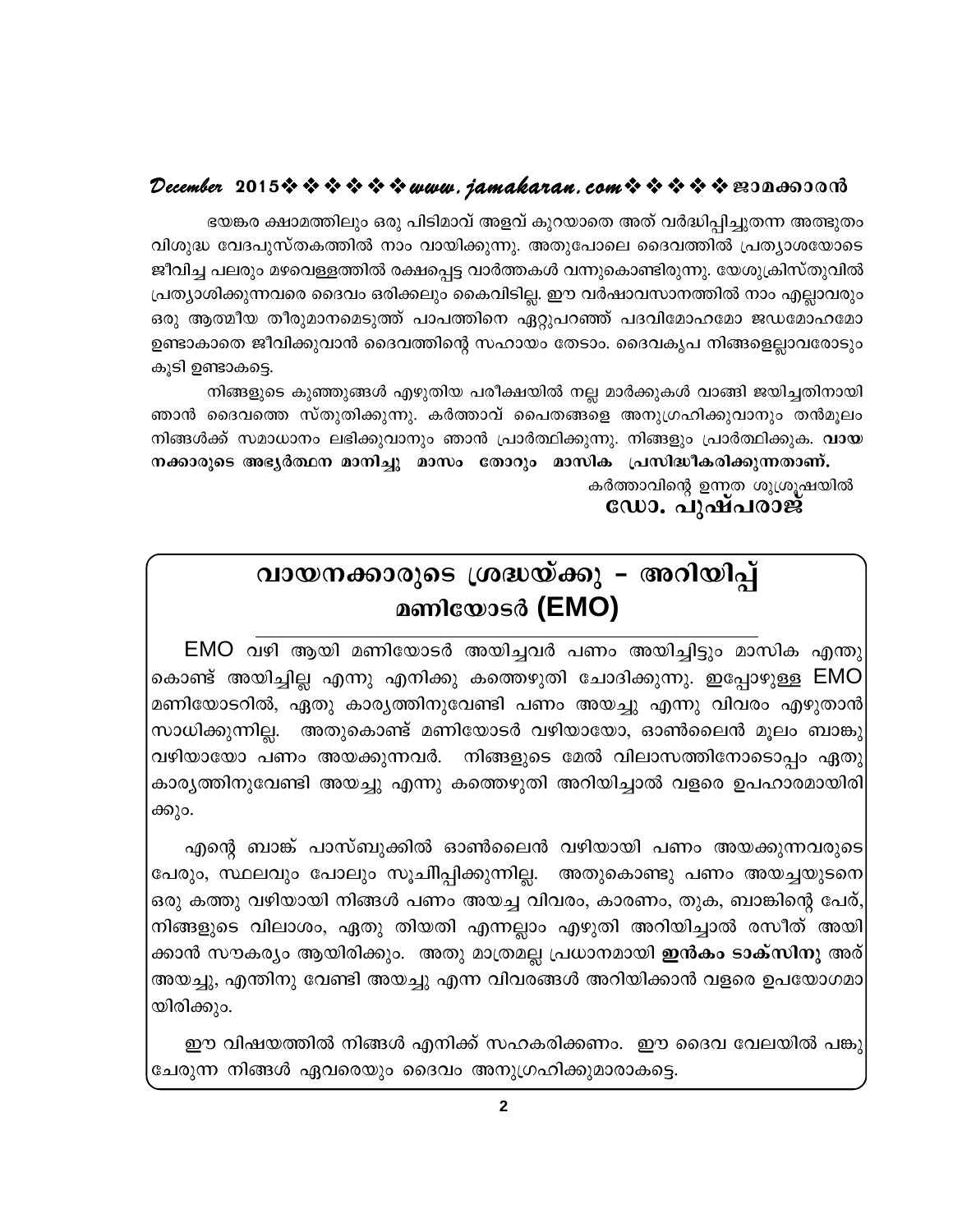# സുപ്രീംകോടതിയുടെ വിധി

# **C.S.I.ബിഷപ്പുമാരുടെ** പദവിമോഹം







Rt.Rev.Devakatacham Most Rev.Dyvasirvadam, Dupty Moderator. Kanyakumari Diocese Moderator Rt.Rev.Thomas K.Oommen

Kev.Devakatacham Most Kev.Dyvasırvadam, Dupty Moderator.<br>myakumari Diocese Moderator Rt.Rev.Thomas K.Oommen<br>\* സി.എസ്.ഐ ബിഷപ്പുമാർ, അച്ചന്മാർ എന്നിവരുടെ വിരമിക്കാനുള്ള വയസ്സ്<br>തുള്ള C.S.I നിയമഭേദഗതി (Amendment) നടത്താൻ ശ്രമ കൂട്ടുവാനുള്ള C.S.I നിയമഭേദഗതി (Amendment) നടത്താൻ ശ്രമിക്കുന്ന പ്രധാന മൂന്ന് ബിഷപ്പുമാർ. കഴിഞ്ഞമാസം മാസികയിൽ സൂചിപ്പിച്ചതുപോലെ Amendamant (നിയമഭേദഗതി) കൊണ്ടുവരുവാനായി എല്ലാ ഡയോസിസിലും ഇലക്ഷൻ നടത്തുക്കുകയുണ്ടായി. \* സി.എസ്.ഐ ബിഷപ്പുമാർ, അച്ചന്മാർ എന്നിവരുടെ വിരമിക്കാനുള്ള വയസ്സ്<br>നുള്ള C.S.I നിയമഭേദഗതി (Amendment) നടത്താൻ ശ്രമിക്കുന്ന പ്രധാന മൂന്ന് ബിഷപ്പുമാർ.<br>കഴിഞ്ഞമാസം മാസികയിൽ സൂചിപ്പിച്ചതുപോലെ Amendamant (നിയമഭേദഗതി)<br>ഭ യോജിപില്ലായിരുന്നു.

എന്നാലും മോഡറേറ്റർ ചില ബിഷപ്പുമാരെ ഭീഷണിപ്പെടുത്തിയാണ് നിർബന്ധിച്ചത്. ചില കൊണ്ടുവരുവാനായി എല്ലാ ഡയോസിസിലും ഇലക്ഷൻ നടത്തുക്കുകയുണ്ടായി.<br>ഭൂരിപക്ഷം സി.എസ്.ഐ അച്ചന്മാർക്കും സഭാജനങ്ങൾക്കും ഇതിനോട്<br>യോജിപ്പില്ലായിരുന്നു.<br>എന്നാലും മോഡറേറ്റർ ചില ബിഷപ്പുമാരെ ഭീഷണിപ്പെടുത്തിയാണ് നിർബന്ധിച്ചത്. ചില<br>ബിഷപ്പു സഹായിക്കാം എന്ന് പറഞ്ഞ് ഈ Amendment പാസ്സാക്കാനുള്ള ഏർപ്പാടുകൾ ചെയ്തത്.

ചില ബിഷപ്പുമാർ Amendment Pass ആയി എന്ന് പ്രഖ്യാപിച്ചു. ആ ഇലക്ഷൻ തെറ്റായ രീതിയിൽ നടത്തിയതായിരുന്നു

അതുകാരണം ആ Amendment (നിയമഭേദഗതി) ജയിച്ചു എന്ന് സിനഡ് അറിയിച്ചു.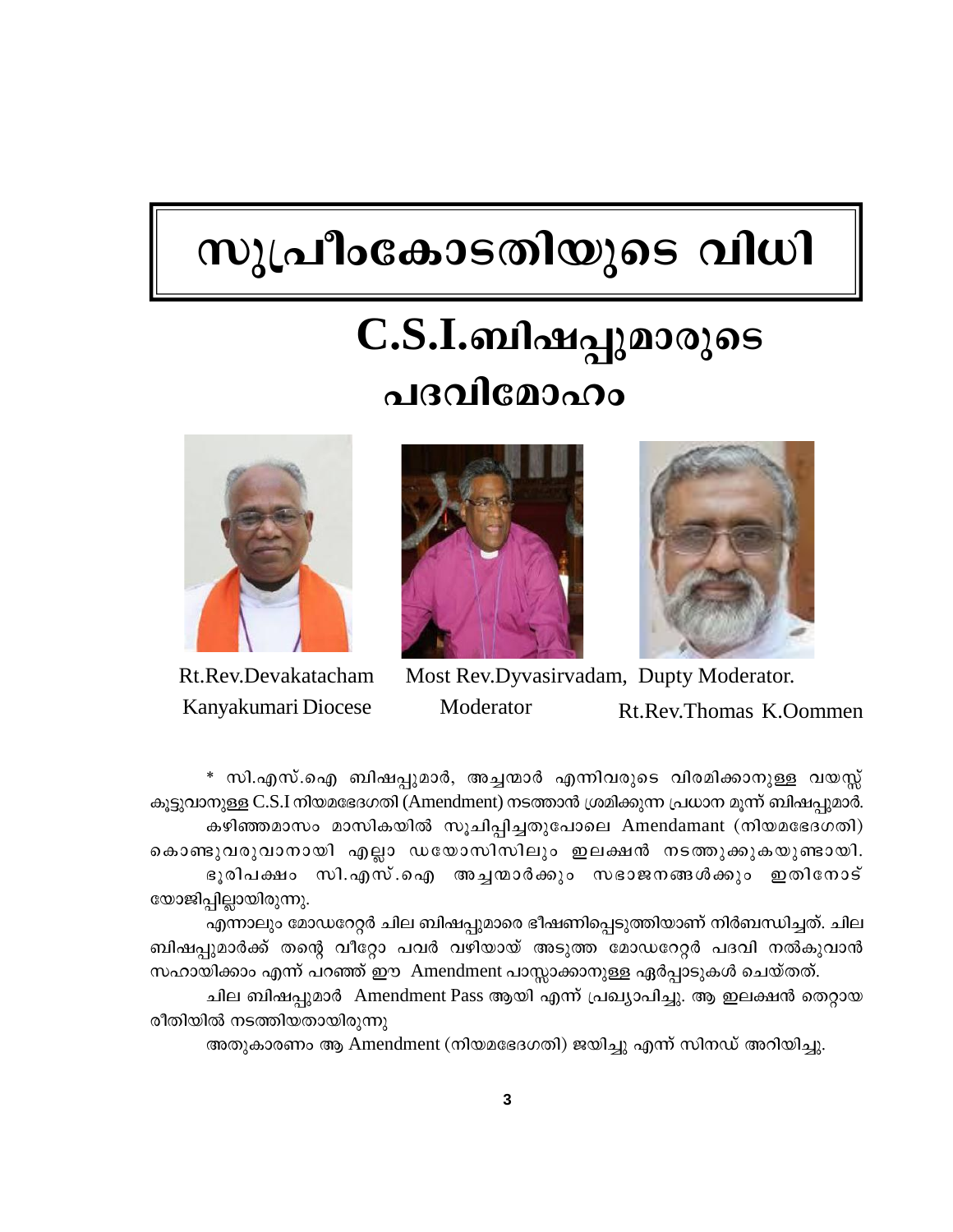## December 2015 $\rightsquigarrow \rightsquigarrow \rightsquigarrow \rightsquigarrow \rightsquigarrow www$ . jamakaran. com $\rightsquigarrow \rightsquigarrow \rightsquigarrow \rightsquigarrow \rightsquigarrow \text{exon}$ കേക്ക് മുറിച്ച് വിജയം ആഘോഷിച്ച ബിഷപ്പ്

കന്യാകുമാരി ഡയോസിസ് ബിഷപ്പ് മുൻ മോഡറേറ്ററുമായ ബിഷപ്പ് ദേവകടാക്ഷം അവർകൾ മോഡറേറ്റർ പദവിയിൽ ഇരുന്നപ്പോൾ ഈ നിയമഭേദഗതി (Amendment) ആദ്യം



കൊണ്ടുവന്നു. ഇദ്ദേഹം വിരമിചയോഷം ക ന ൃ ാ ക ു മ ാ ര ി ഡയോസിസിൽ ബിഷപ്പായി തന്റെ പദവിയിൽ തുടർന്നു. ഇദ്ദേഹമാണ് ഈ Amendment ജയിച്ചതിനുശേഷം കേക്ക് മുറിച്ച് പടക്കാ പൊടിച് പത്രക്കാരെ വരുത്തി വലിയ ആഘോഷം നടത്തിയത്. ആ സന്തോഷം അല്പദിവസങ്ങൾ മാത്രമാണുണ്ടായത്.

## സുപ്രീംകോർട്ടിന്റെ വിധി

സുപ്രീംകോർട്ട് ഇടപെട്ട് ഈ Amendment Pass ആക്കുവാൻ പാടില്ല എന്ന വിധി പറഞ്ഞു. ജനുവരി 11–ാം തീയതിക്കുള്ളിൽ വിധി മാറ്റുവാൻ മോഡറേറ്റർ ദേവാശീർവാദം അവർകൾ പുതിയ രീതികളിൽ സുപ്രീംകോർട്ടിൽ ചെന്ന് ശ്രമിക്കുന്നതായുള്ള വാർത്ത കേൾക്കുവാനിടയായി. ഈ പദവിയ്ക്ക് പ്രയോജനമില്ലാത്ത ഈ ബിഷപ്പുമാർ പദവിക്കുവേണ്ടി അലയുമോ? സിനഡ് കോടികൾ മുടക്കി ഈ കേസ്സുകൾ നടത്തിക്കൊണ്ടിരിക്കുന്നു. ഈ പണമെല്ലാം സി.എസ്.ഐ സഭാവിശ്വാസികൾ കൊടുത്ത വഴിപാടുകൾ ആണ്.

# ദുബായിൽ സി.എസ്.ഐ ബിഷപ്പുമാരുടെ സിനഡ് യോഗം

കഴിഞ്ഞവർഷം CSI സിനഡ് യോഗം ദുബായിൽ വെച്ച് നടന്നത് നമുക്ക് എല്ലാവർക്കും അറിയാം. കോടികൾ മുടക്കി ദുബായിൽ സിനഡ് യോഗം നടത്തുവാൻ കാരണം എന്താണ്? ദുബായിലുള്ള ന്നു. Mr.Durairaj അവർകൾ എന്നെ വന്ന്കണ്ട് ഒന്നരമണിക്കൂർ നേരം സംസാരിച്ചു. അദ്ദേഹമാണ് ഈ സിനഡ് യോഗം നടത്തുവാനുള്ള ക്രമീകരണങ്ങൾ ചെയ്തത്. ദുബായിൽ ബിഷപ്പുമാർ വാങ്ങിയ സ്വർണ്ണങ്ങൾ, ആഡംബർചിലവുകൾ, ബിഷപ്പുമാർക്ക് ചിലവാക്കിയ കോടിക്കണക്കിന് പണം ഇതെല്ലാം ആത്മീയസാക്ഷിയല്ല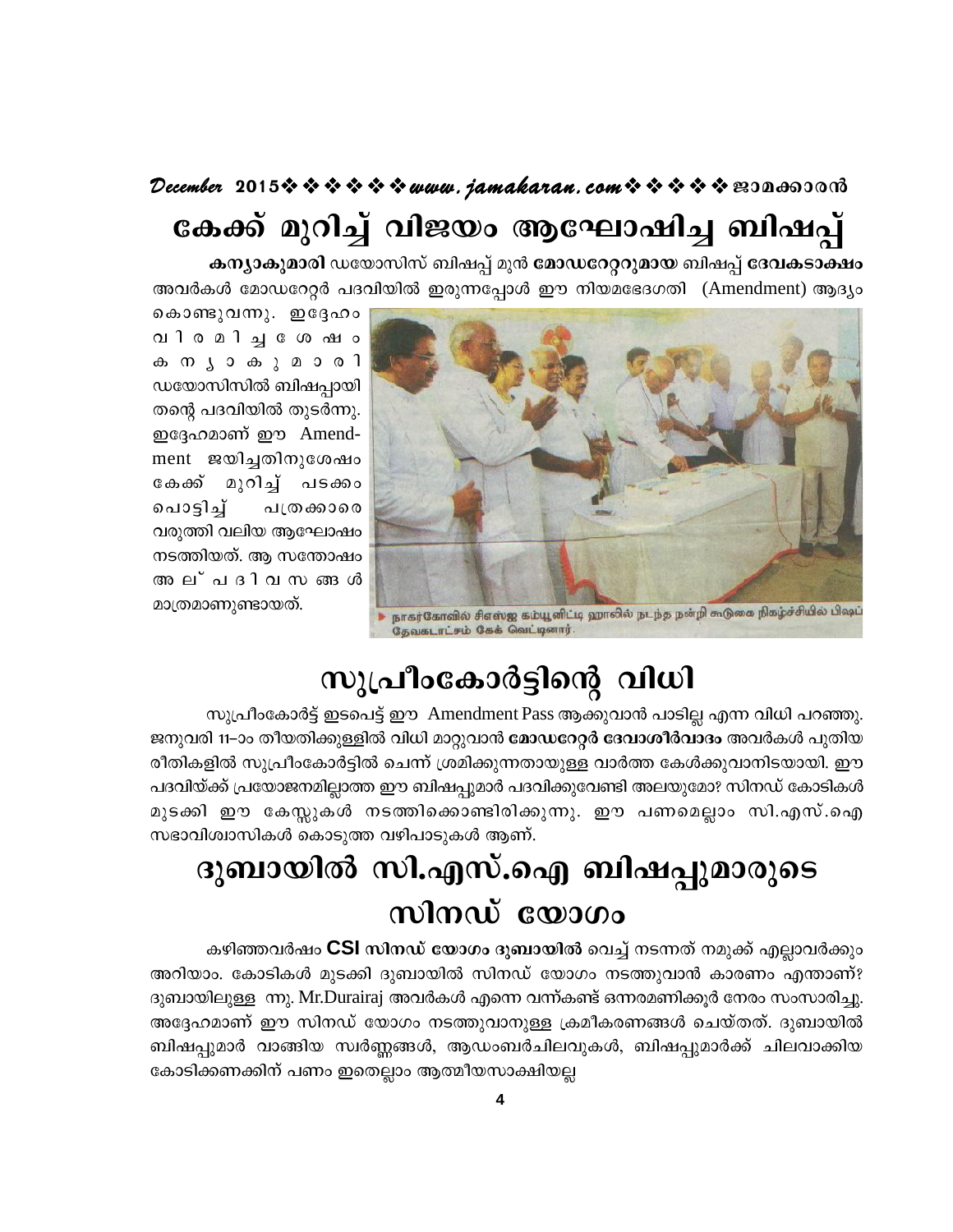#### December 2015 $\rightsquigarrow \rightsquigarrow \rightsquigarrow \rightsquigarrow \rightsquigarrow www.$  jamakaran.com  $\rightsquigarrow \rightsquigarrow \rightsquigarrow \rightsquigarrow \rightsquigarrow \text{exp}$

കഴിഞ്ഞ 75 വർഷങ്ങളായി ഞാൻ സി.എസ്.ഐക്ക് വേണ്ടി എന്റെ സഭയിലും തെന്നിന്ത്യ മുഴുവൻ സഭകളിലും പ്രസംഗിച്ച് കൂടുതൽ ഭാരപ്പെടുന്നവനായതുകൊണ്ടാണ് ഞാൻ ഇത് എഴുതുന്നത്. കൂടാതെ എന്റെ പിതാവ് 30 വർഷം സി.എസ്.ഐ സഭാസെക്രട്ടറിയായി പ്രവർത്തിച്ച വ്യക്തിയാണ്. അതുകൊണ്ടാണ് സി.എസ്.ഐയെക്കുറിച്ചുള്ള ഒരു വലിയ ഭാരം ഞങ്ങളുടെ കുടുംബരക്തത്തിൽ കലർന്നിരിക്കുന്നത്. കൺമുമ്പിൽ തന്നെ സി.എസ്.ഐ നാശത്തിൽ പോയിക്കൊണ്ടിരിക്കുന്നതും, ആത്മീയത നഷ്ടപ്പെട്ടുകൊണ്ടിരിക്കുന്നതും കണ്ട് സഹിക്കുവാൻ കഴിയാത്തതുകൊണ്ടാണ് ഞാൻ ഇങ്ങനെ എഴുതുന്നത്. ഇതുമുഖാന്തിരമാണ് സി.എസ്.ഐ സഭയിലെ ചില ബിഷപ്പുമാർക്ക് എന്നോട് വെറുപ്പ് തോന്നാൻ കാരണമായി ഞാൻ കരുതുന്നത്. ദൈവം എനിക്കു തന്നെ ദൗതൃം നിറവേറ്റി എന്ന സംതൃപ്തി എനിക്കുണ്ട്. തുടർന്ന് ബിഷപ്പുമാർക്കും അച്ചന്മാർക്കും മോഡറേറ്റർമാക്കു വേണ്ടിയും പ്രത്യേകം പ്രാർത്ഥിക്കണം.

#### നുണ കേൾപ്പാൻ തുടങ്ങിയാൽ :

അവന്റെ (Bishop - Moderator) ഭൃതൃന്മാർ ഒക്കെയും ദുഷ്ടന്മാരാകും.  $(m_3 \ 29:12)$ .

കോടികൾ കൊടുത്ത് ബിഷപ്പ്, മോഡറേറ്റർ പദവികൾ വിലയ്ക്ക് വാങ്ങുവാൻ കാത്തിരിക്കുകയാണ് ഓരോ ബിഷപ്പുമാരും. ഇവരെല്ലാവർക്കും അവർക്കിഷ്ടപ്പെട്ട ബിഷപ്പ്, മോഡറേറ്റർ പദവികൾ വന്നാൽ വലിയ പ്രയോജനം ഉണ്ട്.

കേരളത്തിൽ ഡയോസിസ് കൗൺസിൽ മെമ്പർമാരും അച്ചന്മാരും കൂടിയ കൂട്ടത്തിൽ അദ്ധ്യക്ഷത വഹിച്ച ബിഷപ്പ് പറഞ്ഞത് കേരളത്തിൽ ബിഷപ്പ് പദവിക്ക് പണം കൊടുക്കാതെ ബിഷപ്പായ ആൾ ഞാൻ മാത്രമാണ്. ഇങ്ങനെ പറഞ്ഞുകൊണ്ടിരിക്കുമ്പോൾ രണ്ടുമൂന്ന് പേർ ഇദ്ദേഹം ബിഷപ്പാകുവാൻ പണം കൊടുത്ത യോഹന്നാൻ അവർകളോട് ചോദിച്ചാൽ ആൾ വഴി പണം സിനഡിന് പോയി എവിടെ വച്ചാണ് പണം കൈമാറിയത് എന്ന് പറഞ്ഞതായി ഒരു ലഘുലേഖനം കിട്ടി.

ഇതാണ് ഇപ്പോഴത്തെ സി.എസ്.ഐയുടെ ദുഃഖകമരായ സ്ഥിതി.

#### നന്ദി

\* ഈ Amendment ന്റെ (നിയമഭേദഗതി) തടഞ്ഞ Supermcourt Judge ന് നന്ദി.

\* ഇതിനുവേണ്ടി വലിയ തുക മുടക്കി Supremcourt Jude ൽ ചെന്ന് Amendment നെ തോൽപ്പിച്ച മാനൃന്മാർക്ക് നന്ദി.

\* ഈ Amendment തോൽക്കണമെന്ന് പ്രാർത്ഥിച്ച വിശ്വാസികൾ, അച്ചന്മാർ, തൂത്തുക്കുടി, തിരുനെൽവേലി, കോട്ടയം, ആന്ധ്ര, ബാംഗ്ലൂർ എന്നീ സ്ഥലങ്ങളിൽ ഇതിനു വേണ്ടി പ്രാർത്ഥിച്ച എല്ലാവർക്കും നന്ദി.

\* Moderator ഈ Supermcourt Judge വിധിയെ വീണ്ടും, തോൽപ്പിക്കാതിരിക്കാൻ വേണ്ടി അദ്ദേഹത്തിനും, അദ്ദേഹത്തെ പ്രേരിപ്പിക്കുന്ന വ്യക്തികൾക്കും ദൈവത്തിന്റെ കോപം അവരുടെ മേൽ വരാതിരിക്കാൻ നമുക്ക് പ്രാർത്ഥിക്കാം.

\* ദൈവം നമ്മുടെ സി.എസ്.ഐ സഭകൾക്ക് ഈ പുതുവർഷം സമാധാനം \*\*\*\*\*\*\*\*\*\*\*\*\*\*\*\*\*\*\*\*\* നൽകുമാറാകട്ടെ.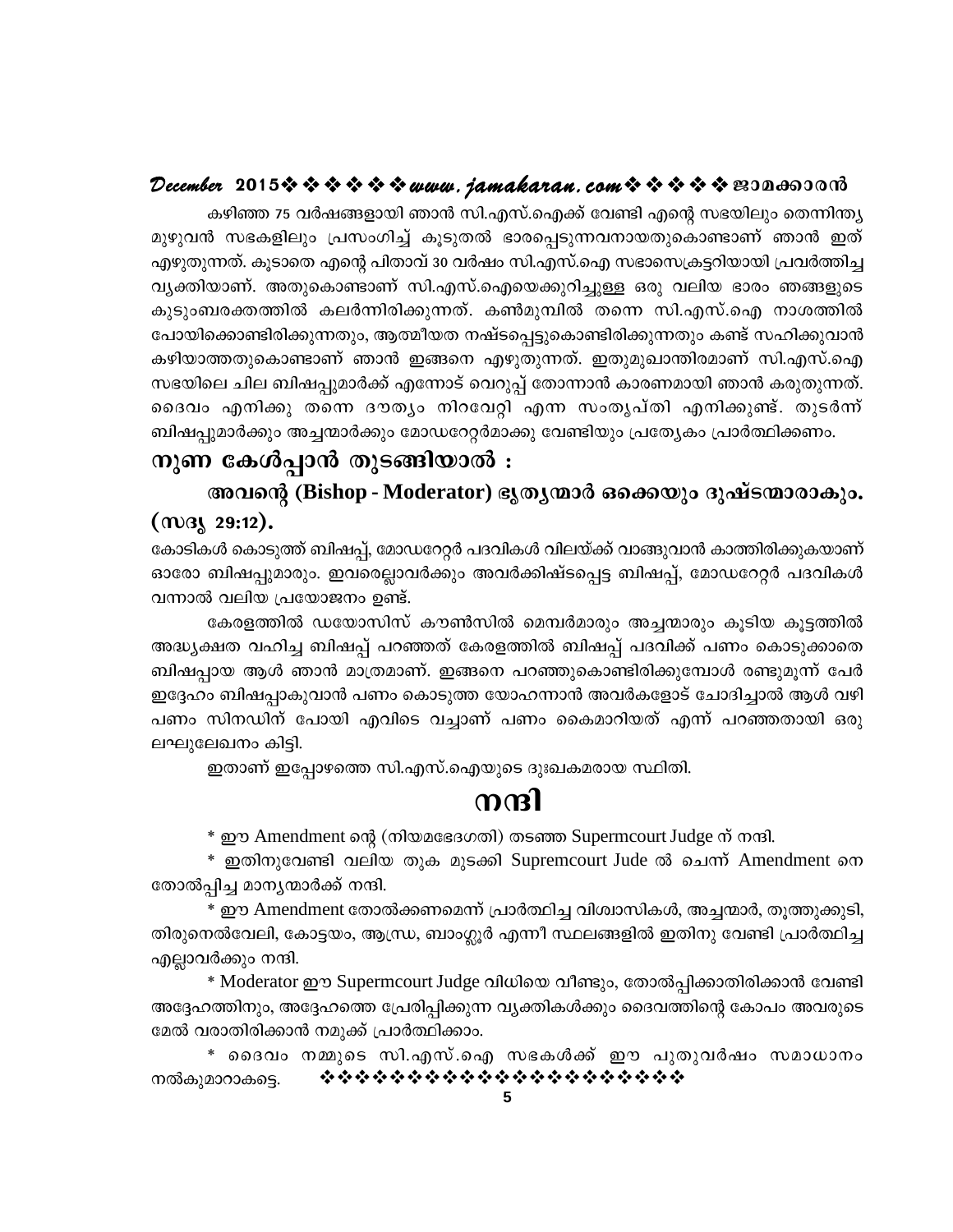# തിരിഞ്ഞുനോട്ടം 5,6–ന്റെ തുടർച്ച ......

ജാമക്കാരന്റെ കുറിപ്പ് :-വർഷങ്ങൾക്കു മുമ്പ്, യുവജനങ്ങൾക്കു വേണ്ടി, എന്റെ ബാല്യകാലത്തിൽ ഞാൻ നേരിട്ട വികാര പരീക്ഷകളും, അതിൽ നിന്നും രക്ഷപ്പെട്ട വിവരങ്ങളും എന്റെ സ്വന്ത അനുഭവസാക്ഷിയായി തിരിഞ്ഞുനോട്ടം 5,6 എന്ന തലക്കെട്ടിൽ മാസികയിൽ പ്രസിദ്ധീകരിച്ചിരുന്നു. ഈ തലമുറയിലെ ജാമക്കാരൻ യുവജനങ്ങൾക്കായി വീണ്ടും ഈ മാസത്തെ ജാമക്കാരനിൽ പ്രസിദ്ധീകരിക്കുന്നു.

# തിരിഞ്ഞുനോട്ടം നമ്പർ 5

എന്റെ ജീവിതത്തിൽ നടന്ന സംഭവങ്ങളെ അതുപോലെ **ജാമക്കാരൻ** വായ  $\circledR$ നക്കാരോടു തിരിഞ്ഞുനോട്ടം എന്ന ശീർഷകത്തിൽ നേരം കിട്ടുമ്പോഴെല്ലാം കഴിഞ്ഞ കുറെ വർഷങ്ങളായി പങ്കിട്ടുവരികയാണ്. ഇപ്രകാരം ഉള്ള സംഭവങ്ങ ളിൽ ചിലതു വായനക്കാർക്കു പ്രയോജനം ഉള്ളതും ചിലതു പ്രയോജനം ഇല്ലാ ത്തതുമാണ്.

ഇപ്രാവശ്യം ഞാൻ എഴുതുന്ന, എന്റെ ജീവിതത്തിൽ നടന്ന ഈ സംഭവം യുവാക്കൾക്കു നിശ്ചയമായി പ്രയോജനപ്പെടുമെന്ന് വിചാരിക്കുന്നു. എന്റെ പല പ്രാർത്ഥനാ യോഗങ്ങളിലും ഈ സംഭവങ്ങൾ ഞാൻ പറഞ്ഞിട്ടുണ്ട്.

#### ഹൈസ്ക്കുളിൽ

ഞാൻ ഹൈസ്ക്കൂളിൽ 6–ാം ക്ലാസിൽ (Ist Form) പഠിച്ചു കൊണ്ടിരുന്നപ്പോൾ എനിക്കു രണ്ടു ആത്മ സ്നേഹിതന്മാർ ഉണ്ടായിരുന്നു. എല്ലാ സമയത്തും ഇവരിൽ ഒരാൾ എന്നോടൊപ്പം ഉണ്ടായി രിക്കും. മറ്റേയാൾ എന്റെ പാട്ടിലും തമാശയിലും മാത്രം രസിക്കുമായിരുന്നു.

ഇങ്ങനെയൊക്കെ ആയിരുന്നാലും ഇവർ രണ്ടുപേരും എനിക്ക് ഒരുപോലായിരുന്നു. ഞങ്ങൾ മൂന്നു പേരും ഒരേ സ്ഥലത്ത് നിന്നാണ് തീവണ്ടി കയറുന്നതും സ്ക്കൂളിൽ നിന്നു വരുന്നതുമെല്ലാം.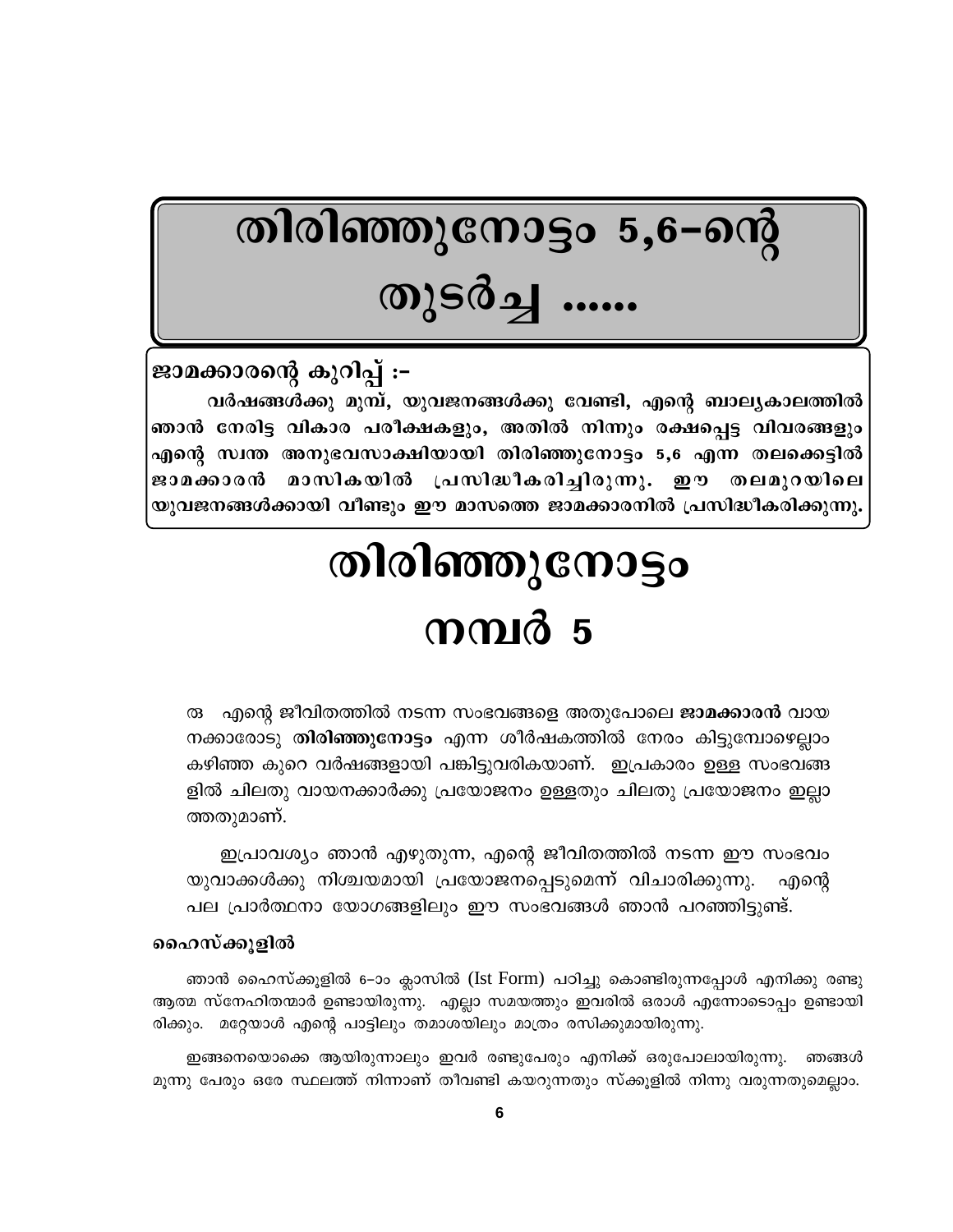#### December 2015  $\rightsquigarrow \rightsquigarrow \rightsquigarrow \rightsquigarrow$  www.jamakaran.com  $\rightsquigarrow \rightsquigarrow \rightsquigarrow \rightsquigarrow$  sepanopand

ഇവരിൽ ഒരുവന്റെ പേരു പറയാൻ ഞാൻ ഇഷ്ടപ്പെടുന്നില്ല. കാരണം ഇവന്റെ വീട്ടുകാർ ഇതു വായിക്കാൻ ഇടയായാൽ അവരുടെ മനസ് വേദനിക്കും. അവൻ ചെറുപ്പം മുതൽ തന്നെ ലൗകീക സുഖങ്ങളിൽ മുഴുകിയവനായിരുന്നു. 6–ാം ക്ലാസിൽ പഠിക്കുമ്പോൾ തന്നെ അവൻ ക്ലാസ് കട്ട് ചെയ്തു സിനിമയ്ക്കും മറ്റും പോകുമായിരുന്നു എന്നു പറഞ്ഞാൽ അവന്റെ ലൗകീക സുഖങ്ങളിലെ താൽപര്യം മനസിലാകുമല്ലോ.

അവൻ തനിയെ പോകുന്നതു മാത്രമല്ല എന്നേയും എന്റെ മറ്റെ കൂട്ടുകാരനേയും കൂടെ സിനിമയ്ക്കു വിളിക്കുമായിരുന്നു. എന്നാൽ ഞങ്ങളെ സംബന്ധിച്ചിടത്തോളം ഭയങ്കര പേടിയായിരുന്നു.

കാരണം ഞങ്ങൾക്ക് മാതാപിതാക്കളെ ഭയമായിരുന്നു.

മറ്റെ കൂട്ടുകാരന്റെ സഹവാസം കൊണ്ടു ഞാൻ ചില നല്ല കാര്യങ്ങൾ പഠിച്ചു. എന്നാൽ ഇവൻ എന്റെ തമാശയിലും മറ്റും ഒരളവുമാത്രമേ രസിച്ചിരുന്നുള്ളൂ. എന്നാൽ സിനിമയ്ക്ക് പോകുന്ന സ്നേഹി തനോ മുഴുവനായി രസിച്ചിരിക്കും.

ഞാൻ നന്നായി സിനിമാപാട്ടു പാടുമായിരുന്നു. ഞങ്ങളുടെ വീട്ടിൽ റേഡിയോ ഇല്ലാതിരുന്നതി നാൽ അടുത്ത വീട്ടിൽ പോയിരുന്ന് പാട്ടുകൾ കേൾക്കുക പതിവായിരുന്നു. സിനിമ കാണാതെ തന്നെ ഞാൻ സിനിമയിലെ പാട്ടുകൾ അതേ രീതിയിൽ പാടുമായിരുന്നു. എന്റെ വീട്ടുകാർ എന്നെ ്സിനിമയ്ക്കു പോകാൻ അനുവദിച്ചിരുന്നില്ല. എന്റെ സിനിമാ സ്നേഹിതൻ ഞാൻ പാടുന്ന പാട്ടുകൾ ഏതു സിനിമയിലാണെന്നു വിവരിക്കും. അതിനെക്കുറിച്ചു മാത്രം ധാരാളം വർണ്ണിക്കുമായിരുന്നു.

അതെല്ലാം കേട്ടു കേട്ടു എനിക്കും സിനിമയ്ക്ക് പോകണമെന്ന മോഹം ജനിച്ചു. ഒരു വശത്തു വീട്ടുകാരുടെ വിലക്ക്, മറുവശത്തു സിനിമാ മോഹം ഇവ രണ്ടും കൂടെ ഒരുഗ്രൻ പോരാട്ടം. 8-ാം ക്ലാസുവരെ ആ മനപോരാട്ടയുദ്ധം വിജയിച്ചില്ല.

9–ാം ക്ലാസിൽ പ്രവേശിച്ചയുടനെ ഒരു ദിവസം ഏതോ ഒരു സാഹചര്യത്തിൽ ഞങ്ങൾക്കു ഉച്ച വരെ മാത്രമേ ക്ലാസുണ്ടായിരുന്നുള്ളൂ. ഇക്കാര്യം എന്റെ വീട്ടുകാർക്കറിയില്ല എന്നു മാത്രമല്ല എന്റെ നല്ല സ്നേഹിതൻ അന്ന് സ്ക്കൂളിൽ വന്നിട്ടില്ലായിരുന്നു.

ഈ അവസരത്തിലാണ് സിനിമാസ്നേഹിതൻ വഴിയായി പിശാച് എന്നിൽ അടിയുറപ്പിച്ചത്. ഉച്ചയ്ക്ക് വിടും എന്നത് വീട്ടിലാർക്കും അറിയില്ല. മറ്റെ സ്നേഹിതനും കൂടെ ഇല്ല. പിന്നെ എന്തേ നിനക്ക് സിനിമയ്ക്കു വന്നാൽ? നീ ക്ലാസു കട്ടുചെയ്തല്ലല്ലോ സിനിമയ്ക്ക് വരുന്നത്. അങ്ങനെയാ ണെങ്കിലല്ലേ നീ തെറ്റുകാരനാകയുള്ളൂ.

സിനിമ വിടുന്ന സമയത്താണ് ഞാൻ സാധാരണയായി വീട്ടിൽ എത്തുന്നത്. അതിനാൽ സ്നിമയ്ക്കു പോയാൽ, തന്നെ ആർക്കും കണ്ടുപിടിക്കാൻ കഴിയുമായിരുന്നില്ല. ഒരു പക്ഷേ വീട്ടിലെത്താൻ താമസി ച്ചാൽ തീവണ്ടി വൈകി എന്നു പറയാം. ഇങ്ങനെയെല്ലാം പറഞ്ഞു ആ സ്നേഹിതൻ എന്നെ സിനി മയ്ക്കു പോകാൻ പ്രേരിപ്പിച്ചുകൊണ്ടിരുന്നു.

മനസിന് ഭയങ്കര പോരാട്ടം, ഞാൻ വിയർക്കാൻ തുടങ്ങി.

ഞാൻ സിനിമയ്ക്കു വരുന്നില്ല എന്നു പറയാൻ എനിക്ക് ധൈര്യം ഇല്ലാഞ്ഞിട്ട് എന്റെ കയ്യിൽ പൈസ ഇല്ലെന്നു ഞാൻ അവനോട് പറഞ്ഞു.

എടാ നീ വാ പൈസ ഞാൻ തരാം എന്നു പറഞ്ഞു അവൻ എന്നെ പിടിച്ചു വലിച്ചുകൊണ്ടുപോയി.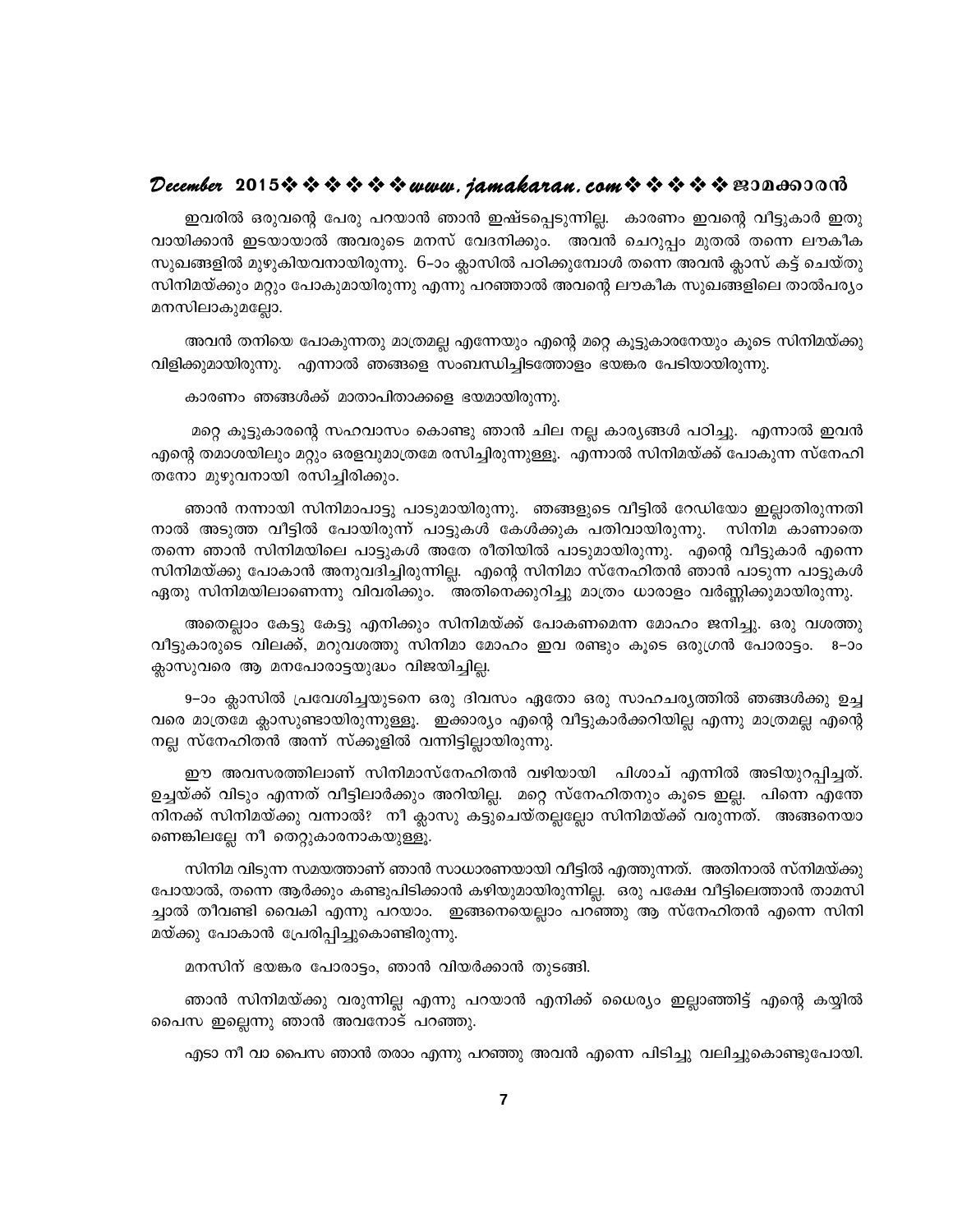#### December 2015※※※※※※www.*jamakaran.com*※※※※※e30a6530m3

എനിക്ക് വളരെ മനപോരാട്ടം ഉണ്ടായി. എന്നെ വിശ്വാസത്തോടെ സ്ക്കൂളിൽ വിട്ട വീട്ടുകാർക്ക് ദ്രോഹം ചെയ്യുകയല്ലേ എന്ന് എന്റെ ഉള്ളിൽ തോന്നിച്ചു. എന്റെ ചുറ്റും എന്റെ വീട്ടുകാരും സ്വന്ത ക്കാരും നിൽക്കുന്നതുപോലെ തോന്നി.

അങ്ങനെയാണെങ്കിൽ നിന്റെ മാതാപിതാക്കളും നിന്റെ കൂടെ സിനിമയ്ക്ക് വരുന്നുണ്ടെന്ന് വിചാ രിക്ക അവൻ പറഞ്ഞു.

തറയ്ക്കുള്ള റ്റിക്കറ്റ് എടുക്കുന്ന സ്ഥലത്ത് ഒരു വലിയ ക്യൂ ഉണ്ടായിരുന്നു. ക്യൂവിലെ തിരക്കു മൂലം ഇരുവശവുമുള്ള ഭിത്തി ഇടിച്ചു വീഴ്ത്തും എന്ന് തോന്നിപ്പോയി. ക്യൂവിൽ നിന്നാൽ റ്റിക്കറ്റ് കിട്ടു കയില്ലെന്ന് വിചാരിച്ച് ഭിത്തിയിലുള്ള ചില വിടവുകളിലൂടെ നോക്കി. പിന്നീട് അവൻ എന്നോട് കയ റാൻ പറഞ്ഞ് എന്നിട്ട് എനിക്കുള്ള പൈസ എനിക്ക് തരികയും ചെയ്തു. എന്നിട്ട് വീണ്ടും കയറാൻ പറഞ്ഞു.

ഞാൻ മടിച്ചുനിന്നപ്പോൾ അവന് ദേഷ്യം വന്നു.

ഹോ! നാശം നിനക്ക് പൈസയും തന്നിട്ട് നിന്റെ കാല് പിടിക്കണോ? എന്നവൻ അലറി. പിന്നീട് അവൻ എന്നെ ഭിത്തിയുടെ മുകളിൽ വലിച്ചു കയറ്റി.

ഭിത്തിയുടെ പുറത്തിരുന്നതിനാൽ താഴെ വെറും തലകൾ മാത്രമേ കാണാനുണ്ടായിരുന്നുള്ളു. തലകളുടെ പുറത്ത് എങ്ങനെ കാലുവച്ചിറങ്ങും എന്നു ചിന്തിച്ചുകൊണ്ടിരിക്കുമ്പോഴേക്കും എന്റെ സ്നേഹിതനും ഭിത്തിയുടെ മുകളിൽ എത്തിക്കഴിഞ്ഞിരുന്നു.

അവൻ കയറിയ ഉടനെ എന്നെ പിടിച്ചൊരുതള്ള്. തിങ്ങിനിൽക്കുന്ന തലകളുടെ മദ്ധ്യത്തിൽ ഡും എന്നു ഞാൻ വീണു.

അടിയെടാ! ചവിട്ടെടാ എന്ന ശബ്ദം ഞാൻ പലരിൽ നിന്നു കേട്ടു.

അപോഴേക്കും എന്റെ ശരീരം രണ്ടു പേരുടെ ഇടയിൽ കിടന്ന് ഞെരുങ്ങുകയായിരുന്നു.

ഞാൻ ഒന്നു തിരിഞ്ഞു. അതുനുമുമ്പേ **അടി, ചവിട്ട്** എന്ന ശബ്ദവും.

ഹോ! എന്റെ സ്നേഹിതനും ചാടിയിരിക്കുന്നു. പിന്നെ അവൻ എന്റെ പേരു വിളിച്ചു ഞാൻ എവി ടെയാണെന്ന് ചോദിച്ചു. അവൻ വിളിച്ചത് ക്ലാസിൽ ഹാജർ വിളിക്കുന്നത് പോലെ തോന്നി. ഞാനോ പേടിച്ചു പേടിച്ചിരിക്കുന്നു. അവൻ എന്നെ ഉറക്കെ വിളിക്കുന്നു. മാത്രമല്ല എന്റെ പേരും വിളിക്കുന്നു. എനിക്ക് കോപം വന്നു.

ടിക്കറ്റു കൊടുക്കുന്ന സ്ഥലത്തെത്തിയപ്പോഴാണ് പത്തുപൈസ നഷ്ടപ്പെട്ട വിവരം ഞാനറിയുന്ന ത്. കുട്ടുകാരൻ വരുന്നതുവരെ ഞാനവിടെ നിന്നു. അവൻ വന്നു വീണ്ടും പത്തു പൈസ കുടെ തന്നു.

രണ്ടുപേരും അടുത്തടുത്തിരുന്നു സിനിമ കണ്ടുവെങ്കിലും എനിക്ക് സിനിമ രസിക്കാൻ കഴിഞ്ഞില്ല. ഒരു വിധം സിനിമ കഴിഞ്ഞ് ഞാൻ വീട്ടിൽ വന്നു ചേർന്നു.

വീട്ടിൽ കയറാൻ പേടിതോന്നി. എന്തേ വൈകി എന്ന് ആരും ചോദിച്ചില്ല. എന്റെ ഭാഗ്യം, ആദ്യത്തെ ഒളിച്ചുള്ള സിനിമകാഴ്ച ഒരു പ്രശ്നവും വരുത്തിയില്ല എന്നുള്ളത് എനിക്ക് ധൈര്യം തന്നു.

രണ്ടു മാസം കഴിഞ്ഞു വീണ്ടും ഒരു സിനിമക്കുപോയി അതിനെതുടർന്നു പലപ്രാവശ്യം സിനി മയ്ക്ക് പോയി.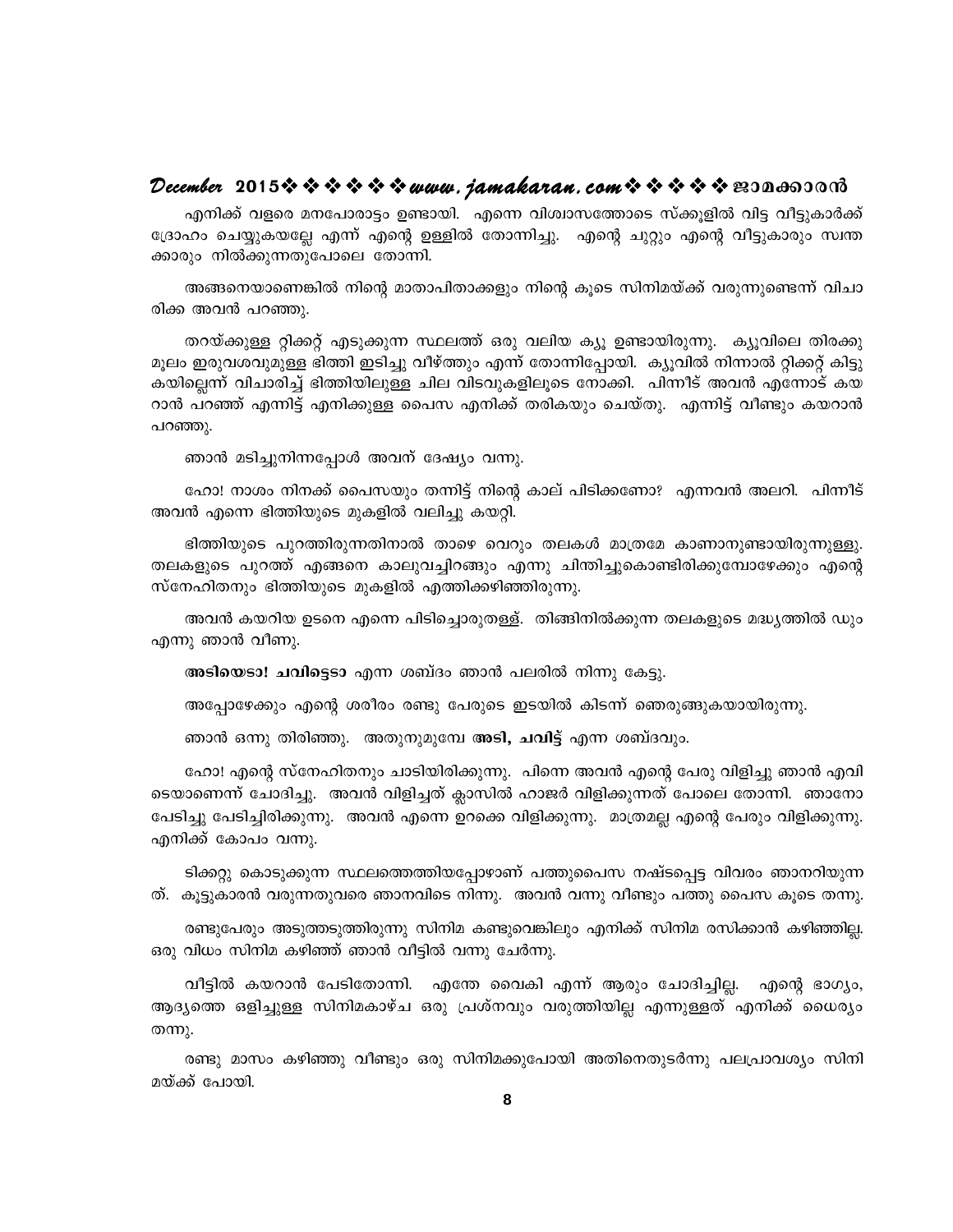#### December 2015  $\rightsquigarrow \rightsquigarrow \rightsquigarrow \rightsquigarrow$  www.jamakaran.com  $\rightsquigarrow \rightsquigarrow \rightsquigarrow \rightsquigarrow$  sepandorom

എന്റെ സ്നേഹിതനു ഞാൻ നന്ദിയുള്ള അടിമയായി.

ഇപ്പോൾ എന്റെ നല്ല സ്നേഹിതനെ ഞാൻ തന്നെ മാറ്റി നിർത്തി. തീവണ്ടിയിൽ ഞങ്ങൾ ഒന്നി ച്ചിരിക്കില്ല. അവനോടു കൂടുതൽ അടുത്താൽ എന്റെ പല കുറ്റങ്ങളും അവൻ അറിയേണ്ടിവരുമെന്ന് വിചാരിച്ചു അവനെ വിട്ടു.

എനിക്കുവേണ്ടി സിനിമയ്ക്കും മറ്റും എന്നും പൈസ ചെലവു ചെയ്യുന്നത് എന്റെ സ്നേഹിതനാ യിരുന്നു. എപ്പോഴും അവനെക്കൊണ്ട് മാത്രം പൈസ എടുപ്പിക്കുന്നതെങ്ങനെ?

അങ്ങനെ എന്നിൽ മോഷണം എന്ന വാസന വളർന്നു. കടയിൽ സാധനങ്ങൾ വാങ്ങുന്നതി നായി തരുന്ന പൈസയിൽ നിന്നും മോഷ്ടിക്കാൻ തുടങ്ങി.

അപ്രകാരം നടന്നതുകൊണ്ട് ആ വർഷം ഞാൻ തോറ്റു.

എന്റെ സ്നേഹിതനിലുള്ള മറ്റൊരു ദുർഗുണം ജോൽസ്യം, കൈരേഖ നോക്കുക എന്നിവയാണ്. ഒരു പ്രാവശ്യം ഒരു പ്രശസ്തനായ കൈരേഖാവിദഗ്ദ്ധൻ സേലത്തുള്ള ഒരു ലോഡ്ജിൽ തങ്ങിയിരി ക്കുന്നതറിഞ്ഞു 30 രൂപ കൊടുത്തു കൈരേഖാ വിവരം എഴുതി വാങ്ങി. പിന്നീട് മറ്റൊരു ജാതകം പറ യുന്ന ജോൽസ്യൻ വന്ന വിവരം അറിഞ്ഞു ഒരു വലിയതുക കൊടുത്തു അവന്റെ നക്ഷത്രം നോക്കി. (അവൻ ഒരു ക്രിസ്ത്യാനിയായിരുന്നിട്ടും അവന്റെ അച്ചൻ ഓരോ കുട്ടി ജനിക്കുന്ന സമയത്തും ആ കുട്ടിയുടെ ജനനസമയം, നക്ഷത്രം ഇവ കുറിച്ചു സൂക്ഷിക്കുമായിരുന്നു).

നക്ഷത്രം നോക്കിയ ശേഷം ആ ജോത്സ്യൻ കുറിച്ചു കൊടുത്ത പുസ്തകം കയ്യിൽ കിട്ടിയതു മുതൽ അവൻ മനപ്രയാശമുള്ളവനായി കാണപ്പെട്ടു. കാരണമെന്താണെന്നു ഞാൻ ആരാഞ്ഞപ്പോൾ തന്റെ നക്ഷത്രവും ആയുസും വ്യത്യാസമായി കാണുന്നതായി പറഞ്ഞു. കൈരേഖ അനുസരിച്ചു ആയുസ് 87 വയസുവരെ ഉണ്ട്. നക്ഷത്രം അനുസരിച്ചാണെങ്കിൽ 80 വയസുവരെയും.

ആ അഭിപ്രായ വൃത്യാസത്തിനു 7 വയസിന്റെ വൃത്യാസമല്ലേ ഉള്ളൂ. നീ മരിക്കണമെങ്കിൽ ഇനിയും എത്ര വർഷം കിടക്കുന്നു. ഇത്ര ചെറുപ്പത്തിൽ തന്നെ എന്തിനു നീ വിഷമിക്കണം എന്നു ഞാൻ പറഞ്ഞപ്പോൾ **ഇല്ല** അങ്ങനെ വ്യത്യാസം വരാൻ പാടില്ല എന്നവൻ പറഞ്ഞുകൊണ്ടിരുന്നു.

സിനിമ മോഹം കൂടിയതിനാൽ ഞാൻ തോറ്റു പോകുമെന്നു എനിക്കറിയാമായിരുന്നു. അതു പോലെ തന്നെ സംഭവിക്കുകയും ചെയ്തു. 9–ാം ക്ലാസിൽ ഞാൻ തോറ്റു. ഞാൻ മുലം ആ സ്ക്കുളിൽ പല പ്രശ്നങ്ങൾ വന്നതിനാൽ എന്നെ ആ സ്ക്കൂളിൽ നിന്നു മാറ്റി. എന്നിട്ട് ' തിരുവണ്ണാമല' (തമിഴ്നാ ട്) എന്ന സ്ഥലത്തുള്ള ഒരു ഹോസ്റ്റലിൽ എന്നെ ചേർത്തു.

എന്റെ സിനിമാ സ്നേഹിതനും ഞാനും പിരിഞ്ഞിട്ടു വർഷങ്ങൾ കഴിഞ്ഞു.

എന്റെ ആ കൂട്ടുകാരൻ എങ്ങനെയോ ഇഞ്ചിനിയറിംഗ് പാസായി. ബോംബേയിൽ ഒരു ഉയർന്ന കമ്പനിയിൽ ധാരാളം ശമ്പളം കിട്ടുന്ന ജോലി നോക്കുന്നു. ഞാനാണെങ്കിൽ പട്ടാളത്തിൽ നിന്നു മെഡിക്കൽ വിദ്യാഭ്യാസം കഴിഞ്ഞു വന്നു.ഇങ്ങനെ ഞങ്ങൾ വൃതൃസ്തമായ സാഹചരൃങ്ങളിൽ ഞങ്ങ ളുടെ യൗവ്വനകാലം ആരംഭിച്ചു. ഈ ആരംഭ ജീവിതത്തിൽ കർത്താവ് എന്നെ സമീപിച്ചു. ഞാൻ പട്ടാള മെഡിക്കൽ കോളേജിൽ നിന്നും പുറത്തു വന്ന ഉടനെ ഒരാഗ്രമത്തിലുള്ള ഗവണ്മെന്റ് ആശുപത്രിയിൽ താൽക്കാലികമായി ജോലിക്കു ചെന്നു. അതിനുശേഷം സേലത്തു നിന്നു 27 മൈൽ അകലെ ഉള്ള ഡാനിഷ്പെട്ട് എന്ന ഗ്രാമത്തിൽ ബഥേൽ എന്നു വിളിക്കപ്പെടുന്ന ഒരു ക്രൈസ്തവമിഷൻ ആശുപ ത്രിയിൽ ഡോക്ടറായി. അത് എനിക്കൊരു ഭാഗൃമായിരുന്നു. അതേ! അവിടെ വച്ചു യേശു എന്നെ .എന്നെ രക്ഷിച്ചു. ഞാൻ ഒരു പക്ഷെ അവിടെ ചെന്നില്ലായിരുന്നുവെങ്കിൽ .എന്റെ സമീപിച്ചു. ജീവിതം എങ്ങനെയാകുമായിരുന്നു? ആർക്കും വേണ്ടാത്തവനായി ഞാൻ മരിക്കുമായിരുന്നു. അതിൽ നിന്നും രക്ഷിച്ച എന്റെ യേശുവിനു ആയിരമായിരം സ്തോത്രങ്ങൾ.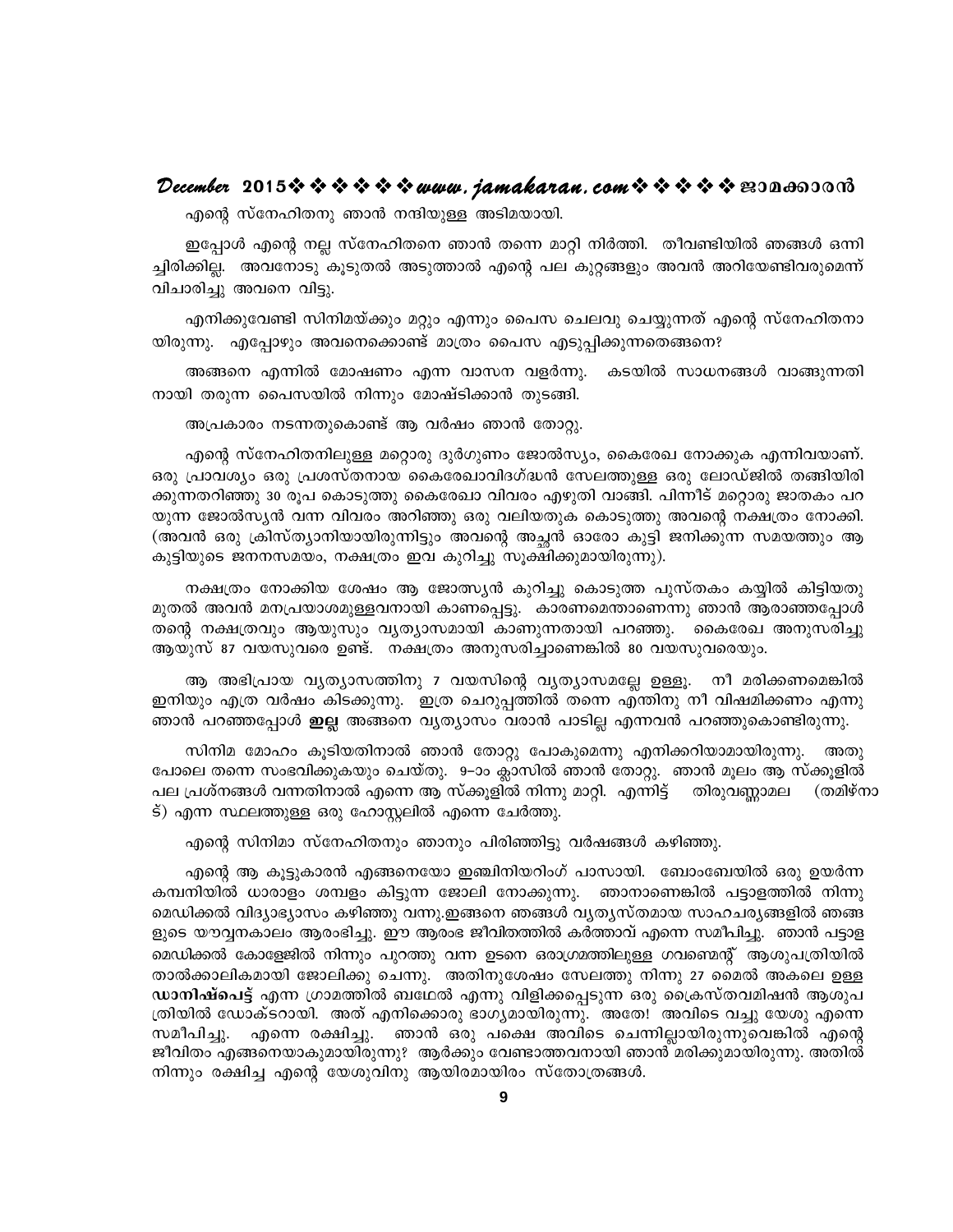#### December 2015  $\rightsquigarrow \rightsquigarrow \rightsquigarrow \rightsquigarrow$  www.jamakaran.com  $\rightsquigarrow \rightsquigarrow \rightsquigarrow \rightsquigarrow$  sepandorom

1964ാം വർഷത്തിലാണ് ഞാൻ രക്ഷിക്കപ്പെട്ട് ഒരു പുതിയ മനുഷ്യനായത്.

ഞാൻ രക്ഷിക്കപ്പെട്ട ഉടൻ എന്റെ ആദ്യത്തെ ജോലി എന്നോടുകൂടെ ചേർന്നു പാപം ചെയ്ത എന്റെ സ്നേഹിതന്മാർക്ക് എന്നിൽ വന്ന മാറ്റത്തേയും രക്ഷിക്കപ്പെടലിനെയും കുറിച്ച് പറയണം എന്ന തായിരുന്നു.

ഈ ജോലി എന്നെ അത്യന്തം വേദനിപ്പിച്ചിരുന്നു. എന്റെ സ്നേഹിതന്മാർ എവിടെ എല്ലാം ചിത റിപ്പോയിരിക്കുന്നുവോ അവിടെ എല്ലാം വളരെ യാത്രാക്ലേശം സഹിച്ചും യാത്രചെയ്തും അവരെ നേരിൽ കണ്ടുപിടിച്ച് എന്റെ രക്ഷയുടെ അനുഭവത്തെക്കുറിച്ചു അറിയിച്ചു.

നേരിൽ കാണാൻ സാധിക്കാത്തവരുടെ മേൽവിലാസം അന്നേഷിച്ചറിഞ്ഞു, കത്തുമൂലം എന്റെ മനമാറ്റത്തെയും രക്ഷിക്കപ്പെടലിനെയും കുറിച്ചറിയിച്ചു. ഇൗ സംരംഭത്തിൽ എന്നെ ആദ്യമാദ്യം പാപം ചെയ്യാൻ പ്രേരിപ്പിച്ച ബോംബേയിലുള്ള എന്റെ സ്നേഹിതന്റെ മേൽവിലാസം വളരെ കഷ്ടപ്പെട്ട് തേടിപ്പിടിച്ചു.

വിലാസം കിട്ടിയ ഉടനെ ഞാൻ തനിച്ചിരുന്നു പ്രാർത്ഥിച്ചശേഷം അവനു കത്തെഴുതി എന്നിൽ വന്ന മാറ്റം, രക്ഷിക്കപ്പെടൽ എന്നിവ തെളിവായെഴുതി നീയും രക്ഷിക്കപ്പെടണം എന്ന് അവനെ പ്രേരിപ്പിച്ചു കത്തെഴുതി.

എന്നാൽ എന്റെ എഴുത്തു കിട്ടിയ ഉടൻ അവൻ വളരെ സന്തോഷിച്ചു. അവൻ എന്നെ ബോംബേ യിലേക്ക് ക്ഷണിച്ചു. ബോംബേ ഒരു സ്വർഗ്ഗമാണെന്നും അവിടെയുള്ള കാഴ്ചകൾ രസിക്കാൻ 24 മണി ക്കൂർ മതിയാകുന്നില്ല എന്നും, പലവിധത്തിലുള്ള സന്തോഷങ്ങൾ ഇവിടെ അനുഭവിക്കാം എന്നും അവൻ എന്നെ എഴുതി അറിയിച്ചു. എന്നാൽ എന്റെ രക്ഷിപ്പിനെക്കുറിച്ചും ഞാൻ എഴുതിയിരുന്നതി നെക്കുറിച്ചും അവൻ ഒന്നും സൂചിപ്പിച്ചില്ല. അതു എനിക്കു വളരെ വേദന തോന്നിച്ചു.

കുറെ മാസങ്ങൾ കഴിഞ്ഞപ്പോൾ അവന്റെ ഒരു കത്ത് എനിക്ക് ലഭിച്ചു. അതിൽ തനിക്ക് ഒരു രഹസ്യ രോഗം വന്നതായും തന്റെ കമ്പനി ഡോക്ടറെ കാണിക്കാൻ നാണമാവുന്നു എന്നും, ആ അസുഖത്തിന്റെ വിവരം മറ്റുള്ളവർ അറിയുകയാണെങ്കിൽ തന്റെ ഉയർന്ന ജോലിക്ക് അപമാനം ആകും .എന്നതിനാലും, നീ ഒരു ഡോക്ടർ ആയിരിക്കുന്നതിനാൽ എന്റെ അസുഖത്തെക്കുറിച്ച് വിശദമായി എഴുതുന്നു എന്നു മാത്രവുമല്ല അതിനുവേണ്ട മരുന്നു തനിക്ക് എഴുതി അയിക്കണമെന്നും എഴുതിയിരു ന്നു. ' നീ എഴുതുന്ന മരുന്നു ഞാൻ രഹസ്യമായി വാങ്ങികഴിക്കും അവൻ സൂചിപ്പിച്ചിരുന്നു.

ഈ കത്തു വായിച്ച എനിക്ക് അവനെക്കുറിച്ച് വളരെ വേദന തോന്നി. അവൻ എഴുതിയ കത്തിന് മറുപടിയായി ഞാൻ ഒരു നീണ്ട കത്തു അവനെഴുതി. അതിൽ മുഖ്യമായി, നീ ചോദിച്ചതുമൂലം നിന്റെ രഹസ്യ അസുഖത്തിന് മരുന്നു കുറിക്കാൻ ഞാൻ ഇഷ്ടപ്പെടുന്നില്ല. ആദ്യം നീ കർത്താവിന് നിന്നെത്തന്നെ സമർപ്പിക്കുക.

നിന്റെ ശാരീരിക സന്തോഷമാണ് പ്രധാനം എന്നു വിചാരിക്കേണ്ട. ഈ ജഡീക സന്തോഷത്തിന് ഒരു അവസാനമോ ഒന്നുമില്ല. എന്നാൽ ഇതിനുപരിയായി ഒരു ദൈവീക സന്തോഷമുണ്ട്. അതിനെ . നീ ഒരു പ്രാവശ്യമെങ്കിലും അനുഭവിക്കണമെന്നാണെന്റെ ആഗ്രഹം. അതിന് നീ വഴിതെളിക്കുമോ? നിന്നെയും കർത്താവ് സ്നേഹിക്കുന്നു. നിന്റെ ജീവിതത്തിൽ നിന്റെ ലൗകിക സുഖത്തെ നീ വിടണം. ഈ ശാരീരിക സുഖമാണ് ലോകം എന്നു നീ ചിന്തിക്കരുത്, എന്നെല്ലാം ഞാൻ അവനെഴുതി. മാത്ര മല്ല, ബൈബിളിലെ വചനങ്ങൾ ഉദ്ധരിച്ചു അവന് ഒരു നീണ്ട കത്തെഴുതി.

അതിനു മറുപടി ഉടനെവന്നു. അതിൽ ഈ ലോകത്തിൽ നീ മാത്രമേ ഡോക്ടറായിട്ടുള്ളോ? ഇവിടെയും രഹസ്യമായി സുഖക്കേടു നോക്കിക്കാൻ തനിക്ക് കഴിയുമെന്നു അവൻ എഴുതി. മാത്രവു മല്ല നീ എന്റെ ആത്മസ്നേഹിതനായതുകൊണ്ട് എന്റെ രഹസ്യം നീ മാത്രം അറിഞ്ഞാൽ മതി എന്നും കൂടെ വിചാരിച്ച് ഞാൻ നിനക്കെഴുതി. നീ എന്താണ് വലിയ ഗമ കാണിക്കുന്നത് എന്നു എഴുതി, അവന്റെ കോപം തീർത്തു.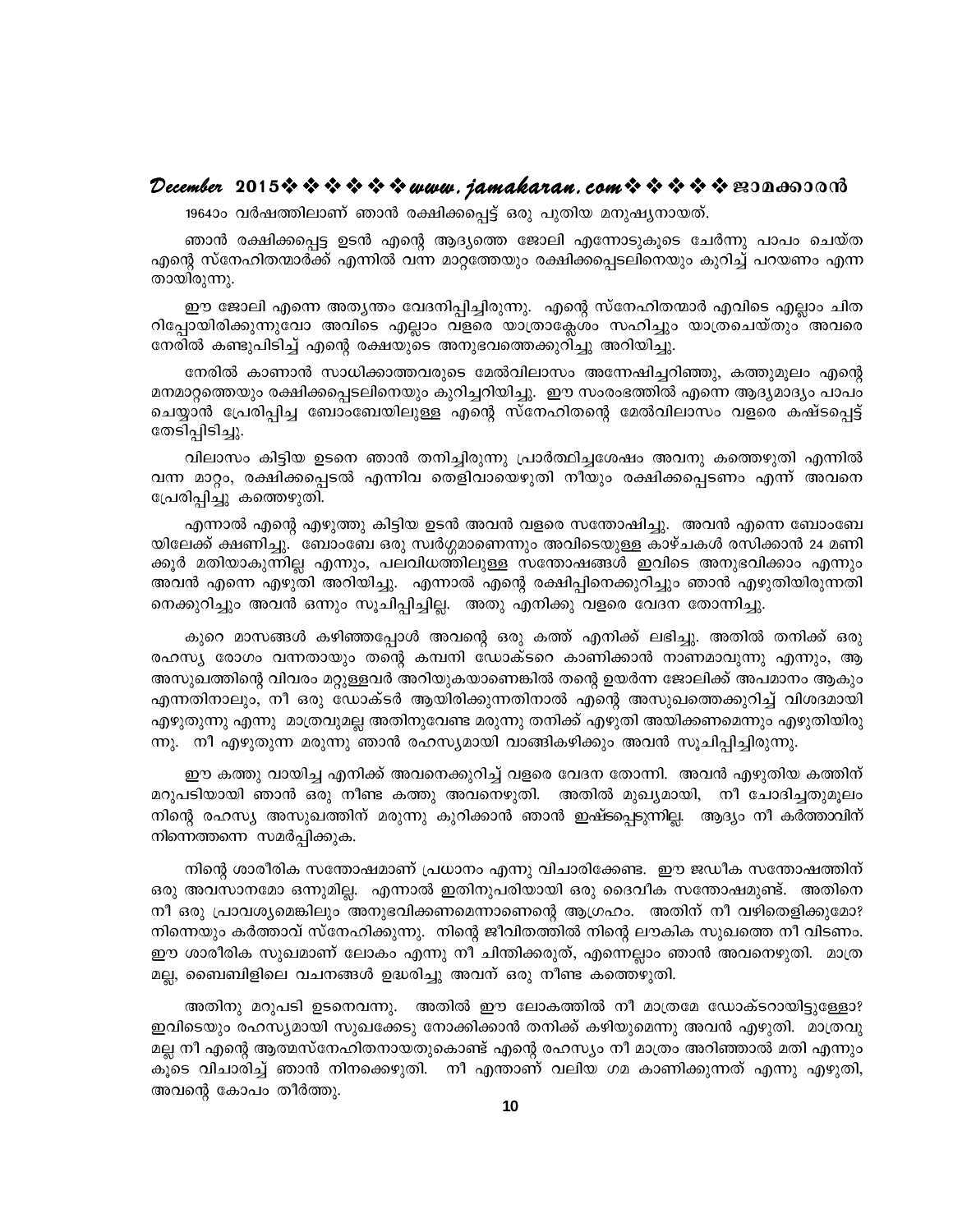#### December 2015  $\rightsquigarrow \rightsquigarrow \rightsquigarrow \rightsquigarrow$  www.jamakaran.com  $\rightsquigarrow \rightsquigarrow \rightsquigarrow \rightsquigarrow$  sepandorm

അവസാനമായി ആ കത്തിൽ എഴുതിയ വാചകമായിരുന്നു എന്നെ അവനെക്കുറിച്ചുള്ള കാര്യം അറിയാൻ പ്രേരിപ്പിച്ചത്.

അവൻ എഴുതിയ വാചകം ഇതായിരുന്നു. ഈ ലോകം ദൈവം ഉണ്ടാക്കിയതാണ്. ഇവിടെ യുള്ള സുഖങ്ങളും മനുഷ്യജന്മങ്ങളും ദൈവത്തിന്റെ അറിവിനാൽ ഉണ്ടായതാണ്. അതിനാൽ അവയെ അനുഭവിക്കാൻ എല്ലാ വിധത്തിലും അവകാശമുണ്ട്.

ഞാൻ എന്റെ ജോലിയിൽ നിന്നും വിരമിച്ചശേഷം (Retirement) ഈസിചെയറിൽ ഇരുന്നു കൊണ്ടു മരണത്തെ പ്രതീക്ഷിച്ചു കൊണ്ടിരിക്കുന്ന സമയത്തു നീ കത്തിലെഴുതിയ ഉപദേശത്തെക്കുറിച്ച് ആലോ ഇതു എന്റെ യൗവ്വനകാലം, ഈ പ്രായത്തിൽ ഇതെല്ലാം ഞാൻ അനുഭവിക്കാതെ ഇനി ചിക്കാം. എന്നാണ് ഇതെല്ലാം അനുഭവിക്കേണ്ടത്.

നമ്മുടെ സ്നേഹബന്ധം നിലനിൽക്കണമെങ്കിൽ നീ ഇനി എനിക്കെഴുതുന്ന കത്തിൽ ഈ വിധ ത്തിൽ ബോറടിക്കുന്ന ഉപദേശങ്ങളെ ദയവായി എനിക്കെഴുതരുത്. ഞാൻ ഇങ്ങനെ എഴുതിയതിൽ നിനക്ക് വേദന തോന്നിയിട്ടുണ്ടെങ്കിൽ എന്നോട് ദയവായി ക്ഷമിക്കുക എന്നെഴുതി.

ആ കത്ത് ഞാൻ കർത്താവിന്റെ അടുത്തുവച്ചു അവനു വേണ്ടി കരഞ്ഞു പ്രാർത്ഥിച്ചു.

അതിനുശേഷം ഞാനും അവനും തമ്മിലുള്ള കത്തിടപാടുകൾ നിർത്തി.

ആറു ആഴ്ച കഴിഞ്ഞു അവന്റെ പിതാവിനു ഒരു കമ്പി വന്നു. ആ കമ്പി അവൻ ജോലി ചെയ്തി രുന്ന കമ്പനിയിൽ നിന്നുമായിരുന്നു. ഇതായിരുന്നു ആ കമ്പിയുടെ ഉള്ളടക്കം.

നിങ്ങളുടെ മകൻ ഒരപകടത്തിൽപ്പെട്ടു മരിച്ചുപോയി. ഞങ്ങൾ ഉടനെ അവനെ അടക്കം ചെയ്തു. ക്ഷമിക്കണെ. ഞങ്ങൾ ഖേദിക്കുന്നു. അവന്റെ റൂമിലുള്ള അവന്റെ സാധനങ്ങൾ എടുത്തുകൊണ്ടു പോകുക.

ഈ കമ്പിയുടെ അടിസ്ഥാനത്തിൽ അവന്റെ പിതാവു മാത്രം ബോംബേയിൽ പോയി അവന്റെ സാധനങ്ങളെല്ലാം എടുത്തുകൊണ്ടു വന്നു അവന്റെ മരണ വിവരം പറഞ്ഞു.

ബോംബേയിൽ സ്ത്രീകളും പുരുഷന്മാരും ചേർന്നുകുളിക്കുന്ന നീന്തൽ കുളങ്ങൾ കുറെ ഉണ്ട്. . ഇവൻ ദിവസവും ഒരു നീന്തൽ കുളത്തിൽ പോവുക പതിവായിരുന്നു. എന്നും സ്നേഹിതരുടെ കൂടെ നീന്തൽ കുളത്തിൽ നീന്തി മണിക്കൂറുകളോളം കളിക്കുമായിരുന്നു.

ആ കളി കഴിഞ്ഞു കുളത്തിൽ നിന്നു കയറി തല തുവർത്തിക്കൊണ്ടു പടികൾ കയറി മുകളിൽ വന്നു. അവസാനത്തെ പടിയിൽ കാൽ വച്ചതും കാൽ വഴുതി ഇരുന്നു വീണു. കുളത്തിൽ വിണു താഴെ വീണപ്പോൾ തലയ്ക്ക് കാര്യമായി പരിക്കേറ്റു. തൻമൂലം ബോധം നശിച്ചു. അതുകൊണ്ടു അവൻ വെള്ളത്തിനടിയിലായിപ്പോയി.

മറ്റു സ്നേഹിതന്മാർ ഓടിവന്നു നോക്കി. വെള്ളം കണ്ണാടിപോലെയായിരുന്നതിനാലും വെള്ള ത്തിനു ചുറ്റും വിളക്കുകൾ പ്രകാശിക്കുന്നതിനാലും വെള്ളത്തിനൂള്ളിൽ കിടക്കുന്ന അവനെ കാണാൻ കഴിഞ്ഞു. ഇതു അവൻ നീന്തികളിക്കുന്നതിന്റെ ഭാഗമാണെന്നും തനിയെ മുകളിൽ വരുമെന്നും വിചാ രിച്ചു കൂട്ടുകാർ ഇരുന്നു. എന്നാൽ പ്രതീക്ഷിച്ച സമയത്തിനുള്ളിൽ ശരീരം മുകളിലോട്ടു പൊങ്ങിയി ല്ല. ചില നിമിഷങ്ങൾക്കകം മൂക്കിൽ നിന്നും നീർ കുമിളകൾ മുത്തു മുത്തായി വെളിയിൽ വന്നു.

അവന്റെ ഈ സ്ഥിതി അറിഞ്ഞ മറ്റൊരുത്തൻ വെള്ളത്തിൽ ചാടി അവന്റെ മുടിയിൽ പിടിച്ചു മുക ളിൽ കൊണ്ടു വന്നു. ഉടൻ ഡോക്ടർ വന്നു. (അവിടെ നീന്തൽ കുളത്തിന് മാത്രമായി ഒരു ഡോക്ടർ എപ്പോഴും ഉണ്ട്).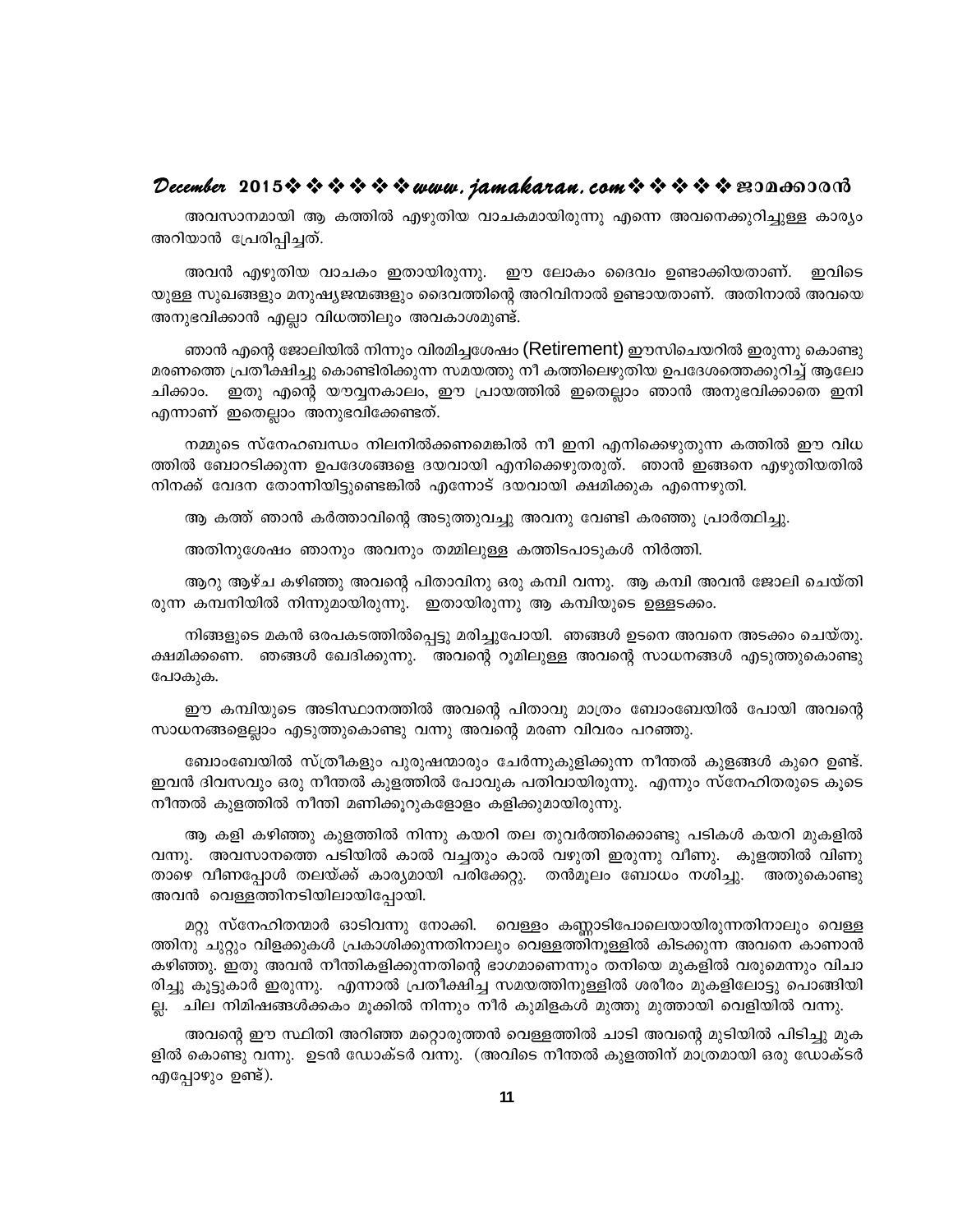#### December 2015  $\rightsquigarrow \rightsquigarrow \rightsquigarrow \rightsquigarrow$  www.jamakaran.com  $\rightsquigarrow \rightsquigarrow \rightsquigarrow \rightsquigarrow$  sepandorom

ഉടനെ പ്രാഥമിക ശുശ്രുഷ ചെയ്തു വയറ്റിലുള്ള വെള്ളം പുറത്തു ചാടിപ്പിച്ചു. അത്യാവശ്യം വേണ്ടമരുന്നുകളും കൊടുത്തു. എന്നാൽ ഇവ ഒന്നിനും അവനെ രക്ഷിക്കാൻ കഴിഞ്ഞില്ല.

മരണവിവരം സേലത്തുള്ള മാതാപിതാക്കളെ അറിയിച്ചെങ്കിലും ആ നാളുകളിൽ ഡീസൽ എഞ്ചിൻ ഉണ്ടായിരുന്നില്ല. അന്നു നീരാവികൊണ്ടുള്ള തീവണ്ടികൾ ബോംബേയിലെത്താൻ മൂന്നു ദിവസം വേണ്ടിവരും. അതിനാൽ അവനെ അവൻ ജോലി ചെയ്തിരുന്ന കമ്പനിയിൽ ഭരണാധികാരികൾ തന്നെ ക്രിസ്തുവരീതിയിൽ അടക്കം ചെയ്തു.

എന്റെ സ്നേഹിതൻ മരിച്ചു. ഇനി അവനെ എനിക്ക് കാണാൻ സാധിക്കില്ല. ലാസറിനെയും ധന വാനെയും പോലെ ഞങ്ങൾ രണ്ടു പേരും പോയി ചേരുന്ന സ്ഥലവും വൃത്യസ്തമായിതന്നെയിരി ക്കും.

ഈ മരണം എന്റെ മനസിനെ സാരമായി ബാധിച്ചു. ആ എന്റെ സ്നേഹിതന്റെ ആത്മാവിനെക്കു റിച്ചു ഏതോ ഒരു കുറ്റ ബോധം എന്നെ കുത്തിക്കൊണ്ടേയിരുന്നു.

പാപം ചെയ്യാൻ ഒന്നിച്ചു പണം ചെലവുചെയ്ത നാളുകൾ എന്റെ ഓർമ്മയിൽ വരുന്നു.

എന്നാലും മാനസാന്തരത്തിനെ കുറിച്ച് എന്റെ സ്നേഹിതനോട് അവൻ മരിക്കുന്നതിനു മുമ്പ് കത്ത് വഴി അറിയിക്കുവാൻ എനിക്ക് അവസരം ലഭിച്ചതിനാൽ എന്റെ മനസ്സാക്ഷിയിൽ കുറ്റബോധം ഇല്ല. അതിനു വേണ്ടി ഞാൻ ദൈവത്തെ സ്തുതിക്കുന്നു. എന്നാലും എന്റെ സ്നേഹിതൻ മാനസാന്തരപ്പെ ടാതെ മരിച്ചതിൽ വലിയ വിഷമമുണ്ട്. പണം ചെലവാക്കി ബോംബേയിൽ പോയി അവൻ മരിക്കുന്നതി നുമുമ്പ് അവനെ നേരിട്ടുകണ്ടു പറഞ്ഞു പ്രാർത്ഥിച്ചിരുന്നുവെങ്കിൽ എന്റെ മനസ് നിശ്ചയമായും സമാധാ  $m$ മായേനേ.

ഇവന്റെ മരണത്തിൽ ഒരു മുഖ്യവിശേഷം ശ്രദ്ധിക്കണം.

ഇവൻ പണം ചെലവാക്കി നോക്കിയ നക്ഷത്രഫലത്തിൽ ഇവന്റെ ആയുസ് 87 വയസുവരെയാ ണെന്നും കൈരേഖയനുസരിച്ച് 80 വയസുവരെയെന്നും കാണുന്നു. എന്നാൽ ഇവൻ തന്റെ 250 മത്തെ വയസിൽ മരിച്ചിരിക്കുന്നു.

എന്തൊരു പരിതാപകരമായ അവസ്ഥ. അവൻ അവന്റെ യൗവ്വനകാലത്തെയും, അവന്റെ കൈരേ ഖയേയും ജാതകത്തെയും കൂടുതൽ വിശ്വസിച്ചിരുന്നു.

ഇന്നു പല ക്രിസ്ത്യാനികളും ജാതകവും നക്ഷത്രവും അറിഞ്ഞ് ജാതകം എഴുതിവയ്ക്കുന്നതും കൈരേഖ നോക്കുന്നതും എത്ര വലിയ മഠയത്തരം. ഇങ്ങനെ ചെയ്യുന്നവരുടെ ഇടയിൽ യേശു ഇല്ല എന്നും അവൻ മാറി നിൽക്കുന്നു എന്നും അവർ അറിയുന്നില്ലല്ലോ.

നമ്മുടെ കാര്യങ്ങൾ, ഭാവികാലം കർത്താവിന്റെ കയ്യിൽ ഇരിക്കുന്നു എന്ന വിവരം പലരും അറിഞ്ഞും അറിയാതെയും ഇരിക്കുന്നു.

എങ്കിലും കർത്താവേ, ഞാൻ നിന്നിൽ ആശ്രയിച്ചു................ ............. എന്റെ കാലഗതികൾ നിന്റെ കയ്യിൽ ഇരിക്കുന്നു...............

(സങ്കീ. 31:14,15) എന്നു ദാവീദു പറയുന്നു. കർത്താവു പറയുന്നതു ശ്രദ്ധിക്കൂ.

................... അഗ്നിപ്രവേശനം ചെയ്യിക്കുന്നവൻ പ്രശ്നക്കാരൻ, മുഹൂർത്തക്കാരൻ, ആഭിചാ രകൻ, ക്ഷുദ്രക്കാരൻ, മന്ത്രവാദി, വെളിച്ചപ്പാടൻ, ലക്ഷണം പറയുന്നവൻ അഞ്ജനക്കാരൻ, എന്നിങ്ങനെ ഉള്ളവരെ നിങ്ങളുടെ ഇടയിൽ കാണരുത്. ഈ കാര്യങ്ങൾ ചെയ്യുന്നവനെല്ലാം യഹോവയ്ക്കു വെറുപ്പാകുന്നു.......... (ആവ. 18:10,11).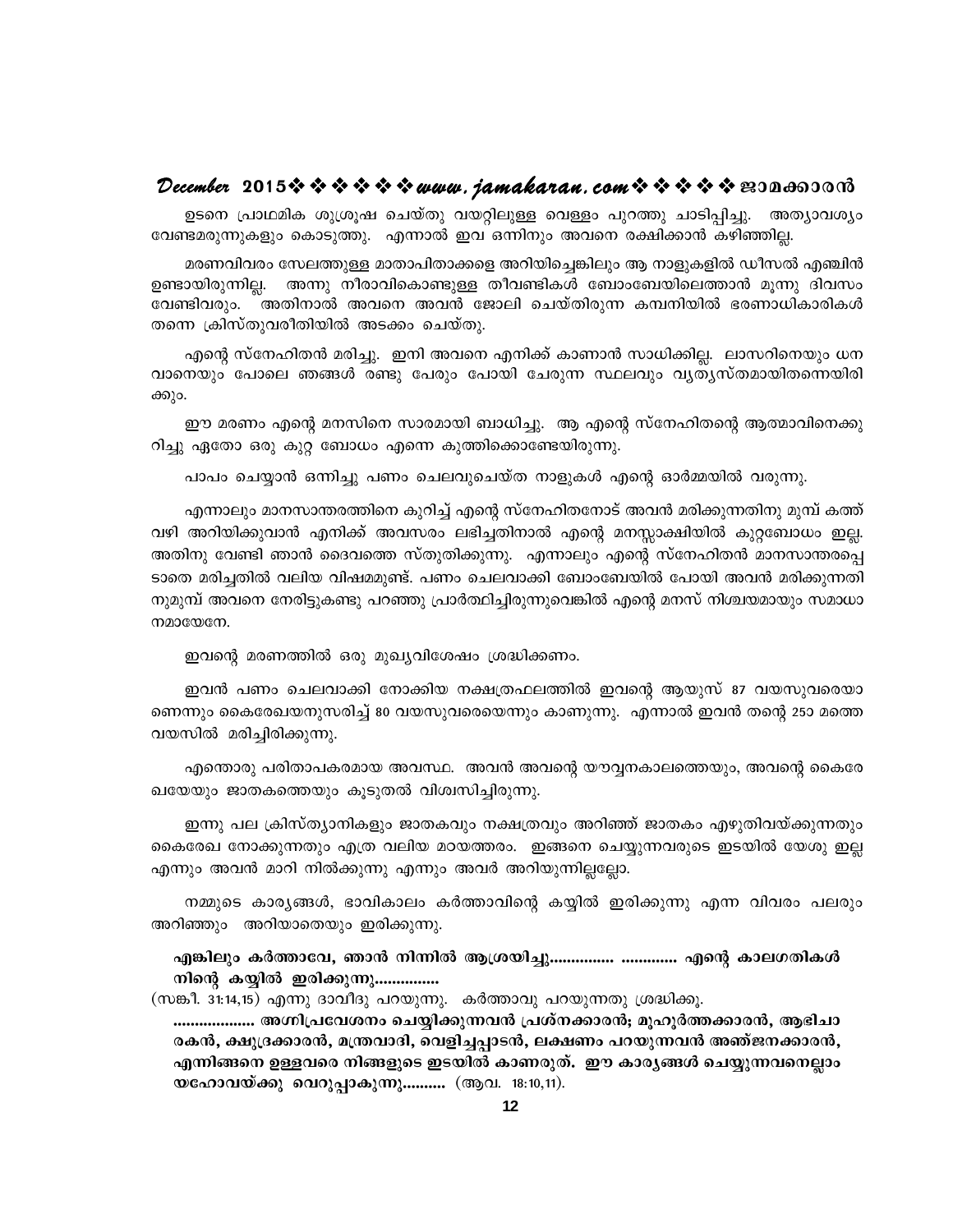#### $\bm{\mathcal{D}}$ ecember 2015なななななな*なwww.jamakaran.comななかなきな*の?na600m3

Fsâ kvt\ln-X³ IÀ¯m-hn-s\bpw Ahsâ Ir] -I-sfbpw hniz -kn-¨n-Ã. F¶m Xsâ icoc \_e-s¯bpw {]tbm-P-\-an-Ãm¯ PmX -I-s¯bpw hniz -kn-¨p.

കർത്താവിന്റെ വചനങ്ങളെ ഉപേക്ഷിച്ചു എന്നു മാത്രമല്ല കർത്താവിന്റെ വചനങ്ങളെ കേൾക്കാൻ പോലും ഇഷ്ടമില്ലാത്ത ഒരു ക്രിസ്ത്യാനിയായി ജീവിച്ചു.

എക്കു സന്നേവക്കെ കര്ക്കാവിനെയും രാവക്കു കൂപകളെയും വിശസിച്ചു.<br>ര ബലത്തെയും പ്രയോജനമില്ലാത്ത ജാതകത്തെയും വിശ്വസിച്ചു.<br>കർത്താവിന്റെ വചനങ്ങളെ ഉപേക്ഷിച്ചു എന്നു മാത്രമല്ല കർത്താവിന്റെ വചനങ്ങളെ കേൾക്കാൻ പോലും<br>ടമില്ലാത്ത ഒരു ക്രി കർത്താവിന്റെ വചനങ്ങളെ ഉപേക്ഷിച്ചു എന്നു മാത്രമല്ല കർത്താവിന്റെ വചനങ്ങളെ കേൾക്കാൻ പോലും<br>ഇഷ്ടമില്ലാത്ത ഒരു ക്രിസ്ത്യാനിയായി ജീവിച്ചു.<br>സാന്റെ അറിവ്, പഠിപ്പ്, ബിരുദം, പദവി, ധനം, യൗവ്വനം, ആരോഗ്യം എന്നിവ അവനെ രക്ഷിക്കും<br>എന്നവൻ തന്റെ അറിവ്, പഠിപ്പ്, ബിരുദം, പദവി, ധനം, യൗവ്വനം, ആരോഗ്യം എന്നിവ അവനെ രക്ഷിക്കും<br>എന്നവൻ കരുതി. തന്റെ മരണം വളരെദൂരെ എന്നവൻ വിചാരിച്ചു. എന്നാൽ അത് ഇത്ര അടുത്തു<br>തന്റെ അരുകിൽ വരും എന്നവൻ വിചാരിച്ചിരുന്നില്ല.<br>ചിലപ്പോൾ ഒരു വഴ ക്കപ്ലംക്ക് കു<sub>ള്</sub>ക്കാകും കൊട്ടം. കൊച്ചു.<br>തന്റെ അറിവ്, പഠിപ്പ്, ബിരുദം, പദവി, ധനം, യൗവ്വനം, ആരോഗ്യം എന്നിവ അവനെ രക്ഷിക്കും<br>നവൻ കരുതി. തന്റെ മരണം വളരെദുരെ എന്നവൻ വിചാരിച്ചു. എന്നാൽ അത് ഇത്ര അടുത്തു<br>ന്റെ അരുകിൽ വരും എന്നവ തന്റെ അരുകിൽ വരും എന്നവൻ വിചാരിച്ചിരുന്നില്ല. നവൻ കരുതി. തന്റെ മരണം വളരെദൂരെ എന്നവൻ വിചാരിച്ചു. എന്നാൽ അത് ഇത്ര അടുത്തു<br>റർ്റ് അരുകിൽ വരും എന്നവൻ വിചാരിച്ചിരുന്നില്ല.<br>ചിലപ്പോൾ ഒരു വഴി മനുഷ്യന്നു ചൊവ്വായി തോന്നുന്നു. അതിന്റെ അവസാനമോ മരണവ<br>ഴികളത്രേ (സദ്യ. 16:25, 14:12).<br>

ക്കുന്നവന്നോ കരുണ ലഭിക്കും ഭമാ മരണവ<br>മു ഉപേക്ഷി<br>(സദൃ.28:13). <u>Firs പ്പാര്യം കുറ്റ് 231 മനുഷുന്നു കൊട്ടുകേ തോന്നുന്നു. അത്മര് അമേരാതാമേ മ</u><br>ഴികളത്രേ (സദ്യ. 16:25, 14:12).<br>തന്റെ ലാഘനങ്ങളെ മറെക്കുന്നവന്നു ശുഭം വരികയില്ല. അവയെ ഏറ്റു പറഞ്ഞു ഉത്രോണവനോ കരുണ ലഭിക്കും<br>എപ്പോഴും ഭയത്തോടിരിക്കു ന്റെ ലംഘനങ്ങളെ മറെക്കുന്നവന്നു ശുഭം വരികയില്ല. അ<br>ച്ലെന്നവന്നോ കരുണ ലഭിക്കും<br>മുപ്പോഴും ഭയത്തോടിരിക്കുന്ന മനുഷ്യൻ ഭാഗ്യവാൻ..........<br>പ്രിയമുള്ള യുവസഹോദരീ, സഹോദരൻമാരെ,<br>നിന്റെ വഴികൾ ശരിയാക്കുക. നിന്റെ കൂട്ടുകാരന്റെ ചീത്ത ര<br>

്യുന്നവനോ കരുണ ലഭക്കും<br>മുപ്പോഴും ഭയത്തോടിരിക്കുന്ന മനുഷ്യൻ ഭാഗ്യവാൻ.......... (സദൃ.28:14).<br>പ്രിയമുള്ള യുവസഹോദരീ, സഹോദരൻമാരെ,<br>നിന്റെ വഴികൾ ശരിയാക്കുക. നിന്റെ കൂട്ടുകാരന്റെ ചീത്ത അനുഭവം കണ്ടു നിന്റെ തെറ്റുകളിൽ<br>റൂ പിന്മാറുക

എപ്പോഴും ഭയത്തോടിരിക്കുന്ന<br>പ്രിയമുള്ള യുവസഹോദരീ, സ<br>നിന്റെ വഴികൾ ശരിയാക്കുക.<br>നിന്നു പിന്മാറുക.<br>എന്റെ സ്നേഹിതനാണ് ആദ്യമ<br>മാത്രമല്ല അതിനു വേണ്ടുന്ന പണം മെ ് പ്<br>പ്രിയമുള്ള യുവസഹോദരീ, സഹോദരൻമാരെ,<br>നിന്റെ വഴികൾ ശരിയാക്കുക. നിന്റെ കൂട്ടുകാരന്റെ ചീത്ത അനുഭവം കണ്ടു നിന്റെ തെറ്റുകളിൽ<br>എന്റെ സ്നേഹിതനാണ് ആദ്യമായി പാപം ചെയ്യാൻ എന്നെ പ്രേരിപ്പിച്ചത്. പ്രേരിപ്പിച്ചു എന്നു<br>മെല്ല അതിനു വ am{X -aà AXn\p thp¶ ]Ww sNehp sN¿p -Ibpw sNbvXp. AXp -sImp Fsâ amXm-]n-Xm- നിന്റെ വഴികൾ ശരിയാക്കുക. നി<br>നിന്നു പിന്മാറുക.<br>എന്റെ സ്നേഹിതനാണ് ആദ്യമാറ<br>മാത്രമല്ല അതിനു വേണ്ടുന്ന പണം ചെ<br>കളെ ദുഃഖമുള്ളവരാക്കി.<br>ബെബിളിൽ ഒന്നാം സങ്കീർത്തന്ന് റൂ പിന്മാറുക.<br>എന്റെ സ്നേഹിതനാണ് ആദ്യമായി പാപം ചെയ്യാൻ എന്നെ പ്രേരിപ്പിച്ചത്. പേരിപ്പിച്ചു എന്നു<br>മല്ല അതിനു വേണ്ടുന്ന പണം ചെലവു ചെയ്യുകയും ചെയ്തു. അതുകൊണ്ടു എന്റെ മാതാപിതാ<br>ഉ ദുഃഖമുള്ളവരാക്കി.<br>അധിക ചിരി, അധിക തമാശ, പരിഹാസ

അധിക ചിരി, അധിക തമാശ, പരിഹാസം ഇവ നിന്റെ ദൈവീക ജീവിതത്തെ മാറ്റും.

ള ദുഃഖമുള്ളവരാക്കി.<br>ബൈബിളിൽ ഒന്നാം സങ്കീർത്തനത്തിലെ ഒന്നാം വാക്യം വീണ്ടും വീണ്ടും ഓർക്കുക.<br>അധിക ചിരി, അധിക തമാശ, പരിഹാസം ഇവ നിന്റെ ദൈവീക ജീവിതത്തെ മാറ്റും.<br>നിന്റെ മാതാപിതാക്കളോ, നിന്റെ ബന്ധുക്കളോ അറിയുന്നില്ല എന്നു വിചാര  $\overline{ }$ ം ക്കപ്പിളിൽ ഒന്നാം സങ്കീർത്തനത്തിലെ ഒന്നാം വാക്യം വീണ്ടും വീണ്ടും ഓർക്കുക.<br>അധിക ചിരി, അധിക തമാശ, പരിഹാസം ഇവ നിന്റെ ദൈവീക ജീവിതത്തെ മാറ്റും.<br>നിന്റെ മാതാപിതാക്കളോ, നിന്റെ ബന്ധുക്കളോ അറിയുന്നില്ല എന്നു വിചാരിച്ചു നീ ബൈബിളിൽ ഒന്നാം സങ്കീർത്തനത്തിലെ ഒന്നാം വാക്യം വീണ്ടും വീണ്ടും ഓർക്കുക.<br>അധിക ചിരി, അധിക തമാശ, പരിഹാസം ഇവ നിന്റെ ദൈവീക ജീവിതത്തെ മാറ്റും.<br>നിന്റെ മാതാപിതാക്കളോ, നിന്റെ ബന്ധുക്കളോ അറിയുന്നില്ല എന്നു വിചാരിച്ചു നീ ചെയ്യുന്ന<br>പ

അധിക ചിരി, അധിക തമാശ, പരിഹാസം ഇവ നിന്റെ ദൈവീക ജീവിതത്തെ മാറ്റും.<br>നിന്റെ മാതാപിതാക്കളോ, നിന്റെ ബന്ധുക്കളോ അറിയുന്നില്ല എന്നു വിചാരിച്ചു നീ ചെയ്യുന്ന<br>lo, നീ പറയുന്ന നുണ ഇവ ആരംഭത്തിൽ നിനക്ക് ധൈര്യം തരും. എന്നാൽ അതുതന്നെ നി നിന്റെ മാതാപിതാക്കളോ, നിന്റെ ബന്ധുകളോ അറിയുന്നില്ല എന്നു വിചാരിച്ചു നീ ചെയ്യുന്ന<br>പാപം, നീ പറയുന്ന നുണ ഇവ ആരംഭത്തിൽ നിനക്ക് ധൈര്യം തരും. എന്നാൽ അതുതന്നെ നിന്റെ<br>നാശത്തിന് അസ്ഥിവാരം ഇടും.<br>മറ്റുള്ളവർ നിന്റെ കുറവുകളെ ഉണർത്തുമ് ¨mepw B ]m] -¯n \n¶p \n\¡ v \ns¶ amäm³ Ign -bp -I -bn -Ã. CXp Fsâ A\p -` -h-am-Wv. അങ്ങനെ ആരംഭത്തിൽ തന്നെ നീ നിന്റെ പാതയെ ശരിയാക്കിയില്ലെങ്കിൽ പിന്നെ നീ ആഗ്രഹി<br>ച്ചാലും ആ പാപത്തിൽ നിന്നു നിനക്ക് നിന്നെ മാറ്റാൻ കഴിയുകയില്ല. ഇതു എന്റെ അനുഭവമാണ്.<br>....... ഹൃദയത്തെ കഠിനമാക്കുന്നവനോ അനർത്ഥത്തിൽ അകപ്പെടും (സദൃ. ്മറ്റുള്ളവര് നിന്റെ കുറവുകളെ ഉണരത്തുമ്പോശ് തന്നെ നിന്റെ തെറ്റായ വഴികളെ ശരിയാക്കുക.<br>ങ്ങനെ ആരംഭത്തിൽ തന്നെ നീ നിന്റെ പാതയെ ശരിയാക്കിയില്ലെങ്കിൽ പിന്നെ നീ ആഗ്രഹി<br>ലും ആ പാപത്തിൽ നിന്നു നിനക്ക് നിന്നെ മാറ്റാൻ കഴിയുകയില്ല. ഇതു

ങ്ങനെ ആരംഭത്തിൽ തന്നെ നീ നിന്റെ പ<br>ലും ആ പാപത്തിൽ നിന്നു നിനക്ക് നിന്നെ<br>…… ഹൃദ**യത്തെ കഠിനമാക്കുന്നവനോ അ**<br>കൂടെക്കൂടെ ശാസന കേട്ടിട്ടും ശാഠ്യം ക<br>നശിച്ചു പോകും (സദൃ.29:1).<br>ദാനിയേൽ എങ്ങനെയുള്ളവരെയാണു തം<br>ദാനി. 2:17,18 അവർ പ്രാർത ും ആ ഫാപത്തത് നന്നു നന്തത് നന്നെ മാറ്റാര് കഴിയുകയില്ല. ഇതു എന്റെ രാഗുഭവമാണ്.<br>.... ഹൃദയത്തെ കഠിനമാക്കുന്നവനോ അനർത്ഥത്തിൽ അകപ്പെടും (സദൃ.28:14).<br>ചൂടെക്കൂടെ ശാസന കേട്ടിട്ടും ശാഠ്യം കാണിക്കുന്നവൻ നീക്കുപോക്കില്ലാതെ പെട്ടെന്നു

...... ഹൃദയത്തെ കഠിനമാക്കുന്നവനോ അനര്ത്ഥത്തിൽ അകപ്പെടും (സദൃ.28:14).<br>കൂടെക്കൂടെ ശാസന കേട്ടിട്ടും ശാഠ്യം കാണിക്കുന്നവൻ നീക്കുപോക്കില്ലാതെ പെട്ടെന്നു<br>നശിച്ചു പോകും (സദൃ.29:1).<br>ക ദാനി. 2:17,18 അവർ പ്രാർത്ഥിക്കുന്ന സ്നേഹിതന്മ പൂടെക്കൂടെ ശാസന കേട്ടിട്ടും ശാഠ്യം കാണിക്കുന്നവൻ നീക്കുപോക്കില്ലാതെ പെട്ടെന്നു<br>ശിച്ചു പോകും (സദൃ.29:1).<br>ദാനിയേൽ എങ്ങനെയുള്ളവരെയാണു തന്റെ സ്നേഹിതന്മാരായി തെരഞ്ഞെടുത്തതെന്നു നോക്കു<br>ാനി. 2:17,18 അവർ പ്രാർത്ഥിക്കുന്ന സ്നേഹിതന നശിച്ചു പോകും (സദൃ.29:1).<br>ദാനിയേൽ എങ്ങനെയുള്ളവരെയാണു തന്റെ സ്നേഹിതന്മാരായി തെരഞ്ഞെടുത്തതെന്നു നോക്കു<br>ക ദാനി. 2:17,18 അവർ പ്രാർത്ഥിക്കുന്ന സ്നേഹിതന്മാരെന്നു അറിഞ്ഞിരിക്കുന്നു.<br>നിന്റെ മൂത്ത സഹോദരനായി ഞാൻ നിനക്കൊരു ആലോചന പറയ ദാനിയേൽ എങ്ങനെയുള്ളവരെയാണു തന്റെ ക ദാനി. 2:17,18 അവർ പ്രാർത്ഥിക്കുന്ന സ്നേഹ<br>നിന്റെ മൂത്ത സഹോദരനായി ഞാൻ നിനയെ<br>തത്തിൽ അല്ലെങ്കിൽ സ്ക്കൂൾ ജീവിതത്തിൽ എ<br>ടിച്ചു അവരോടു കൂട്ടുകൂടുക.<br>എന്റെ സ്നേഹിതന് സംഭവിച്ചതു പോലെ<br>ബനി ഞാൻ ഹന്റെ ഠനി. 2:17,18 അവർ പ്രാർത്ഥിക്കുന്ന സനേഹിതന്മാരെന്നു അറിഞ്ഞിരിക്കുന്നു.<br>നിന്റെ മൂത്ത സഹോദരനായി ഞാൻ നിനക്കൊരു ആലോചന പറയട്ടെ! നിന്റെ കലാലയ ജീവി<br>റിൽ അല്ലെങ്കിൽ സ്ക്കൂൾ ജീവിതത്തിൽ എപ്പോഴും പ്രാർത്ഥിക്കുന്ന സ്നേഹിതന്മാരെ കണ്ടുപ നിന്റെ മൂത്ത സഹോദരനായി ഞാൻ നിനക്കൊരു ആലോചന പറയട്ടെ! നിന്റെ കലാലയ ജീവി<br>റിൽ അല്ലെങ്കിൽ സ്ക്കൂൾ ജീവിതത്തിൽ എപ്പോഴും പ്രാർത്ഥിക്കുന്ന സ്നേഹിതന്മാരെ കണ്ടുപി<br>-അവരോടു കൂട്ടുകൂടുക.<br>എന്റെ സ്നേഹിതന് സംഭവിച്ചതു പോലെ **യേശു ഇല്ലാത്ത മ** 

തത്തിൽ അല്ലെങ്കിൽ സക്കൂൾ ജീവിതത്തിൽ എ<br>ടിച്ചു അവരോടൂ കൂട്ടുകൂടുക.<br>എന്റെ സ്നേഹിതന് സംഭവിച്ചതു പോലെ<br>ഇനി ഞാൻ എന്റെ ആ സ്നേഹിതനു വേണ<br>വിനെ രക്ഷിക്കാൻ കഴിയുകയില്ല.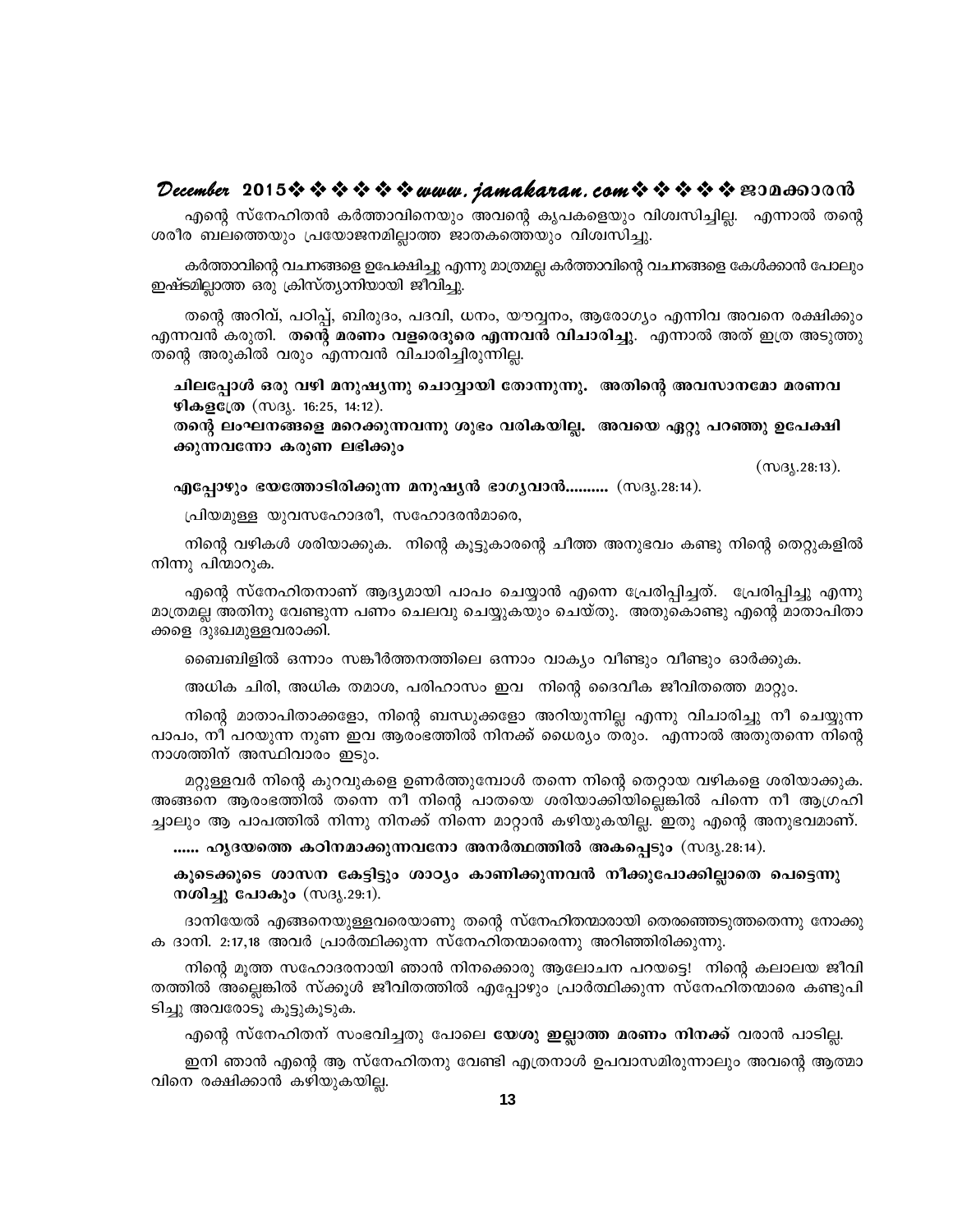#### December 2015※※※※※※www.*jamakaran.com*※※※※※B3Da6300m3

ജീവനോടിരിക്കുമ്പോൾ തന്നെ രക്ഷിക്കപ്പെടണം. അല്ലെങ്കിൽ ഒരിക്കലും രക്ഷിക്കപ്പെടാൻ സാദ്ധ്യമ ല്ല. ഒരേ ഒരു ജീവിതം. ആ ജീവിതം യേശുവിനോടുകൂടെ ജീവിച്ചു അവസാനിപ്പിക്കുക. ആ ജീവിത ത്തിൽ എത്ര സുഖം, സന്തോഷം ഇവ ഉണ്ടായിരിക്കുമെന്നു അനുഭവിച്ചാലേ അറിയാൻ കഴിയൂ.

ജാമക്കാരൻ വായനക്കാരായ എന്റെ പ്രിയ യുവാക്കളെ കർത്താവുതന്നെ നിങ്ങളിലുള്ള എല്ലാ ലൗകീക സുഖങ്ങളെയും മാറ്റി ശരീരത്തെയും ആത്മാവിനെയും കുറ്റമില്ലാത്തതായി വഴി നടത്തട്ടെ.

യൗവനക്കാാര, നിന്റെ യൗവനത്തിൽ സന്തോഷിക്കുക; യൗവനകാലത്തിൽ നിന്റെ ഹൃദയം ആനന്ദിക്കട്ടെ; നിനക്ക് ഇഷ്ടമുള്ള വഴികളിലും നിനക്കു ബോധിച്ചവണ്ണവും നടന്നുകൊള്ളുക;

#### എന്നാൽ

ഇവ ഒക്കെയും നിമിത്തം ദൈവം നിന്നെ ന്യായവിസ്താരത്തിലേക്കു വരുത്തും എന്നറിയുക  $(m_3, 11:9).$ 

# തിരിഞ്ഞുനോട്ടം

#### നമ്പർ ഭ

₩ എന്നെ പ്രാർത്ഥനയിൽ താങ്ങുന്ന **ജാമക്കാരൻ** വായനക്കാരോട് എന്റെ ജീവിതത്തിൽ നടന്ന ഒന്നിനെയും മറയ്ക്കാൻ ഞാൻ ആഗ്രഹിക്കുന്നില്ല.

ഒരു കുടുംബത്തിന്റെ ആത്മീയ മാസികയാണ് **ജാമക്കാരൻ**. അതിൽ വരുന്ന വാർത്തക ളെല്ലാം ജാമക്കാരൻ വായനക്കാരുടെ കുടുംബത്തിന് മാത്രമായാണ് എഴുതുന്നത്.

തിരിഞ്ഞുനോട്ടം നമ്പർ 5ൽ ഞാൻ ഒരു യുവാവായിരുന്ന കാലത്തു നടന്ന ഒരു സംഭ വത്തെ ജാമക്കാരൻ വായനക്കാർ കുടുംബത്തിലുള്ള യുവാക്കൾക്കു പ്രയോജനപ്രദമാകുവാൻ വേണ്ടി എഴുതിയിരുന്നു. പലരും അതിനെ സ്വീകരിച്ചു. ആ ലേഖനം വായിച്ചതിനുശേഷം പലരും ആയച്ചകത്തുകൾ എന്നെ അധികം ഉൽസാഹപ്പെടുത്തി.

തിരിഞ്ഞുനോട്ടം നമ്പർ 5–ൽ എഴുതിയ സംഭവം ഞാൻ രക്ഷിക്കപ്പെടുന്നതിനുമുമ്പും പിമ്പും അരംഭകാലത്തിൽ സംഭവിച്ചതാണ്. എന്നാൽ ഇപ്രാവശ്യം ഞാൻ എഴുതുന്ന സംഭവം **ഞാൻ** രക്ഷിക്കപ്പെട്ടതിനുശേഷം ചില കാലങ്ങകൾ സംഭവിച്ചതാണ്. പ്രിയമുള്ളവരേ, ഇപ്രാവശ്യം ഞാൻ എഴുതുന്നത് രക്ഷിക്കപ്പെട്ട യുവാക്കൾ ജീവിതത്തിൽ വീണുപോകാതെ ഇരിക്കുവാൻ സഹായകരമായിരിക്കും. ഇതിൽ എഴുതിയിട്ടുള്ള വിഷയങ്ങളെ വായിക്കുന്നവർക്ക് കർത്താവു തന്നെ അനുഗ്രഹിച്ചു തരുമാറാകട്ടെ.

#### രക്ഷിക്കപ്പെട്ടതിനു ശേഷം ഒരു വിശ്വാസിക്കു പാപ പരീക്ഷകൾ അവനെ തേടിവരും. അതിൽ നിന്നു എങ്ങനെ ജയിക്കം എന്നതാണു ഈ ലേഖനത്തിന്റെ ഉദ്യേശം.

ഓരോ വിശ്വാസിക്കും രാവിലെയും വൈകുന്നേരവും ഉള്ള പ്രാർത്ഥന വളരെ പ്രധാനപ്പെട്ടതാ ണ്. . ഈ രണ്ട് പ്രാർത്ഥനാസമയങ്ങളിലും നമുക്ക് ദൈവത്തോട് സംസാരിക്കാൻ അവസരം ലഭി ക്കുന്നു എന്നു മാത്രമല്ല നമ്മുടെ ആത്മീയ ജീവിതത്തിന്റെ സന്തോഷകരമായ നിലയെ അളന്നു നോക്കാൻ ഒരു അളവുകോലായിപ്രയോജനപ്പെടുകയും ചെയ്യും.

മാനസാന്തരപ്പെട്ട് പാപങ്ങളെ ഏറ്റു പറഞ്ഞു രക്ഷയുടെ അനുഭവം ലഭിക്കുമ്പോൾ വിവരിക്കാൻ സാധിക്കാത്ത ഒരു ആത്മീയ സന്തോഷം നമ്മുടെ ഉള്ളിൽ ഉണ്ടാകും.

ഇപ്രകാരമുള്ള സന്തോഷത്തിന്റെ അടിസ്ഥാനത്തിൽ നമ്മുടെ ആത്മാവു ഓരോ നാളും ദൈവ ത്തോടു അടുക്കുവാൻ ആഗ്രഹിക്കും. ആ പ്രാർത്ഥനാ സമയങ്ങൾ നമ്മുടെ **കാപട്യങ്ങളെയും, വേദ**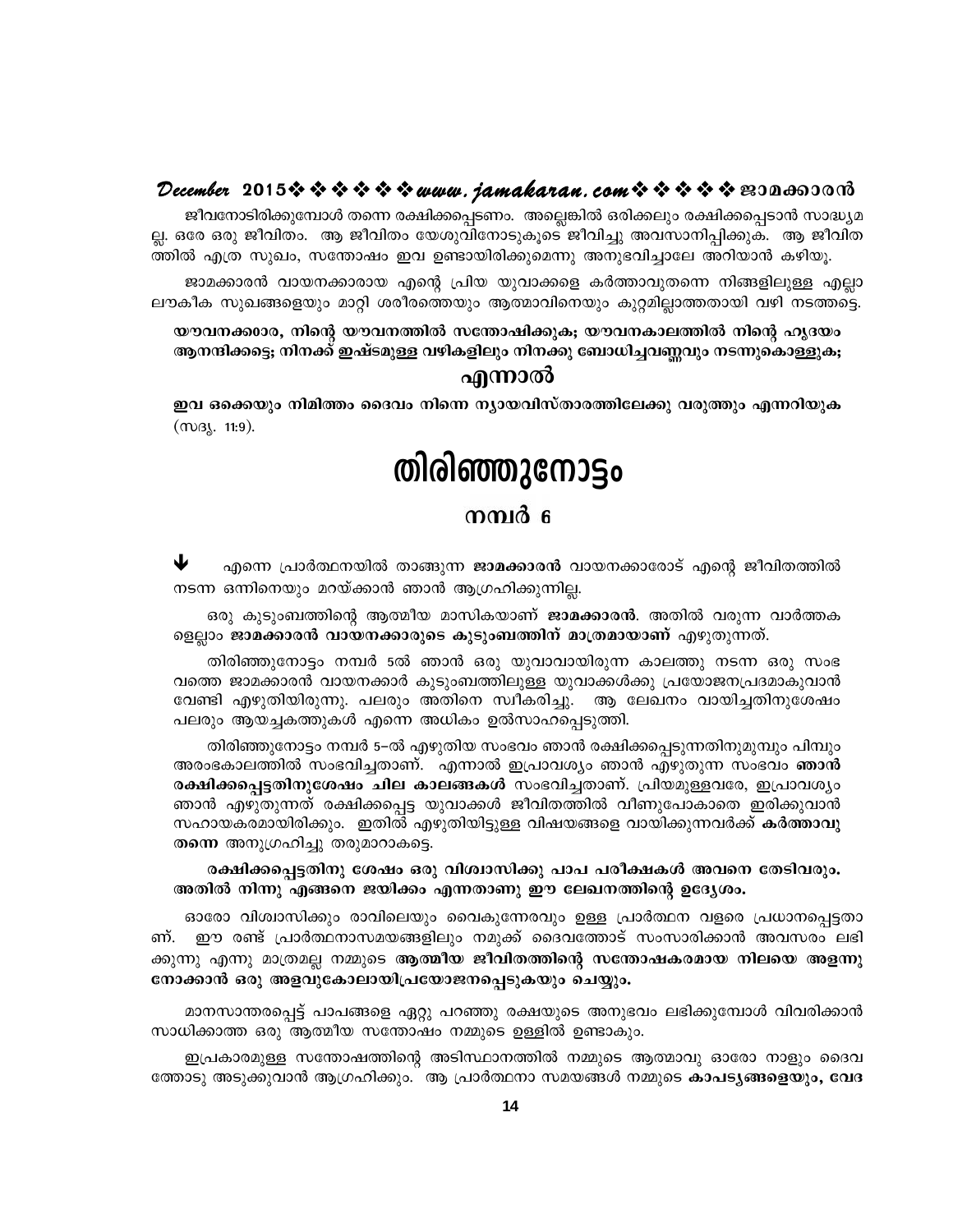#### 

നകളെയും, സങ്കടങ്ങളെയും, പരാജയങ്ങളെയും മറക്കുവാൻ ഉള്ള ഒരു സന്തോഷ സന്ദർഭമായി മാറും.എപ്പോഴാണ് പ്രാർത്ഥനാ സമയം വരുന്നതെന്ന് ആത്മാവ് ആകാംക്ഷയോടെ നോക്കിയിരിക്കും.

മുകളിൽ സുചിപ്പിച്ച ആത്മീയമായ പ്രാർത്ഥനാ ആഗ്രഹവും ആ സമയത്തുള്ള സന്തോഷവും ദൈവത്തോട് നാം അടുത്തിരിക്കുന്നതുവരെ തുടർന്നു കൊണ്ടിരിക്കും.

ആത്മീയ വിചാരങ്ങളിൽ നിന്നും നാം പിന്തിരിയുമ്പോഴും പാപചിന്തകളും പാപപ്രവൃത്തികളും നമ്മുടെ ഉള്ളിൽ രൂപം കൊള്ളുമ്പോഴും നമുക്കും ദൈവത്തിനും തമ്മിലുള്ള ബന്ധത്തിനു **വിടവു**ണ്ടാകുന്നു.

ദൈവത്തോടുള്ള നിരന്തര കൂട്ടായ്മക്കു **വിടവു**ണ്ടാകുന്നതു നമ്മുടെ ജീവിതത്തിൽ എങ്ങനെ മനസി ലാക്കാമെന്നു ചോദിച്ചാൽ, തുടക്കത്തിൽ പ്രാർത്ഥനയോടു നമുക്കുണ്ടായിരുന്ന ഒരു പ്രത്യേക ആത്മീയ ആഗ്രഹം കുറയുന്നതായി കാണാം. മാത്രവുമല്ല പ്രാർത്ഥിക്കുമ്പോൾ നമ്മുടെ ഉള്ളിൽ ഉണ്ടായിക്കൊണ്ടി രുന്ന **ആത്മീയ സന്തോഷം** ഇല്ലാതായി തീരുന്നു, വേദപുസ്തകം വായിക്കുന്നതിനു താല്പ്ര്യകുറവും ഉണ്ടാകുന്നു. ഇപ്രകാരം, നേരത്തെ ഉണ്ടായിരുന്ന സന്തോഷം നഷ്ടപ്പെട്ടിരിക്കുന്നുവല്ലോ എന്ന വിഷമം നിന്റെ ഉള്ളിൽ ഉണ്ടാകുന്നതുതന്നെ നിനക്ക് ഇഷ്ടമില്ലാതെ ഇരിക്കും.

ഇങ്ങനെയുള്ള ആത്മീയ നിലയെ ഒരു വിശ്വാസി മനസിലാക്കിക്കൊണ്ട് നഷ്ടപ്പെട്ടുപോയ പ്രാർത്ഥനാ ആഗ്രഹത്തെയും, ആത്മീയ സന്തോഷത്തെയും വീണ്ടെടുക്കുവാൻ ഒരു വൃക്തി ആഗ്ര ഹിക്കുന്നുവെങ്കിൽ ആ വ്യക്തിയിൽ തീർച്ചയായും ആത്മീയ പുതു ഉണർവുണ്ടാകും. നേരെ മറിച്ച് ഇക്കാര്യത്തിൽ ഉദാസീനനായിരുന്നാൽ അതിഭയങ്കരമായ **പിൻമാറ്റം** ഉണ്ടാകും.

എന്റെ ജീവിതത്തിലും മേൽ പറഞ്ഞ രീതിയിൽ ഒരു അനുഭവം ഉണ്ടായിട്ടുണ്ട്. അതു നിങ്ങളോടു പങ്കുവയ്ക്കുന്നതു നിങ്ങൾക്കു പ്രയോജനമുണ്ടാകും.

1964–ൽ ഞാൻ രക്ഷിക്കപ്പെട്ടു. ആരംഭ ദിവസങ്ങളിൽ എന്റെ ആത്മീയ ജീവിതത്തിൽ എന്നെ സഹായിച്ചിരുന്ന നാലു കുടുംബങ്ങൾ ഉണ്ടായിരുന്നു.

ഈ നാലു കുടുംബങ്ങളും എന്നെ ആത്മീയമായ ഉപദേശങ്ങൾ നൽകിയും പ്രാർത്ഥിച്ചും മുമ്പോട്ടു നയിച്ചിരുന്നു. ഓരോ ആഴ്ചയിലും ഈ നാലു കൂടുംബങ്ങളേയും ഞാൻ ചെന്നു കാണും. ഞങ്ങൾ ഒരുമിച്ചു പ്രാർത്ഥിക്കും.

രക്ഷിക്കപ്പെട്ട ദിവസം മുതൽ എന്റെ പ്രത്യേകമായ പ്രാർത്ഥനാ സമയങ്ങൾ എനിക്ക് സ്വർഗ്ഗീയ സന്തോഷം നൽകുന്നവയായിരുന്നു. എന്നാൽ.........

ഒരു ദിവസം എന്റെ രാവിലത്തെ പ്രാർത്ഥന വളരെ പെട്ടെന്നവസാനിപ്പിച്ചു, വേദപുസ്തക വായ നേയും ചുറുക്കി. വൈകുന്നേരത്തെ പ്രാർത്ഥനയിൽ ഉത്സാഹം തോന്നിയുമില്ല. ഇങ്ങനെ പെട്ടെന്നു ണ്ടായ മാറ്റം നാലു ദിവസങ്ങൾ തുടർന്നുകൊണ്ടിരുന്നു. അഞ്ചാമത്തെ ദിവസമാണെങ്കിൽ പ്രാർത്ഥന യോടു വെറുപ്പുതോന്നി. അതിനു ശേഷമുള്ള പ്രാർത്ഥന വെറും ഒരു ചടങ്ങായി മാത്രം ചെയ്തിരുന്നു.

കഴിഞ്ഞ ചില ദിവസങ്ങളായി എന്തു കൊണ്ടു എനിക്കു നന്നായി പ്രാർത്ഥിക്കാൻ കഴിയുന്നില്ല എന്ന ഒരേ ചിന്തയായിരുന്നു അന്നു പകൽ മുഴുവനും എന്നിലുണ്ടായിരുന്നത്. ഏതോ ഒരു തെറ്റിന്റെ കുറ്റബോധം എന്നിൽ ആരംഭിച്ചു. എന്നാൽ അതിനു കാരണമെന്താണെന്നു എനിക്ക് മനസിലാക്കാൻ ഞാൻ അറിയാതെതന്നെ ഏതെങ്കിലും പാപത്തിൽ വീണുപോയോ? എനിക്കുതന്നെ കഴിഞ്ഞില്ല. മനസിലാക്കാൻ കഴിഞ്ഞില്ല.

എനിക്ക് കഷ്ടങ്ങളോ, വിഷമങ്ങളോ, ആവശ്യങ്ങളോ വരുമ്പോൾ എന്റെ വീട്ടിൽ നിന്നും കുറെ അകലെയായി സ്ഥിതി ചെയ്തിരുന്ന ഒരു റയിൽവേ പാലത്തിൽ ഇരുന്നു ഏകനായി പ്രാർത്ഥിക്കുന്ന പതിവെനിക്കുണ്ടായിരുന്നു. മുമ്പിലത്തെപോലെ തന്നെ ഇപ്രാവശ്യവും എന്റെ പ്രാർത്ഥനയ്ക്ക് തടസം വരുത്തിയ പാപം എന്തെന്നു മനസിലാക്കുവാൻവേണ്ടി ആ പാലത്തിൽ ഇരുന്നു ആലോചിച്ചു കൊണ്ടി രുന്നു. ആ സ്ഥലം ജനസഞ്ചാരമില്ലാത്ത ഏകാന്തമായ ഒരു സ്ഥലമായിരുന്നു. മുമ്പു ചില സമയത്ത് ഞാൻ ആ പാലത്തിൽ ഇരുന്നു തലയും താഴ്ത്തി ഒച്ചയിട്ടു കരഞ്ഞു പ്രാർത്ഥിച്ച് ആശ്വാസം കണ്ടെ ത്തിയിട്ടുണ്ട്.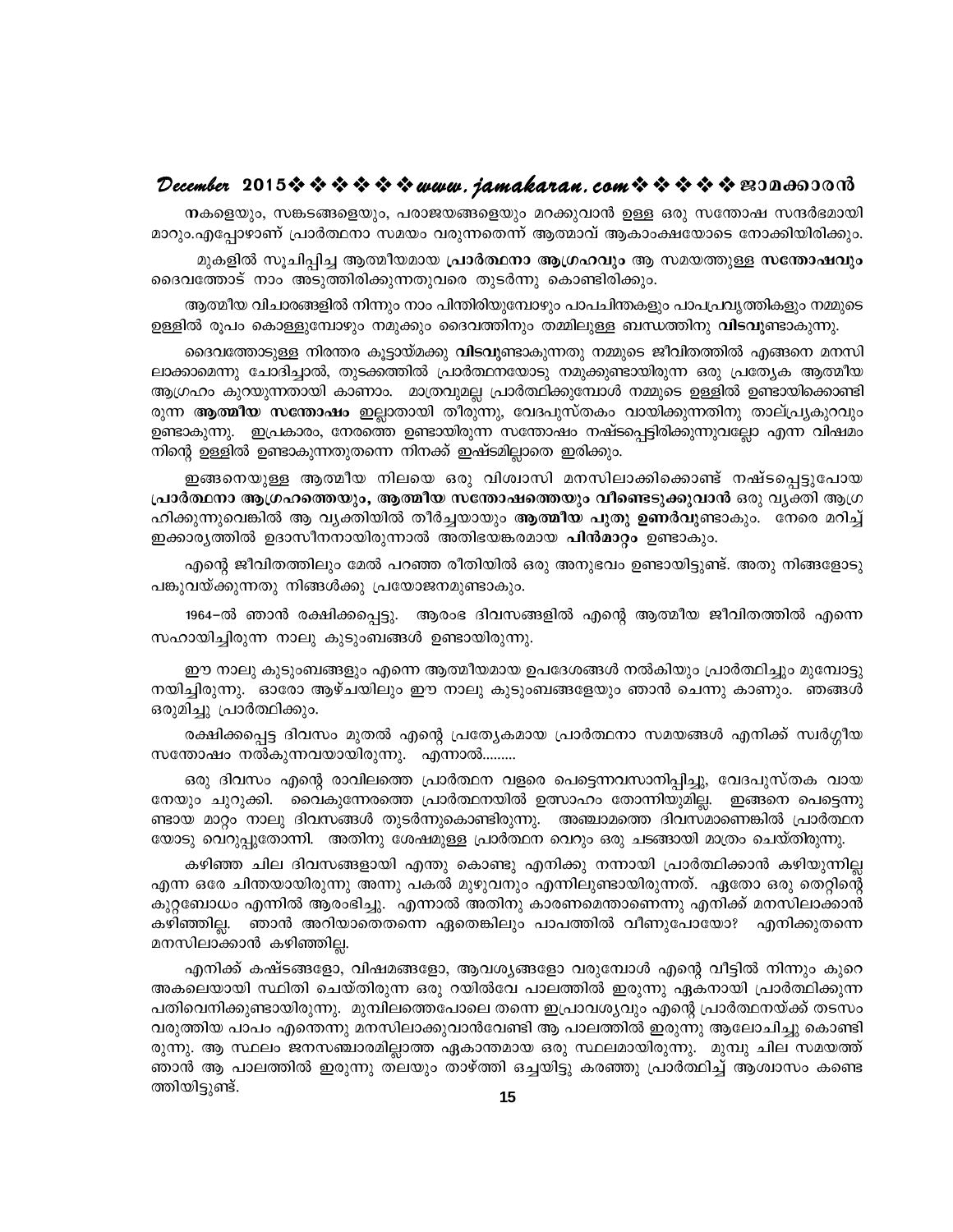#### December 2015 $\rightsquigarrow \rightsquigarrow \rightsquigarrow \rightsquigarrow \omega$  were jamakaran.com  $\rightsquigarrow \rightsquigarrow \rightsquigarrow \rightsquigarrow \omega$  2014600016

അതുപോലെ ഇപ്രാവശ്യവും ആ സ്ഥലത്തിൽ തന്നെ രണ്ടു ദിവസം പോയി എന്നിലുള്ള പാപം എന്തെന്നു മനസിലാക്കുവാൻ ഞാൻ പരിശ്രമിച്ചു. പക്ഷെ ഫലമുണ്ടായില്ല.

പരസ്യമായി പാപം ചെയ്തിരുന്നാൽ വേഗം കണ്ടു പിടിക്കാമായിരുന്നു. ആയതിനാൽ ഞാൻ പരസ്യമായി പാപം ചെയ്തിട്ടില്ലെന്നു ഉറപ്പുവരുത്തി. പിന്നെ എന്തുകൊണ്ടാണ് എനിക്ക് പ്രാർത്ഥി ക്കാൻ കഴിയാത്തത്? വീണ്ടും വീണ്ടും ആലോചിച്ചു. രാവിലെ മുതൽ ഞാൻ ആരെയെല്ലാമോ കണ്ടുമു ട്ടി, എവിടെയെല്ലാം പോയി, ആശുപത്രിയിൽ, രോഗികളെ കാണാൻ പോയ വീടുകൾ ഇങ്ങനെ ഓരോന്നും ചിന്തിച്ചു കൊണ്ടിരുന്നു. പാപത്തിനിടയാക്കുന്ന ഒന്നും തന്നെ കണ്ടുപിടിക്കാൻ സാധി ച്ചില്ല. പിന്നെ എന്തുകൊണ്ടു എനിക്കു പ്രാർത്ഥിക്കാൻ സാധിക്കുന്നില്ല? ഇതിനുള്ള സാഹചര്യങ്ങൾ ഒന്നും തന്നെ കണ്ടു പിടിക്കാൻ സാധിച്ചില്ല എങ്കിലും പാപത്തെക്കുറിച്ചുള്ള കുറ്റബോധം എന്നെ വിട്ടുമാ റിയില്ലല്ലോ! ഈ ചിന്ത എന്നെ വീണ്ടും അലട്ടിക്കൊണ്ടിരുന്നു.

#### പ്രാർത്ഥിക്കുവാൻ പോകുന്ന

#### വീടുകളെ പരിശോധിച്ചു

അവസാനമായി, ഞാൻ പ്രാർത്ഥനയ്ക്കായി പോയ്കൊണ്ടിരുന്ന ആ നാലു വീടുകൾ മുഖാന്തിരം പാപം ഉണ്ടോ എന്നു ചിന്തിക്കുവാൻ ആരംഭിച്ചു. കുറ്റബോധത്തിന്റെ കാരണം പിടികിട്ടി.

വിശ്വാസികളുടെ ഇടയിൽ പാപത്തിനു വഴിയില്ലല്ലോ എന്ന വിചാരത്തിലാണ് ആദ്യം തന്നെ അവരെപ്പറ്റിയുള്ള ഒരു തെറ്റായ ചിന്ത എന്നിൽ ഉണ്ടാകാഞ്ഞതും ഈ കുറ്റബോധത്തിന്റെ കാരണം കണ്ടു പിടിക്കാൻ ആ വഴിക്കു ചിന്തിക്കാതിരുന്നതും.

പ്രാർത്ഥനയ്ക്കായി പോകുന്ന ഭവനങ്ങളെപ്പറ്റി ചിന്തിക്കാൻ തുടങ്ങി. ഒന്നാമത്തെ ഭവനത്തെപ്പറ്റി ചിന്തിച്ചു. യാതൊന്നും കണ്ടുപിടിക്കാൻ സാധിച്ചില്ല.

രണ്ടാമത്തെ ഭവനത്തെപ്പറ്റി ചിന്തിക്കാൻ തുടങ്ങി കാരണം കണ്ടുപിടിച്ചു. ഈ രണ്ടാമത്തെ വീട്ടിൽ വെച്ച് ഞാൻ പാപത്തിലേക്കു വഴുതി വീഴുമായിരുന്നു എന്നു ഞാൻ മനസിലാക്കി. എന്നാൽ ഞാൻ മുഴുവനായി വീണില്ല.

ഇവിടെ സംഭവം ക്രിയയിലല്ല, മനസിലാണ്. എന്നാൽ എന്റെ മനസിലും പാപത്തിന്റെ വിചാരം ഉണ്ടായില്ല. പിന്നെ എങ്ങനെയാണ്?

ഈ നാലു ഭവനങ്ങളിലും പ്രാർത്ഥനയ്ക്കായി ആഴ്ചകൾ തോറും പോകുമായിരുന്നു എന്നു ഞാൻ നേരത്തെ പറഞ്ഞുവല്ലോ. ഇവരെല്ലാം തന്നെ എന്നെ വളരെയധികം സ്നേഹിച്ചിരുന്നു; ഉപച രിച്ചിരുന്നു. ഈ നാലു കുടുംബങ്ങളും ആത്മീയ കാര്യങ്ങളെപ്പറ്റി എന്നെ വളരെ ഉപദേശിച്ചിരുന്നു. എന്നാൽ മറ്റു മൂന്നു കുടുംബങ്ങളിലും ഞാൻ സംസാരിക്കുന്നതിനും പ്രാർത്ഥിക്കുന്നതിനും ചെലവഴി ച്ചിരുന്ന സമയത്തെക്കാൾ ഈ രണ്ടാമത്തെ വീട്ടിൽ ഞാൻ വളരെയധികം സമയം ചെലവുചെയ്തിരു ന്നു. അവരോടു വളരെ കൂടുതൽ സമയം സംസാരിക്കാൻ ഞാൻ ആഗ്രഹിച്ചു.

ഇവിടെയാണു ഞാനറിയാതെതന്നെ പാപ ചിന്തയിൽ വീഴാനിടയുണ്ടായിരുന്നത്.

മറ്റേ മൂന്നു കുടുംബങ്ങളിലേക്ക് പ്രാർത്ഥനയ്ക്കായി ചെല്ലുമ്പോൾ വേദ പുസ്തകത്തിൽ നിന്നു ചില ഭാഗങ്ങൾ വായിച്ചു പ്രാർത്ഥിച്ചിട്ട് ഉടനെ തന്നെ തിരിച്ചു പോരുമായിരുന്നു. എന്നാൽ ഈ രണ്ടാ മത്തെ കുടുംബക്കാരോടു മാത്രം അധികസമയം സംസാരിച്ചു ചെലവാക്കാൻ ഞാൻ അറിയാതെ തന്നെ ആഗ്രഹിച്ചു. ഞാനറിയാതെ തന്നെ ആ വീട്ടിൽ എന്റെ മനസ്സ് ലയിച്ചു ചേരുന്നതായും തുടരെ ആ വീട്ടിലുള്ളവരോടു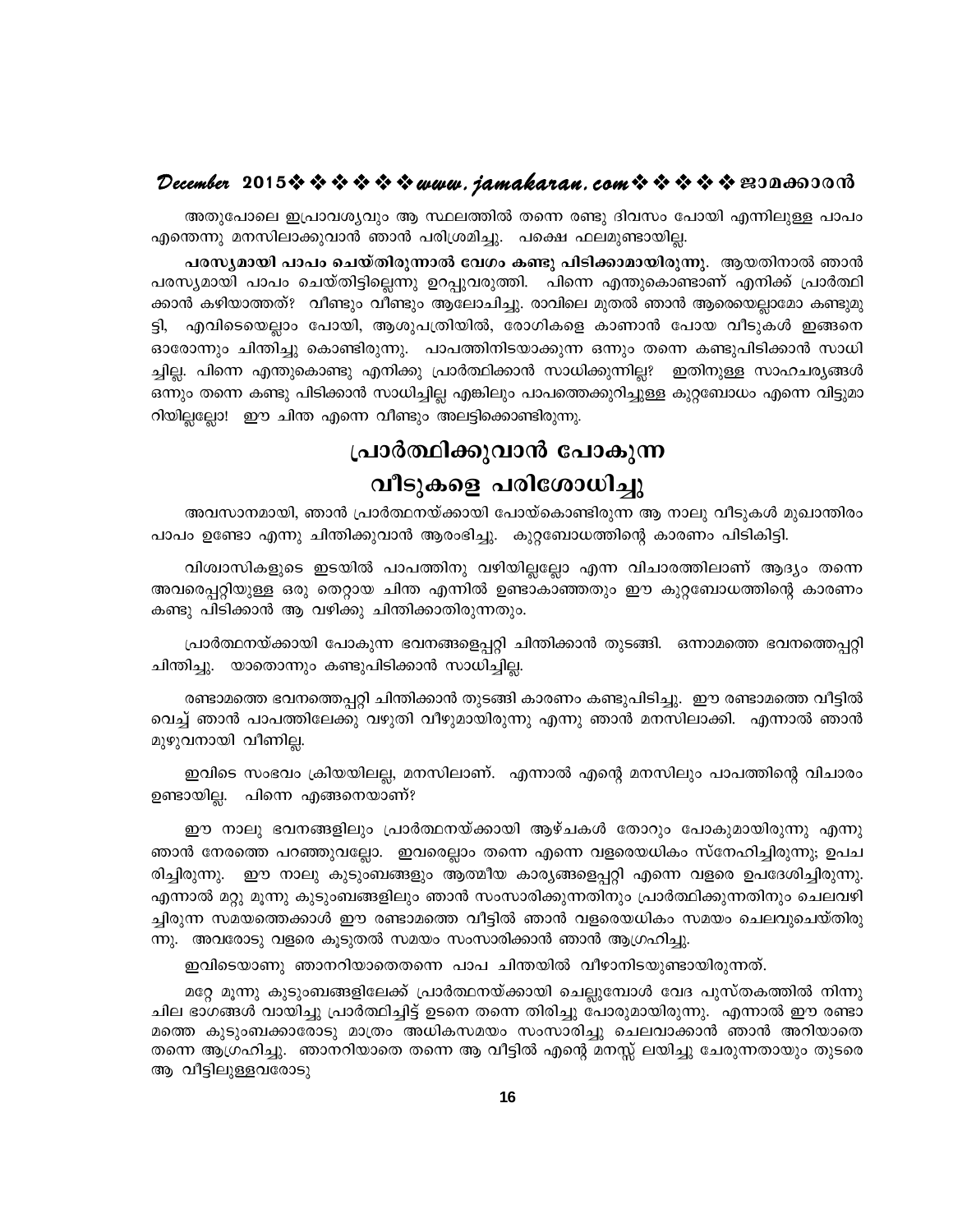#### December 2015  $\rightsquigarrow \rightsquigarrow \rightsquigarrow \rightsquigarrow$  www.jamakaran.com  $\rightsquigarrow \rightsquigarrow \rightsquigarrow \rightsquigarrow$  sepandorom

സംസാരിച്ചു കൊണ്ടിരിക്കണമെന്ന വിധത്തിൽ എന്റെ മനസ്സ് ആകർഷിക്കപ്പെടുന്നതായും ഞാൻ മനസിലാക്കി.

എന്നാലും ഒരു ചെറിയ പാപത്തിനുപോലും ഞാൻ വീണിറ്റില്ല. പാപവിചാരങ്ങളും എന്റെ ഉള്ളിൽ രൂപം കൊണ്ടില്ല. ആ വീട്ടിലെ പെൺകുട്ടികളും എന്നോട് തെറ്റായി ഒന്നും പ്രവർത്തിച്ചിട്ടില്ല. എന്നാലും ഉള്ളത്തിന്റെ ആഴത്തിൽ എന്തെങ്കിലും തെറ്റു സംഭവിക്കുമോ എന്ന ഒരു ചിന്ത ഉണ്ടാകു വാൻ തുടങ്ങി. ആ കുറ്റബോധമാണ് എന്നെ ദൈവ സമൂഹത്തിൽ അർഹനല്ലാതാക്കിയത്.

#### ഇപ്രകാരമുള്ള കുറ്റബോധം എനിക്ക് മാത്രമല്ല എല്ലാവിശ്വാസികൾക്കും ഉണ്ടാകുന്നതാണ്. എന്നാൽ ഈ കുറ്റബോധത്തെ നിസ്സാരമാക്കി തള്ളി അതിനെക്കുറിച്ചു മനോഭാരം ഇല്ലാതെ വിടുന്നതുകൊണ്ടു അവസാനം പരസ്യമായ പാപത്തിൽ മുഴുകി പോകും.

ഏതൊരു മനുഷ്യനും പെട്ടെന്നു പാപത്തിൽ വീഴുന്നില്ല. അവൻ പരസ്യമായി പാപം ചെയ്യു ന്നതിനു മുമ്പു തന്നെ ചിന്തയിലും മനസ്സിലും ആദ്യമായി വീഴ്ച സംഭവിച്ചു കാണും.

അങ്ങനെ ചിന്താമാറ്റം ഉണ്ടായ ഉടനെ തന്നെ അതു തിരുത്തിയാൽ പരസ്യമായ പാപത്തിൽ വീഴാതെയിരിക്കാൻ സഹായിക്കും. ദൈവത്തിന് സ്തോത്രം. എന്റെ നിലയും ഇപ്രകാരം തന്നെ യാണ് സംരക്ഷിക്കപ്പെട്ടത്.

#### നമ്മിൽ പാപം ഉണ്ടോ എന്നു പ്രാർത്ഥിക്കുമ്പോൾ തന്നെ മനസിലാക്കുവാൻ സാധിക്കും. കാണുവാനും സാധിക്കും.

അവസാനമായി ഞാൻ ഒരു തീരുമാനമെടുത്തു. കുറ്റബോധത്തിനിടവരുത്തിയ ചില ദിവസങ്ങ ളിൽ ദൈവ സമുഹത്തിൽ നിന്നും അകലുവാനിടയായ വീട്ടിലേയ്ക്കു ഇനി പോവുകയില്ല എന്നതാ യിരുന്നു ആ തീരുമാനം.

ആ ഭവനക്കാർ വിഷമിച്ചാലും സാരമില്ല എന്റെ ആത്മാവു ദൈവ സമൂഹത്തിൽ സന്തോഷമായി രിക്കണം. കുറ്റബോധം ഉണ്ടാകരുത് എന്നതാണ് എനിക്കു വളരെ പ്രധാനം.

ചില ആഴ്ചകൾക്കു ശേഷം ആ പ്രത്യേക വീട്ടുകാർ എന്റെ ആശുപത്രിയിൽ വന്നു.

എന്തു കൊണ്ടാണ് നിങ്ങൾ ഞങ്ങളുടെ വീട്ടിൽ മാത്രം വരാത്തത്? മറ്റേ മുന്നു വീടുകളിലും പോകുന്നതായി അറിയുന്നുണ്ടല്ലോ" അന്മ ചോദിച്ചു.

സത്യാവസ്ഥ ഞാൻ അവരോടു തുറന്നു പറഞ്ഞു.

നിങ്ങളുടെ വീട്ടിൽ ആരും എനിക്കു ഒരു കേടും വരുത്തിയില്ല. ഞാനും ഒരു തെറ്റും ചെയ്തില്ല. .എന്നാൽ മറ്റേ കുടുംബങ്ങളിലുള്ളവരെക്കാൾ നിങ്ങളുടെ കുടുംബത്തോടു ഞാൻ കൂടുതൽ ഇടപ ഴകാൻ ആഗ്രഹിക്കുന്നു. ഏതോ ഒരു ശക്തി എന്നെ ആകർഷിക്കുന്നതായും എനിക്കു തോന്നുന്നു. തന്മൂലം എന്നിൽ കു**റ്റബോധം** ഉണ്ടായിത്തുടങ്ങി. അങ്ങനെ എന്റെ പ്രാർത്ഥനയിലുള്ള സന്തോ ഷത്തെ ഞാൻ നഷ്ടപ്പെടുത്തിയതായി ഞാനറിയുന്നു.

അവർ നല്ല വിശ്വാസികളായതുകൊണ്ടു എന്നെ തെറ്റിദ്ധരിക്കാതെ എന്റെ ഈ പ്രവൃത്തിയിൽ വളരെയധികം സന്തോഷിച്ചു.

എന്റെ വീട്ടിൽ നിങ്ങൾക്കു ശോധനയുണ്ടെങ്കിൽ തീർച്ചയായും നിങ്ങൾ അവിടെ വരണ്ട. എന്നാൽ ഞങ്ങൾ രണ്ടു പേരും നിങ്ങളുടെ അടുത്തു വന്നു പ്രാർത്ഥിക്കും എന്നു പറഞ്ഞു എന്നെ പ്രോൽസാഹിപ്പിച്ചതു മാത്രമല്ല ദൈവത്തിനു നന്ദി പറയുകയും ചെയ്തു.

ആ വീട്ടിലേയ്ക്കുള്ള പോക്ക് ഞാൻ നിർത്തിയ ശേഷം എനിക്ക് പ്രാർത്ഥനയിൽ നേരത്തെ ഉണ്ടായിരുന്ന സന്തോഷം വീണ്ടുകിട്ടി. കുറ്റബോധമില്ലാതെ ദൈവ സമൂഹത്തിൽ നിൽക്കുവാൻ എനിക്കു സാധിച്ചു.

വീടുകൾ സന്ദർശിക്കുവാൻ പോകുന്ന ദൈവവേലക്കാർക്കും എന്റെ ഈ അനുഭവം വളരെയ ധികം പ്രയോജനകരമാകുമെന്നു ഞാൻ വിശ്വസിക്കുന്നു.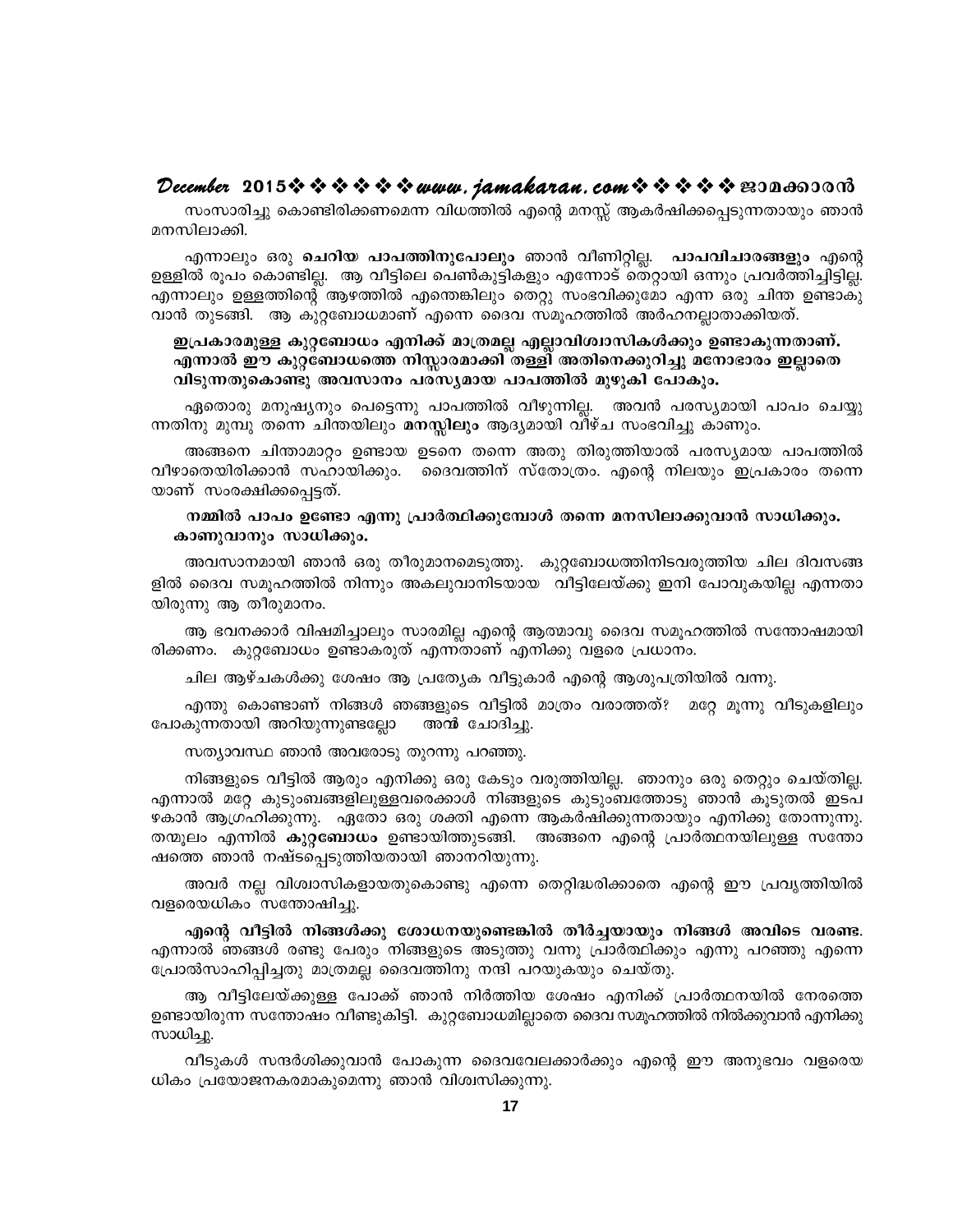#### December 2015  $\rightsquigarrow \rightsquigarrow \rightsquigarrow \rightsquigarrow$  www.jamakaran.com  $\rightsquigarrow \rightsquigarrow \rightsquigarrow \rightsquigarrow$  sepandorom

ഏതു വീട്ടിലേക്കായാലും (ഒരു പക്ഷേ അതിലേയ്ക്കുള്ള യഥാർത്ഥ കാരണത്തോടുകൂടെ തന്നെ യാണ് എങ്കിലും) തുടർച്ചയായി പോകണമെന്നു മനസിൽ ആഗ്രഹം ഉണ്ടായാൽ സൂ**ക്ഷിക്കേണ്ടതാ ണ്.** ഏതു വ്യക്തിയോടെങ്കിലും അധികം അടുക്കുവാനോ, അല്ലെങ്കിൽ അധികം സംസാരിക്കുവാനോ മനസിൽ ആഗ്രഹം ഉണ്ടായാൽ മുൻ കരുതൽ ആവശ്യമാണ്. മാത്രവുമല്ല, കൂടുതൽ ചിരി, കൂടുതൽ തമാശ എന്നിവ ആത്മീയ വിചാരത്തെ മാറ്റി വഴിതെറ്റിക്കും.

നമ്മുടെ ശരീരത്തിൽ തന്നെ **പാപം** ഉണ്ട്, അത് ജന്മപാപം. ഇതിനെയാണ് വി: പൌലൊസ് റോമർക്ക് എഴുതുമ്പോൾ:

#### എന്റെ ബുദ്ധിയുടെ പ്രമാണത്തോട് പോരാടുന്ന വേറൊരു പ്രമാണം ഞാൻ എന്റെ അവയവ ങ്ങളിൽ കാണുന്നു; അതു എന്റെ അവയവങ്ങളിലുള്ള പാപപ്രമാണത്തിന് എന്നെ ബദ്ധനാ ക്കിക്കളയുന്നു (റോമ. 7:23)

എന്നു തന്റെ ശരീരത്തെ തന്നെ കുറ്റപ്പെടുത്തുന്നു.

നാം രക്ഷിക്കപ്പെട്ട് വിശുദ്ധരായി ജീവിക്കുന്നുവെങ്കിലും നമ്മുടെ ശരീരത്തിൽ ഉണ്ടാകുന്ന വികാ രങ്ങളെ മുഴുവനായി ശരീരത്തിൽ നിന്നു മാറ്റുവാൻ സാദ്ധ്യമല്ല. നമ്മുടെ മരണംവരെ ഈ വികാര ങ്ങൾ നമ്മുടെ ശരീരത്തിൽ സ്ഥിരമായി ഉണ്ടായിരിക്കും.

പ്രാർത്ഥനാ വിചാരം ഉയർന്നു കൊണ്ടിരിക്കുമ്പോൾ പാപവിചാരം താഴ്ന്നു പോകുന്നു. എന്നാൽ പ്രാർത്ഥന കുറയുമ്പോൾ പാപം വീണ്ടും വെളിപ്പെടുന്നു. നാം ക്രിസ്തുവിനോടു കൂടുതൽ അടുക്കു മ്പോൾ ക്രിസ്തുവിൽ പ്രവേശിക്കുമ്പോൾ ശരീരപരമായ വിചാരങ്ങളെ ഒരു പരിധിവരെ നിയന്ത്രിക്കു വൻ സാധിക്കുന്നു. പിശാച് **പാപത്തെ** കൊണ്ടു വരുന്നു എന്നത് ശരിയാണ്. എന്നാൽ **പിശാചിനു** . ഇടംകൊടുക്കരുത് (എഫെ.4:27) എന്നു സത്യവേദപുസ്തകം പറയുന്നു. നാം അനുവദിച്ചാൽ മാത്രമേ പിശാചു നമ്മിൽ പ്രവേശിക്കയുള്ളു. അവൻ തനിയെ ഒരിക്കലും പ്രവേശിക്കയില്ല. പ്രാർത്ഥന കുറ യുമ്പോൾ നാം തന്നെ പിശാചിനു സ്ഥലമൊരുക്കുന്നു.

തെറ്റായ കൂട്ടുകാരോടു ചേരുമ്പോഴും ആഭാസകരമായ പുസ്തകങ്ങൾ വായിക്കുമ്പോഴും സംഭാ ഷിക്കുമ്പോഴും നീ അറിയാതെ തന്നെ പിശാചു നിന്നിൽ പ്രവേശിക്കുന്നു. പിശാചിന്റെ പാപ വിചാ രങ്ങൾ നിന്നിൽ പ്രവേശിക്കാതിരിക്കാൻ ജാഗ്രതയായിരിക്കുക. കഴിവുള്ളടത്തോളം തനിച്ചു വെറുതെ യിരിക്കാൻ ആഗ്രഹിക്കരുത്. അങ്ങനെ തനിച്ചു വെറുതെയിരിക്കാൻ നിർബന്ധിതനായിത്തീർന്നാൽ വേദപുസ്തകമോ മറ്റു ആത്മീയ പുസ്തകങ്ങളോ വായിക്കുകയും പ്രാർത്ഥിക്കുകയും ചെയ്യണം.

ഇടവിടാതെ ദൈവത്തോട് ഐക്യപ്പെടുക. ആദ്യം നീ പാപത്തെ അമ്പേഷിച്ചു പോയി. എന്നാൽ മാനസാന്തരത്തിനു ശേഷം പാപം നിന്നെ തേടിവരും. സൗജന്യമായി പാപം ചെയ്യുവാൻ പിശാചു നിന്നെ സഹായിക്കും. അതുകൊണ്ട് നീ ഏതു **നിലയിലാണോ** അതിൽ വളരെ സൂഷ്മതയോടിരിക്കേണ്ടതാണ്.

#### എന്നെ തേടിവന്ന മറ്റോരു പാപം

എന്റെ ജീവതത്തിലെ മറ്റൊരു സംഭവം ഞാൻ ഓർക്കുന്നു. രക്ഷിക്കപ്പെട്ട എന്റെ ആരംഭ ജീവിത ത്തിൽ പാപം എന്റെ ആശുപത്രിയെ തേടി സൗജന്യമായി വന്നു. ദൈവം **യോസേഫിനെ** കാത്തു സംരക്ഷിച്ചതുപോലെ എന്നെയും പലപ്രാവശ്യം കാത്തുരക്ഷിച്ചു.

ഒരിക്കൽ ഗ്രാമ പ്രദേശത്തിൽ നിന്നും ഒരു യുവതിയെ വൈദ്യ ശുശ്രൂഷയ്ക്കു വേണ്ടി അവളുടെ പിതാവ് സൈക്കിളിൽ ഇരുത്തി എന്റെ ആശുപത്രിയിലേക്കു കൊണ്ടുവന്നിരുന്നു. ഞാൻ അവളെ അവ ളുടെ പിതാവിന്റെ സാന്നിദ്ധ്യത്തിൽ, പരിശോധിച്ച ശേഷം അവളുടെ രോഗത്തിനു 15 ദിവസം ഇഞ്ചക്ഷൻ എടുക്കണമെന്നു ആലോചന നൽകി. അപ്രകാരം അവളുടെ പിതാവ് രണ്ടു ദിവസം അവളെ അശുപത്രി യിലേക്കു കൊണ്ടുവന്നിരുന്നു. അതിനുശേഷം അവളുടെ സഹോദരനായിരുന്നു അവളെ കൂട്ടിക്കൊണ്ടുവന്നി രുന്നത്. ഇങ്ങനെ നാലഞ്ചു ദിവസം കഴിഞ്ഞു.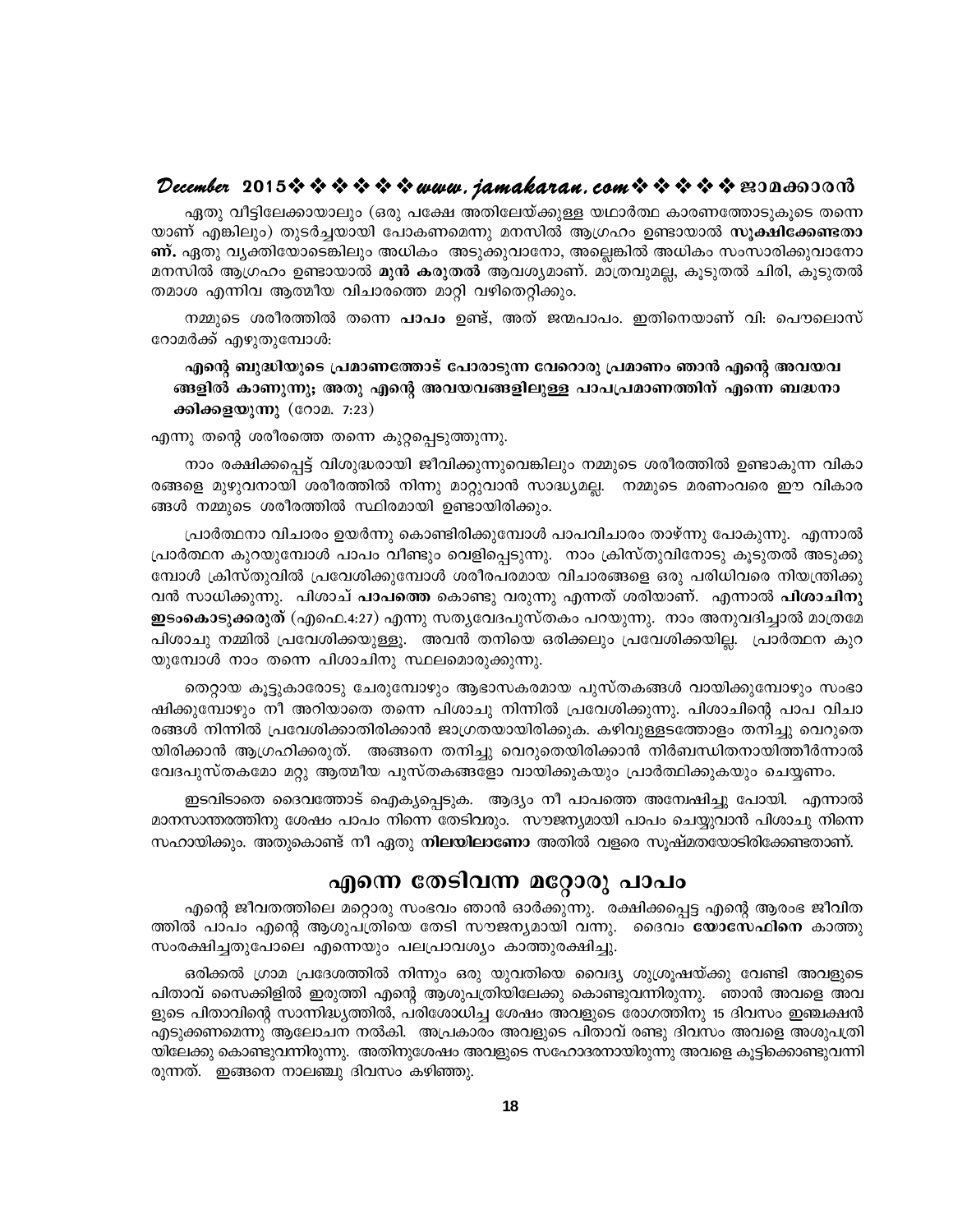#### 

ഒരു ദിവസം അവൾ തനിച്ചായിരുന്നു ആശുപത്രിയിലേക്ക് വന്നത്. രാവിലെ തന്നെ വന്നു. എന്നാൽ അവൾക്കു ശേഷം വന്നവരെയെല്ലാം മുന്നിലേക്കു പറഞ്ഞയച്ചിട്ട് അവൾ ആ വരിയുടെ ഏറ്റവും അവസാനത്തു പോയി നിന്നു.

എല്ലാ രോഗികളും പോയി കഴിഞ്ഞപ്പോൾ അവസാനം അവൾ വന്നു. എന്നെ തനിച്ചു കാണു വാൻ വേണ്ടിയാണ് അവൾ എല്ലാവരുടെയും പുറകിലായി അവസാനം എന്റെ മുറി യിൽ കടന്നു വന്ന തെന്നു പിന്നീടു ഞാൻ മനസിലാക്കി. അവൾ കയറിവന്ന ഉടനെ ഞാൻ അവൾക്കു കുത്തി വയ്ക്കേണ്ട മരുന്നു സൂചിയിൽ എടുക്കുവാൻ ചെന്നു. എന്നാൽ അവൾ സമ്മതിച്ചില്ല.

എന്നെ ഒരിക്കൽ കൂടെ പരിശോധിക്കണം എന്നു ആവശ്യപ്പെട്ടുകൊണ്ടു രോഗികളെ പരിശോധി ക്കുന്ന മേശമേൽ അവൾ കയറി കിടന്നു.

ആദ്യത്തെ ദിവസം തന്നെ നിന്നെ പരിശോധിച്ചിട്ടുണ്ടല്ലോ. അതുകൊണ്ടു ഇനി പരിശോധി ക്കേണ്ട ആവശ്യമില്ല. തുടർച്ചയായി 15 കുത്തിവയ്പു നടത്തിയാൽ മാത്രം മതി ഞാൻ അവളോടു പറ ഞ്ഞു. എന്നാൽ അവളുടെ പ്രവൃത്തിയിൽ നിന്നും നടത്തയിൽ നിന്നും അവളുടെ തെറ്റായ ഉദ്ദേശ്യം ഞാൻ മനസിലാക്കി. പരിശോധന മേശയിൽ നിന്നും ഇറങ്ങി കസേരയിൽ ഇരിക്കുവാൻ ഞാൻ ആവ ശ്യപ്പെട്ടു. ഇന്നു നിന്റെ അച്ഛനെ എന്തുകൊണ്ടു കൂട്ടിക്കൊണ്ടുവന്നില്ല.

#### വയലിൽ ഞാറു നടുകയാണ്

നിന്റെ സഹോദരനെ കൂട്ടിക്കൊണ്ടുവരാമായിരുന്നല്ലോ വയലിൽ ജോലിയുള്ളപ്പോൾ ആരും കൂടെ വരികയില്ല ഒരു യുവതി ഇങ്ങനെ തനിച്ചു ഏഴു മൈൽ നടന്നുവരാമോ?

ഞാൻ സാധനങ്ങൾ വാങ്ങുവാൻ ചന്തയിൽ ഇങ്ങനെ തനിയെ പോകുന്നതു പതിവാണ്

എന്റെ ചോദ്യങ്ങൾക്കെല്ലാം അവൾ കൂസലില്ലാതെ ഉത്തരം പറഞ്ഞു കൊണ്ടേയിരുന്നു. അവ സാനം നേരിട്ടുതന്നെ ഞാൻ അവളോട് പറഞ്ഞു.

എന്തു തന്നെ നീ പറഞ്ഞാലും ഒരു യുവതി ഇങ്ങനെ തനിച്ചു വരുന്നത് നല്ലതല്ല. രണ്ടു ദിവസങ്ങ ളായി നിന്റെ നടത്ത അത്രശരിയാകുന്നില്ല. അത് പിന്നീടു നിനക്ക് ആപത്തായിത്തീരും. ഇങ്ങനെ ഞാൻ പറഞ്ഞപ്പോൾ അവൾ നൽകിയ മറുപടി കേട്ടു ഞാൻ ഞെട്ടിപ്പോയി.

എനിക്ക് തന്നെ ഒരു ഭയവുമില്ല, പിന്നെ എന്തിനാ ഡോക്ടർ ഇങ്ങനെ ഭയപ്പെടുന്നത്?

ഈ മറുപടിക്ക് ശേഷം അവളുടെ നോട്ടം എന്നെ തെറ്റു ചെയ്യുവാൻ പ്രേരിപ്പിക്കുന്ന വിധത്തിലായി രുന്നു.

അവളോടു ഞാൻ ഇപ്രകാരം പറഞ്ഞു.

നിന്റെ വിചാരം എന്താണെന്ന് ഞാൻ മനസിലാക്കുന്നുണ്ട്. നിനക്ക് ഭയമില്ലായിരിക്കാം. പക്ഷെ എന്നെക്കുറിച്ചു എനിക്ക് ഭയമുണ്ട്. ഞാനും ഒരു **യുവാവാണ്**. എനിക്കും വികാരങ്ങൾ ഉണ്ട്. മനു ഷ്യൻ എന്ന നിലയിൽ പല ആശകളും ഉണ്ട്. എന്നാൽ എന്റെ യേശുവിനു എന്നെ അടിമയാക്കിയ ആ നിമിഷം മുതൽ എന്റെ യേശുവിന്റെ മനസിനെ വേദനിപ്പിക്കുന്ന ഏതു കാര്യവും പ്രവർത്തിക്കുവാൻ ഞാൻ ആഗ്രഹിക്കുന്നില്ല.

എന്റെ കരങ്ങളാൽ ഞാൻ പാപം ചെയ്യുകയാണെങ്കിൽ അവന്റെ കരങ്ങളിൽ രക്തം വാർന്നൊഴു ഒരു പ്രാവശ്യം എനിക്കു വേണ്ടി, എന്റെ പാപത്തിനുവേണ്ടി അവൻ പാടുകൾ അനുഭവിച്ചു; കുറ. ശിക്ഷിക്കപ്പെട്ടു അതുമതി. വീണ്ടും വീണ്ടും ഞാൻ അവനെ വേദനിപ്പിക്കാൻ ആഗ്രഹിക്കുന്നില്ല. യേശു വിനു എന്നെ അർപ്പിക്കുന്നതുവരെ ഞാൻ പാപത്തെ അന്വേഷിച്ചു തെരുവീഥിയിൽ അലഞ്ഞു നട ന്നിരുന്ന ഒരു നായായിരുന്നു. എന്നാൽ ഇന്നു ക്രിസ്തുവിനെ അറിയിക്കുന്ന നന്ദിയുള്ള ഒരു നായായി അലഞ്ഞു തിരിയുന്നു" . എന്നു എന്റെ സാക്ഷിയെ അവളോടു ചുരുക്കി പറഞ്ഞു. എന്നാൽ അവൾ എന്റെ സാക്ഷി ഇഷ്ടപ്പെട്ടില്ല എന്നു ഞാൻ മനസിലാക്കി. അവൾക്കു എന്റെ നേരെ വിദ്വേഷവും കോപവും ജ്വലിച്ചു. ഇനിമേലാൽ ഒറ്റയ്ക്കു വരാതെ മറ്റാരെയെങ്കിലും കൂട്ടിക്കൊണ്ടു വരണമെന്നു അവളെ താക്കീതു (Warn) ചെയ്തു അന്നത്തേയ്ക്കുള്ള മരുന്നു കുത്തിവച്ച് അവളെ അയച്ചു.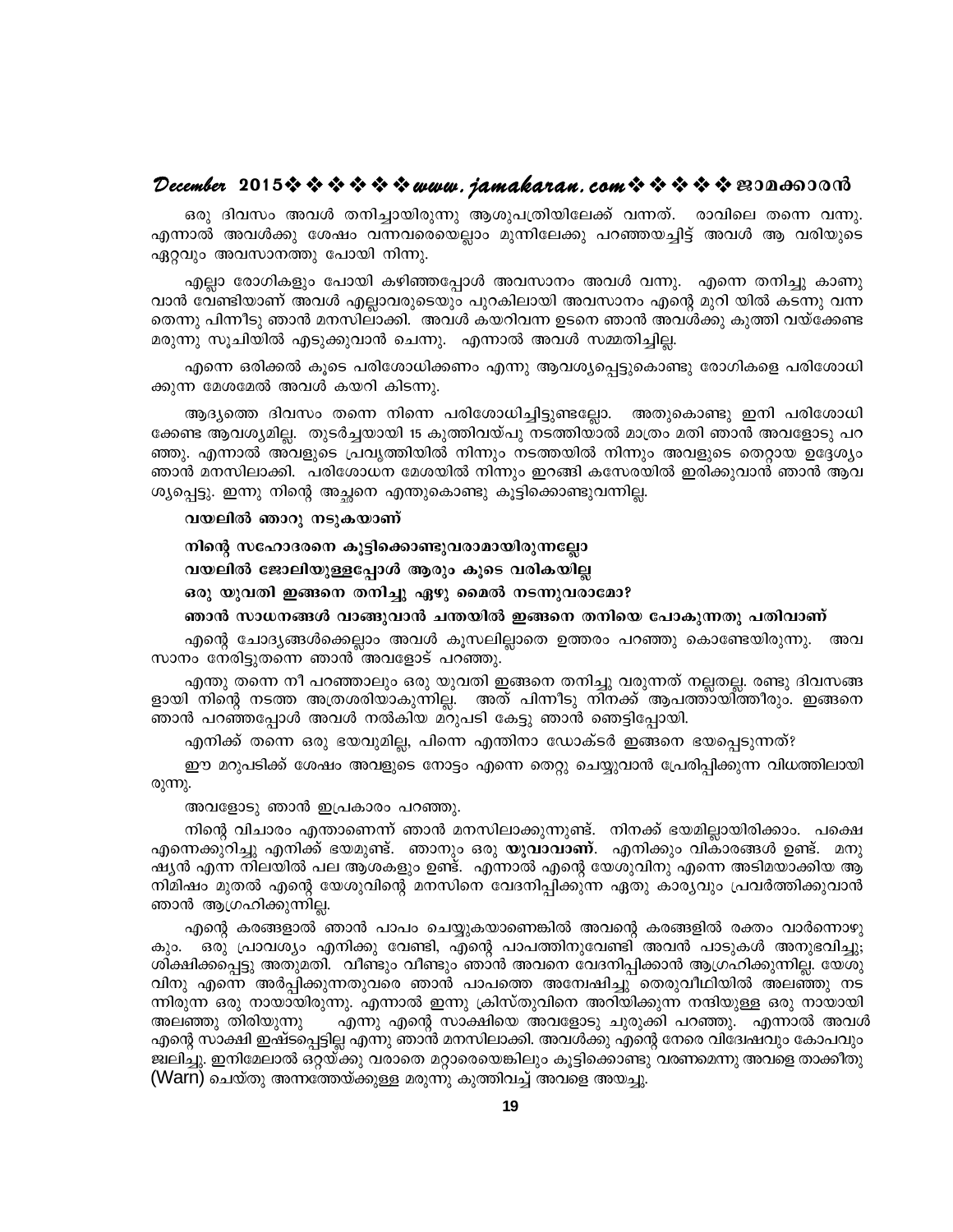#### December 2015※※※※※※www.*jamakaran.com*※※※※※B3Da6300m3

പിറ്റെ ദിവസം അവളുടെ അച്ഛനെയും കൂട്ടിയാണു അവൾ വന്നത്. മരുന്നു കുത്തി വയ്ക്കുവാൻ വെറുപ്പോടെ അവൾ തന്റെ കൈനീട്ടി. ഞാൻ അവളുടെ തെറ്റ് അവളുടെ പിതാവിനോടറിയിച്ചില്ല.

പ്രിയപ്പെട്ട യുവ സഹോദര-സഹോദരികളെ, വിശ്വാസികളേ,

ഇങ്ങനെ എന്റെ അനുഭവ സംഭവങ്ങളെ പരസ്യമായി എഴുതി എന്നു നിങ്ങൾ വിചാരിച്ചേക്കാം. എന്നാൽ തങ്ങൾക്കു സംഭവിക്കുന്ന പ്രശ്നങ്ങളെ പുറത്തു പറയുവാൻ മനസില്ലാതെയും ഉപദേശി ക്കാൻ ആരുമില്ല എന്ന കാരണത്താലും പലരും വീണ്ടും വീണ്ടും പാപ ചുഴിയിൽ വീണു വിഷമിക്കു ന്നല്ലോ അങ്ങനെയുള്ളവർക്കു എന്റെ ഈ അനുഭവങ്ങൾ പ്രയോജനകരമായിരിക്കും.

മേൽ വിവരിച്ച സംഭവം 1966 ലാണു നടന്നത്. എങ്കിലും ഇതു എഴുതുന്ന ഈ സന്ദർഭത്തിലും എനിക്കു പരീക്ഷകൾ ഉണ്ട്. ഇത്രയും വർഷത്തെ അനുഭവമുള്ള ദൈവ വേലക്കാത്നാണെങ്കിലും പല രൂപങ്ങളിൽ പല സന്ദർഭങ്ങളിലും പിശാച് എന്നെ വഴി തെറ്റിക്കാൻ മുതിർന്നുകൊണ്ടിരിക്കുകയാണ്.

ദൈവവേലയിൽ കൂടുതൽ സമയം ചെലവു ചെയ്തു ശ്രദ്ധിച്ചു ദൈവവേല ചെയ്യുകയും അതേ സമയം പ്രാർത്ഥന കുറയുകയും ചെയ്താൽ പിശാചു പതുക്കെ ഉള്ളിൽ പ്രവേശിക്കും. അങ്ങനെ വരുമ്പോൾ വ്യക്തമല്ലാത്ത **ഒരു കുഴപ്പവും ഇല്ല എന്ന്** എന്റെ ഉള്ളിൽ തോന്നും. ഇതു മനസിലാക്കി ആദ്യഘട്ടത്തിൽ തന്നെ ഉപവസിച്ചു പ്രാർത്ഥിച്ചു ശരിയാക്കിയില്ലെങ്കിൽ മറ്റുള്ളവരെ ഉപദേശിക്കുന്ന നാം പാപത്തിൽ വീഴാൻ സാദ്ധ്യതയുണ്ടാകും. അതുകൊണ്ടുതന്നെ ഞാൻ കൂടുതലായി അടിക്കടി ഉപവസിച്ചും തുടരെ പ്രാർത്ഥിച്ചും വരുന്നു.

ഏതു സുവിശേഷകനായാലും വിശ്വാസിയായാലും ഉപവസിക്കേണ്ടതു വളരെ അത്യാവശ്യമാ ണ്. ഉപവസിക്കാത്ത ദൈവവേലക്കാരനു തീർച്ചയായും പിന്മാറ്റം ഉണ്ടാകും.

#### മറ്റുള്ളവരോടു പ്രസംഗിച്ച ശേഷം ഞാൻ തന്നെ കൊള്ളരുതാത്തവനായി പോകാതിരി ക്കേണ്ടതിന്നു എന്റെ ശരീരത്തെ ദണ്ഡിപ്പിച്ചു അടിമയാക്കുകയത്രേ ചെയ്യുന്നത്

(1 കൊരി.9:27)

.എന്നു പൌലൊസ് അപ്പോസ്തലൻ **ശരീരത്തെ ദണ്ഡിപ്പിക്കുന്ന**തായി പ്രബോധിപ്പിക്കുന്നു. ഇപ്ര കാരം ശരീരത്തെ ദണ്ഡിപ്പിക്കുന്നതിനു ഉപവാസം കൊണ്ടു മാത്രമേ സാധിക്കയുള്ളൂ. അതിനു ശേഷമേ ശരീരത്തെ അടിമയാക്കാൻ കഴിയുകയുള്ളൂ. അതായതു നമ്മുടെ ശരീരത്തെ ഒരു നിയന്ത്ര ണത്തിൽ കൊണ്ടുവരാൻ സാദ്ധ്യമാവുകയുള്ളൂ.

എത്ര വർഷം ഇങ്ങനെ ചെയ്യേണമെന്നു ചിലർ ഒരു പക്ഷെ ചോദിച്ചേക്കാം. നമ്മുടെ അവസാന നിമിഷം വരെ ഇതു തുടർന്നുകൊണ്ടിരിക്കണം. കാരണം ശാരീരിക വികാരം മനുഷ്യന്റെ മരണംവരെ എല്ലാവർക്കും ഉണ്ടായിരിക്കും. ഇത്തരത്തിലുള്ള പരീക്ഷകളിൽ എന്നെ വിജയിക്കുവാൻ സഹായിക്കുന്ന ഒരു പ്രാർത്ഥനയുണ്ട്. അതു നിങ്ങൾക്കു ഏവർക്കും പ്രയോജനപ്പെടുമെന്നു വിചാരിച്ചു ഇവിടെ കുറിക്കു  $m<sub>k</sub>$ .

ഓരോ ദിവസവും രാവിലെ നമ്മുടെ ശരീരത്തിലെ **ഓരോ അവയവങ്ങൾക്കുവേണ്ടിയും** പ്രാർത്ഥിച്ചു സമർപ്പിക്കേണ്ടതാണ്.

#### ദാവീദ് ഇപ്രകാരം പറയുന്നു.

യഹോവേ, എന്റെ വായ്ക്കു ഒരു കാവൽ നിർത്തി എന്റെ അധരദ്വാരം കാക്കേണമേ..... എന്റെ ഹൃദയത്തെ ദുഷ്കാര്യത്തിനു ചായ്ക്കരുതേ (സങ്കീ. 141:3,4).

ദാവീദിന്റെ മകനായ ശലോമോൻ തന്റെ സദൃശവാകൃത്തിൽ

സകല ജാഗ്രതയോടും കൂടെ നിന്റെ ഹൃദയത്തെ കാത്തുകൊൾക (സദൃ.4:23)

എന്നു പറയുന്നു.

കർത്താവു നമ്മുടെ ശരീരത്തിലെ എല്ലാ അവയവങ്ങൾക്കും നിയന്ത്രണം നൽകി സൂക്ഷിച്ചു കൊള്ളും.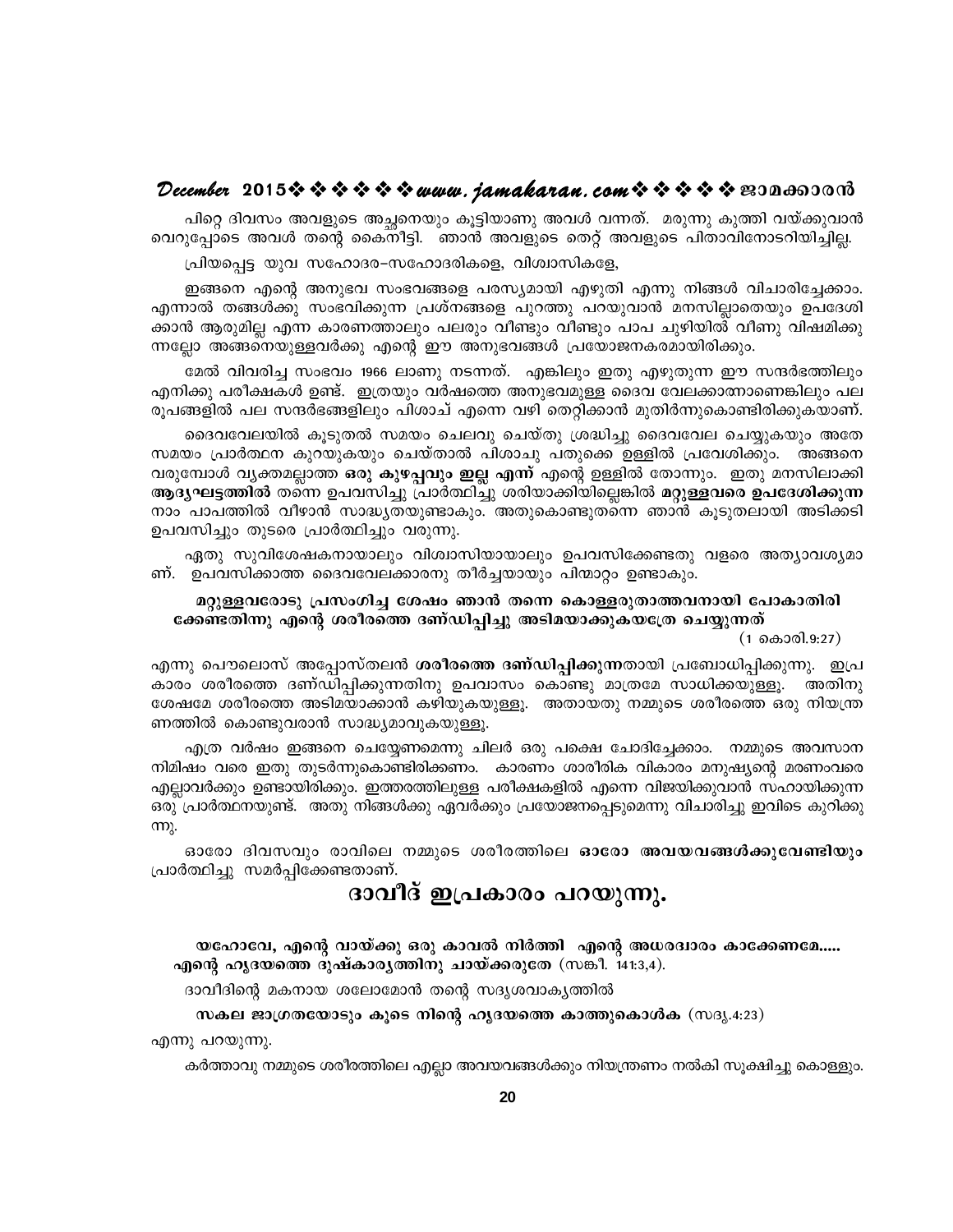#### December 2015 $\hat{\mathbf{v}} \hat{\mathbf{v}} \hat{\mathbf{v}} \hat{\mathbf{v}} \hat{\mathbf{v}} \hat{\mathbf{v}}$  we want, jamakaran, com  $\hat{\mathbf{v}} \hat{\mathbf{v}} \hat{\mathbf{v}} \hat{\mathbf{v}}$   $\hat{\mathbf{v}}$  and  $\hat{\mathbf{v}}$

കണ്ണ്

ആദ്യമായി ഓരോ ദിവസവും രാവിലെ എന്റെ കണ്ണുകൾക്ക് വേണ്ടി ഞാൻ പ്രാർത്ഥിക്കും. നമ്മുടെ ശരീരത്തിലെ അവയവങ്ങൾ മുഴുവനേയും പാപത്തിലേക്ക് പ്രവേശിപ്പിക്കുന്നത് **കണ്ണു** കൊണ്ടാണ്. ഹൃദയത്തിന്റെ വാതിൽ കണ്ണ് എന്നു എഴുതിയിരിക്കുന്നു. ഈ കണ്ണു മുഖാന്തിരം ഏതെല്ലാം നീ കാണുന്നുവോ അതെല്ലാം നിന്റെ മനസിനെ ബാധിക്കും. അതിനെ തുടർന്ന് ശരീരവും ബാധിക്കപ്പെടും.

കർത്താവേ, ഈ പകൽ മുഴുവനും എന്റെ ഈ കണ്ണുകൾ കൊണ്ടു പാപകാര്യങ്ങളെ കാണുവാൻ ഇടയാകരുതേ, ഹൃദയത്തിലെ വികാരങ്ങളെ ഇളക്കി വിടുന്ന യാതൊരു പുസ്ത കമോ, സിനിമ പോസ്റ്ററോ കാണാൻ ഇടയാകരുതേ എന്നു പ്രാർത്ഥിക്കേണ്ടതാണ്.

ഈ പ്രാർത്ഥനയോടെ തന്നെ ഇറങ്ങിയാലും തെരുവുകളിൽ ഒട്ടിച്ചിരിക്കുന്ന ആഭാസകരമായ പരസ്യചിത്രങ്ങളെ നാം കാണാൻ ഇടയായേക്കാം. എങ്കിലും നാം രാവിലെ കണ്ണിന്റെ സംരക്ഷണ ത്തിനു വേണ്ടി പ്രാർത്ഥിച്ചു ശക്തി പ്രാപിക്കുകയാണെങ്കിൽ ആ ചിത്രങ്ങളെ നോക്കിയാലും അത് നമ്മുടെ ഹൃദയത്തെ ആകർഷിക്കുകയില്ല.

ഒരു പക്ഷെ യാദൃശ്ചികമായി വികാരങ്ങളെ ഇളക്കിവിടുന്ന ഒരു ചിത്രം കാണാൻ ഇടയായാൽ പോലും അത് തെറ്റല്ല. അതിനെ തന്നെ സൂക്ഷിച്ചു വീണ്ടും വീണ്ടും നോക്കി രസിക്കുന്നതിലാണ് തെറ്റു ആരംഭിക്കുന്നത്.

#### കാലുകൾ

രണ്ടാമതായി എന്റെ കാലുകൾക്ക് വേണ്ടിയും ഞാൻ പ്രാർത്ഥിക്കും.

ദൈവമേ, നിനക്ക് പ്രിയമില്ലാത്ത ഏതു വഴിക്കും, പരീക്ഷകളുള്ള യാതൊരു വീട്ടിലേക്കും ഞാൻ പോകുവാൻ ഇടയാകരുതേ. എന്റെ കാലുകൾക്കു ഒരു നിയന്ത്രണം വയ്ക്കേണമേ എന്ന് പ്രാർത്ഥിക്കേ ണ്ടതാണ്.

ഏതു വീട്ടിൽ നിനക്ക് പരീക്ഷകൾ ഉണ്ടോ ആ വീട്ടിലേക്ക് തുടർച്ചയായി പോകരുത്. ആ വൃക്തിയെ കാണാനും സംസാരിക്കാനും ഇഷ്ടപ്പെടരുത്. ഏതു വൃക്തിയെ കാണു മ്പോൾ നിന്റെ മനസ്സു ചലനം ഉണ്ടാക്കുന്നുവോ ആ വ്യക്തി വീണ്ടും കാണാൻ ശ്രമിക്ക രുതു.

ആ വൃക്തി ദൈവവേലക്കാരനായാലും വിശ്വാസിയായാലും, വിവാഹിതരായാലും, അവിവാഹി തരായാലും മുൻ കരുതലോടെ നിന്റെ ആത്മാവിനെ കാത്തു കൊള്ളുക.

പിശാചു ചില സമയങ്ങളിൽ ദൈവമക്കൾ മുഖാന്തിരമായും പരീക്ഷകൾ കൊണ്ടുവന്ന് നിന്നെ സന്ദർശിച്ചേക്കാം. ജാഗ്രതയായിരിക്കുക.

ദൈവവേല ചെയ്യുന്നതു പോലെ നിന്റെ ഉള്ളം ചില സമയങ്ങളിൽ നിന്നെ സംതൃപ്തനാക്കി നിന്നെ വീഴ്ത്തിക്കളയുന്ന സ്ഥലങ്ങളിലേക്കു നിന്നെ വഹിച്ചുകൊണ്ടു പോകും. നിന്റെ കാലുകൾക്കു പരിശുദ്ധമായ ഒരു നിയന്ത്രണം ആവശ്യമാണ്.

#### ഹൃദയാ

മൂന്നാമതായി ഞാൻ എന്റെ **ഹൃദയചിന്തകൾ**ക്കു വേണ്ടി പ്രാർത്ഥിക്കാറുണ്ട്.

ഞാൻ എന്റെ ഹൃദയത്തിൽ അകൃത്യം കരുതിയിരുന്നുവെങ്കിൽ കർത്താവു കേൾക്കയില്ലായിരു m). (സങ്കീ. 60:18).

സഹോദരികളിൽ അധികം പേരും പ്രവൃത്തികളിൽ പരസ്യമായി പാപം ചെയ്യുന്നില്ല. എന്നാൽ ചിന്തയിലും മനസിന്റെ സങ്കൽപ്പത്തിലും കണ്ണുകളിലും പാപം ചെയ്യുന്നു. അങ്ങനെ ചിന്തയിൽ ചെയ്യുന്ന പാപം ആരും പുറത്തു അറി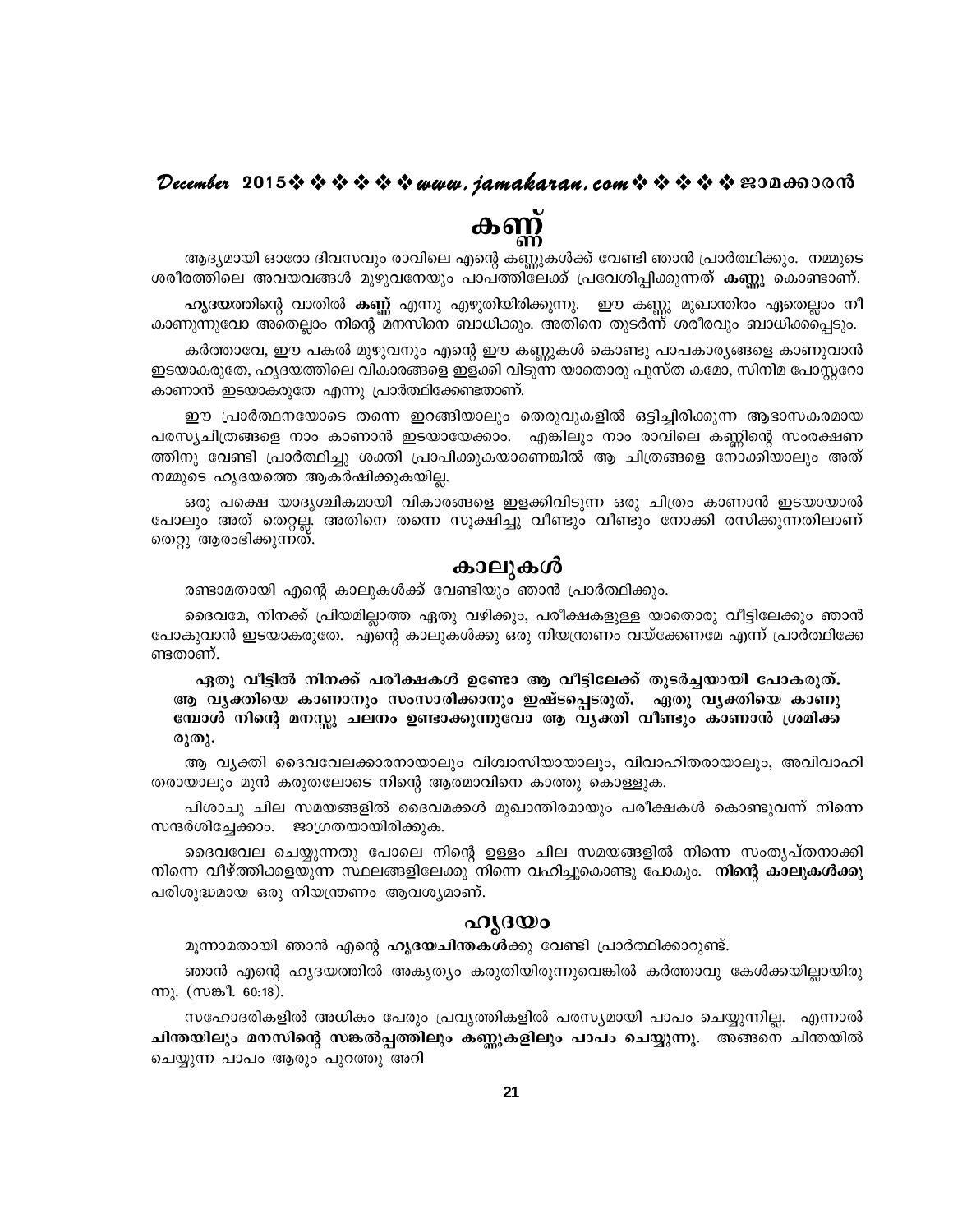#### December 2015  $\rightsquigarrow \rightsquigarrow \rightsquigarrow \rightsquigarrow$  www.jamakaran.com  $\rightsquigarrow \rightsquigarrow \rightsquigarrow \rightsquigarrow$  sepandorom

എന്നാൽ പാപത്തെ ഓർത്തു സങ്കൽപ്പത്തിൽ രസിച്ചു തന്നത്താൻ തൃപ്തി യുകയില്ല. പ്പെട്ടുകൊള്ളുന്നു അങ്ങനെ ശരീരത്തിൽ ഒടുങ്ങി പോകുന്നു.

....... നിരൂപണങ്ങളിൽ വൃർത്ഥരായിത്തീർന്നു (റോമ. 1:21) എന്നു വേദപുസ്തകം പറയുന്നു. നിരൂപണം (ചിന്ത) വളരെ ആപൽക്കരമാണെന്നതു പലർക്കും മനസിലാകുന്നില്ല.

ഈ ഹൃദയനിരുപണം, അതായതു ചിന്ത, ഏറ്റവും കൂടുതൽ പ്രവർത്തിക്കുന്നത് രാത്രി സമയ ങ്ങളിലാണ്. ഉറക്കമിളച്ചിരിക്കുമ്പോഴാണ് നീ അധികവും ഇപ്രകാരം ചിന്തിക്കുന്നത്. തെറ്റായ വിചാ രങ്ങളിൽ നിന്നു വിമുക്തനാകാൻ ദാവീദിന്റെ ഉപദേശങ്ങളെ ശ്രദ്ധിക്കുക.

...... നിങ്ങളുടെ കിടക്കമേൽ (കർത്താവിനോട്) ധ്യാനിച്ചു മൌനമായിരിപ്പിൻ (സങ്കീ. 4:4).

അടുത്തതായി സങ്കീ.4:3 ൽ ഞാൻ യഹോവയെ വിളിച്ചപേക്ഷിക്കുമ്പോൾ അവൻ കേൾക്കും എന്നു ദാവീദു പറഞ്ഞശേഷം നിന്റെ കിടക്കയിലും ഉറക്കം വരുന്നതുവരെ കർത്താവിനോടു കൂടെ സംസാ രിച്ചു കൊണ്ടിരിപ്പിൻ എന്നു ഉപദേശിക്കുകയും ചെയ്യുന്നു.

ഇപ്രകാരം കർത്താവിനോടു കൂടെ സംസാരിച്ചു കൊണ്ടിരുന്നാൽ മറ്റൊരുവിചാരത്തിന് ഇടവരിക യില്ല. നിന്റെ നിദ്രയിൽ പേടി സ്വപ്നങ്ങളും ചീത്ത സ്വപ്നങ്ങളും ഉണ്ടാവുകയില്ല. സുഖനിദ്ര അനുഭവ പ്പെടും. ഇപ്രകാരം ഓരോ ദിവസവും ഞാൻ പ്രാർത്ഥിച്ചു കർത്താവിന്റെ കരങ്ങളിൽ കാത്തു രക്ഷിക്ക പ്പെടുന്നു.

രാത്രി ആരംഭിക്കുമ്പോൾ രാവിലെയുള്ള പ്രാർത്ഥനയെക്കുറിച്ചു വീണ്ടും ഓർക്കും. പ്രാർത്ഥ നയ്ക്ക് വിധേയമായ അവയവങ്ങളിൽ എതെങ്കിലും കർത്താവിന്റെ കാവലിൽ നിന്ന് വഴുതിയിട്ടുണ്ടോ എന്നു കുറച്ചു സമയം പരിശോധിച്ച ശേഷം അങ്ങനെ സംഭവിച്ചിട്ടുണ്ടെങ്കിൽ ഉടനെ തന്നെ അതിനു വേണ്ടി കർത്താവിനോട് മാപ്പപേക്ഷിച്ചു പ്രാർത്ഥിച്ചു അതിൽ നിന്നു വിമുക്തനാവുകയും ചെയ്യും. ആ തെറ്റ് വീണ്ടും ആവർത്തിക്കാതിരിക്കുന്നതിനു തീരുമാനം എടുക്കുകയും ചെയ്യും.

ഈ പ്രാർത്ഥന ഞാൻ ഇന്നും ക്രമമായി ചെയ്തുകൊണ്ടിരിക്കുകയാണ്.

ഈ വിധത്തിൽ ഒരു കാത്തുസൂക്ഷിപ്പു എന്റെ ജീവിതത്തിൽ തുടർച്ചയായി ഏർപ്പെടുത്തിയതു കൊണ്ടാണ് കർത്താവിന്റെ കൃപകളോടുകൂടെ ഞാൻ ഇന്നും ദൈവവേല ചെയ്യുന്നത്.

എനിക്കു സംഭവിച്ച അതേ പരീക്ഷ തന്നെ എല്ലാവർക്കും ഉണ്ടായിരിക്കാൻ ഇടയില്ല. അവരവ രുടെ ജോലി സ്ഥലങ്ങൾ തൊഴിലുകൾ എന്നിങ്ങനെയുള്ള അവരവരുടെ ചുറ്റുപാടുകൾ സാഹച ര്യങ്ങൾ അനുസരിച്ചാണ് പരീക്ഷകൾ സംഭവിക്കുന്നത്.

# മാതാപിതാക്കളുടെ ശ്രദ്ധയ്ക്ക്

പരീക്ഷയിൽ ഉൾപ്പെടാതവണ്ണം തങ്ങളുടെ മക്കൾക്ക് അവരുടെ പ്രായം, ചുറ്റുപാട് എന്നിവയ്ക്ക നുസരിച്ച് **സംരക്ഷണം** ഉണ്ടാക്കിക്കൊടുക്കണം. ഒരു പക്ഷെ ബന്ധുക്കളോ, പരിചയക്കാരോ ആരാ യാലും ശരി നിങ്ങളുടെ കുട്ടികൾക്ക് ഒരു യുവാവിനേയോ, യുവതിയേയോ തനിച്ചു കണ്ടുമുട്ടുവാനോ പരിചയപ്പെടുവാനോ ഉള്ള സ്വാതന്ത്ര്യം കൊടുക്കരുത്. അത്യാവശ്യമാണെങ്കിൽ തന്നെ ഏതെങ്കിലും മുതിർന്നവരുടെ മേൽനോട്ടത്തിൽ ഒരു നിശ്ചിത സമയം മാത്രമേ അനുവദിക്കാവൂ. ബന്ധുക്കളായാലും അധികം ഇടപഴകുവാൻ കുട്ടികളെ അനുവദിക്കരുത്. ബന്ധുക്കളുടെ വീടുകളിലേക്കായാലും മുതിർന്ന വരുടെ തുണയില്ലാതെ പറഞ്ഞയക്കരുത്. വിവാഹിതരോടു പോലും വളരെ ജാഗ്രതയോടെ വേണം ഇടപഴകേണ്ടത്. ഈ കാര്യങ്ങളിൽ ഉദാസീനരായിരുന്നാൽ പിശാചു നിങ്ങളുടെ മക്കളുടെ ഉള്ളിൽ പ്രവേശിക്കുന്നതിന് നിങ്ങൾ തന്നെ വഴിയുണ്ടാക്കുന്നുവല്ലോ.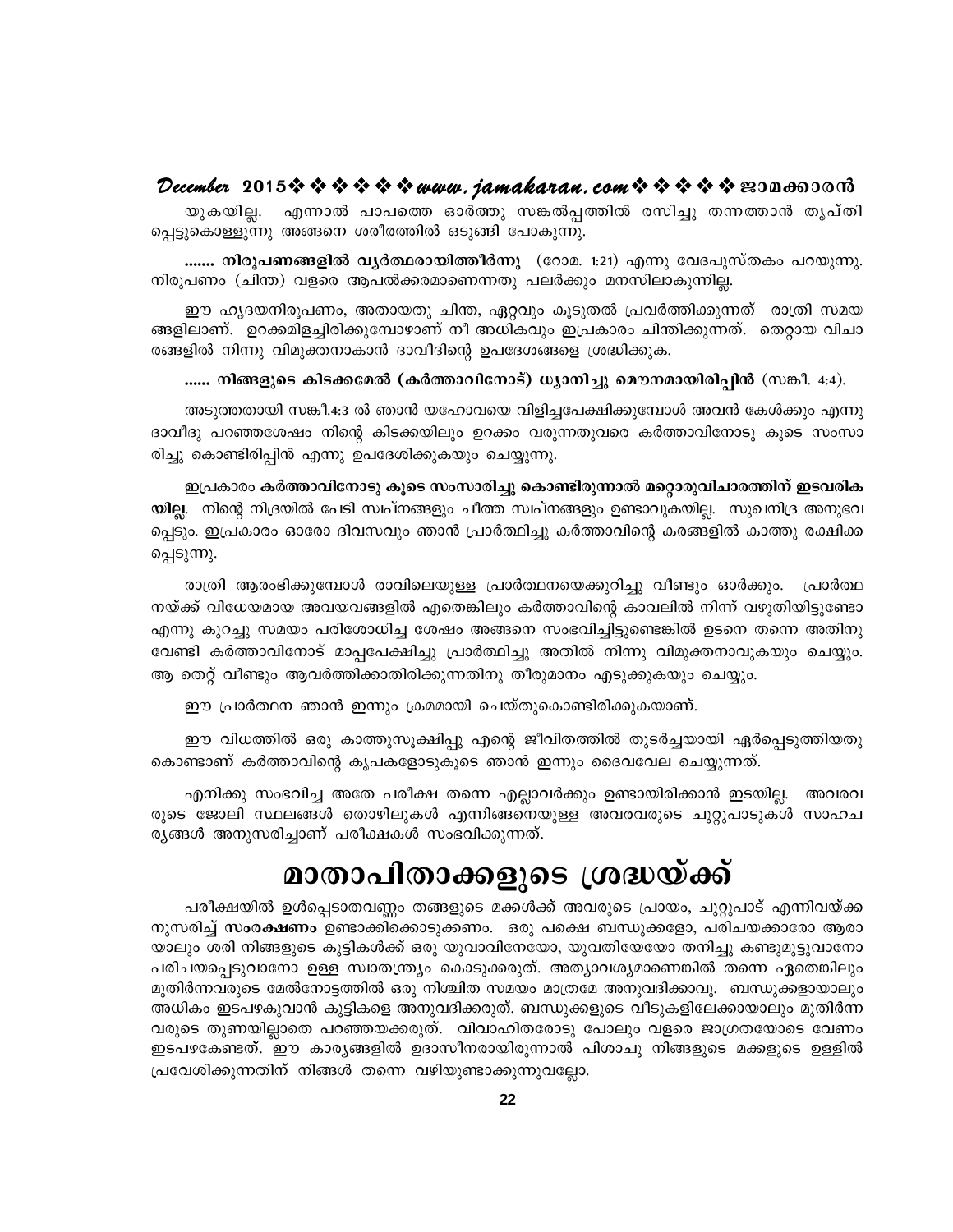#### December 2015 $\rightsquigarrow \rightsquigarrow \rightsquigarrow \rightsquigarrow \omega$  were jamakaran.com  $\rightsquigarrow \rightsquigarrow \rightsquigarrow \rightsquigarrow \omega$  2014600016 നമ്മുടെ ശ്രദ്ധയ്ക്ക്

നിൽക്കുന്നവൻ വീഴാതിരിക്കട്ടെ സ്ത്രീയെ തൊടാതിരിക്കുന്നത് മനഷ്യനു നല്ലത് (1 കൊരി.7:1) ആരും നിന്റെ യൗവ്വനം തുച്ചീകരിക്കാതിരിക്കുന്നതിനു വാക്കിലും നടപ്പിലും സ്നേഹത്തിലും വിശ്വാസത്തിലും നിർമ്മലതയിലും വിശ്വാസികൾക്കു മാതൃകയായിരിക്ക (1 തിമ.4:12). പിശാചിനു ഇടം കൊടുക്കരുത് (എഫെ. 4:27)

വേഗം വരാൻ പോകുന്ന കർത്താവിന്റെ ആശീർവാദം നിങ്ങളെല്ലാവരോടും കൂടെ എപ്പോഴും ഉണ്ടായിരിക്കട്ടെ.

ഇതൊരു ജാമക്കാരൻ പ്രസിദ്ധീകരണം.

#### ആധുനികയുഗത്തിലെ പാപവും പരീക്ഷയും

മൊബൈൽ, കമ്പ്യൂട്ടർ കണ്ടുപിടിക്കാത്ത കാലത്ത് യുവാക്കൾക്ക് നേരിടുന്ന പരീക്ഷകളെക്കുറിച്ചും, പാപങ്ങളെക്കുറിച്ചും അതിൽ നിന്ന് എങ്ങനെ രക്ഷപ്പെടണം എന്നുള്ള വിവരങ്ങളും ഞാൻ എഴുതിയിരുന്നു. പക്ഷെ ഇപ്പോൾ ലോകമാകമാനം ഇന്ത്യയിലും മൊബൈലും കമ്പ്യട്ടറും തീർച്ചയായും ഓരോരുത്തർക്കും ഉണ്ടായിരിക്കണം എന്നുള്ളത് കാലത്തിന്റെ നിർബന്ധമാകുന്നു. ഇതിനെ ഒരിക്കലും ഒഴിവാക്കാൻ സാദ്ധ്യമല്ല.

ഇങ്ങനെയുളള കാലഘട്ടത്തിൽ പിശാച് മൊബൈൽ വഴിയായും ടാബലറ്റ് വഴിയായും ഇന്റർനെറ്റ് വഴിയായും യുവാക്കളുടെ ഹൃദയത്തെ മലിനമാക്കി പാപത്തിൽ വീഴ്ത്തുന്നു. അവന്റെ പദ്ധതി വിജയിക്കാൻ തുടങ്ങിക്കഴിഞ്ഞു. പ്രത്യേകമായി ഫെയ്സ്ബുക്ക് ട്വിറ്റർ മുതലായുള്ള ഉപാധികൾ വഴിയായി യുവജനങ്ങൾ താങ്കൾ അറിയാതെ തന്നെ പാപത്തിൽ വീണു പോകുന്നു. പ്രായവൃത്യാസമില്ലാതെ ആബാലവൃദ്ധം ജനങ്ങൾ ഈ നവീനഉപകരണങ്ങൾക്ക് അടിമപ്പെട്ട് പാപത്തെ നോക്കി ഓടിക്കൊണ്ടിരിക്കുന്നു.

ഞാൻ ഇതിനെക്കുറിച്ച് പറയാനാഗ്രഹിക്കുന്ന ആലോചന എന്തെന്നാൽ യുവാക്കൾക്കും, കുടുംബസ്ഥർക്കും, ഫെയ്സ്ബുക്ക് എന്ന പരിപാടി ആവശ്യമില്ലാത്തതാണ്. സിനിമാ നടന്മാർക്കും, വൃഭിചാരികൾക്കും, രാഷ്ട്രീയക്കാർക്കും ചിലപ്പോൾ ഇത് പ്രയോജനപ്പെടുമായിരിക്കാം. മറ്റുള്ളവർക്ക് ഇത് ആവശ്യമില്ലാത്തതാകുന്നു. ഫെയ്സ് ബുക്കും, മൊബൈലും

ഉപയോഗിക്കുന്നവർക്ക് അതിൽ സുഹൃത്തുക്കൾ ഉണ്ടായിരിക്കേണം എന്നത് ആവശ്യമില്ല. (സുഹൃത്തുക്കൾക്ക്) ഫെയ്സ്ബുക്ക് വഴി തന്റെ ഫോട്ടോകൾ Post ചെയ്ത് ഇഷ്ടപ്പെടുന്ന വിഷയങ്ങൾ അറിയിച്ച്, അത് മറ്റുള്ളവർ കണ്ട്, അവരുടെ അഭിപ്രായങ്ങൾ പറയുകയും തങ്ങൾ കണ്ട ഫോട്ടോയ്ക്ക് Like അയച്ചും, വിമർശനം ചെയ്തും, നിങ്ങളുമായി പരിചയമില്ലാത്ത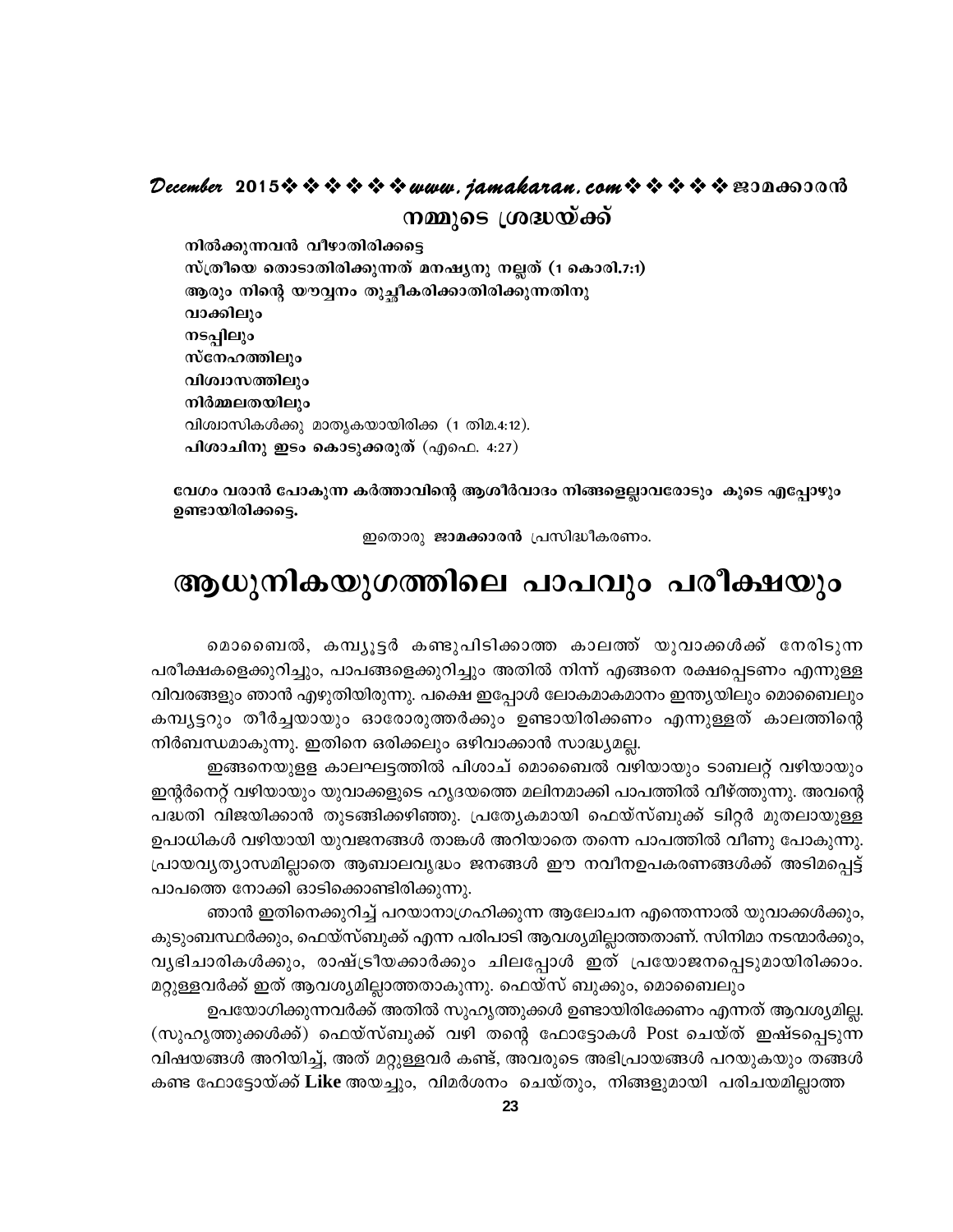#### December 2015 \* \* \* \* \* \* www.jamakaran.com \* \* \* \* \* \* 2010

വ്യക്തികളുമായ് സുഹൃദ്ബന്ധം സ്ഥാപിക്കപ്പെടുന്നു. അതിന്റെ ശേഷം വഞ്ചിക്കുന്ന അഥവാ മോഹിപ്പിക്കുന്ന വാക്കുകളെ ഫേസ്ബുക്കിൽ അവർ എഴുതി അയയ്ക്കുമ്പോൾ തന്നെ ചിലന്തിവലയിൽ കുടുങ്ങുന്ന ഈച്ച പോലെ ആകുന്നു. പിന്നെ രക്ഷപ്പെടാൻ വഴിയില്ല. ജാഗ്രത! അതിന്റെ ശേഷം ആ ബന്ധത്തെ നിർത്തുവാൻ ശ്രമിച്ചാലും അതിന്റെ ആകർഷണം നിങ്ങളെ

വീണ്ടും വീണ്ടും വിളിക്കും. ചില യുവാക്കളും യുവതികളും അരുതാത്ത ബന്ധം തുടർന്ന് വഷളാകുന്നു. ഒരു പയ്യൻ നല്ല സ്നേഹത്തോടെ തന്നോടു പെരുമാറുന്നത് കണ്ട് ഒരു സ്ത്രീ വഞ്ചിക്കപ്പെട്ടു. ഫെയ്സ്ബുക്ക് വഴിയായി അവനോട് വളറെ അടുപ്പത്തിലായി. ഒരുഘട്ടത്തിൽ അവൻ തന്റെ നഗ്നശരീരത്തെ വീഡിയോ ചാറ്റ് വഴി കാണിച്ചപ്പോൾ, അവനെ വിവാഹം ചെയ്യുവാൻ കൊതിയോടു ഇരുന്ന ആ പെൺകുട്ടി അവൻ നല്ലവൻ അല്ല എന്ന് മനസ്സിലാക്കി അവനോടുള്ള ബന്ധം അവൾ നിർത്തി. തന്റെ ഫോണിലുള്ള സിംകാർഡും അവൾ മാറ്റി. അതിനാൽ രണ്ടാഴ്ച കൊണ്ട് അവനോടുള്ള ബന്ധം നിർത്തുവാൻ സാധിച്ചു. പക്ഷെ വീണ്ടും വീണ്ടും അവന്റെ ആഭാസ ഫോട്ടോ അവളുടെ ഹൃദയത്തെ സ്പർശിക്കാൻ തുടങ്ങി. അവൾ അത് മനസ്സിൽ രസിക്കാനും തുടങ്ങി. വീണ്ടും അവൾ തന്നെ ആ യുവാവിനോടു ഫോൺ വഴി ബന്ധപ്പെട്ടു. അത് മുഖാന്തരം അവന്റെ ക്ഷണം സ്വീകരിച്ചു. പാപത്തിന് അവൾ ഇണങ്ങി അവൾ വഷളായിപ്പോയി. അവനോ തേനീച്ചയെപ്പോലെ വേറൊരു പുഷ്പത്തെ തേടി പോയി. ഈ പെൺകുട്ടിയെ വിവാഹം ചെയ്യാൻ അവന് താല്പര്യമില്ല എന്ന് അറിഞ്ഞ ശേഷം അവൾ ഒരു മാനസികരോഗിയായി മാറി. ഇപ്പോൾ വീട്ടിൽ ഇരുട്ടുമുറിക്കകത്തു ഒറ്റയ്ക്കു ഇരിയ്ക്കുന്നു. അവളോടു ആലോചന പറയാനും പ്രാർത്ഥിക്കാനും അവളുടെ മാതാപിതാക്കൾ എന്നെ ക്ഷണിച്ചപ്പോൾ എന്നെ കാണാനോ പ്രാർത്ഥിക്കുവാനോ അവൾ ഇഷ്ടപ്പെട്ടില്ല. WhatsApp ഉം Facebook ഉം വീഡിയോ ചാറ്റിംഗും യുവാക്കളെയും യുവതികളെയും എങ്ങനെ അലഞ്ഞു ഉഴലുന്നതുപോലെ വഷളാക്കുന്നു എന്ന് കണ്ടോ? ഇപ്പോൾ അവൾ പള്ളിയിൽ പോകുന്നില്ല. സ്നേഹിതരെയോ, ബന്ധുക്കളെയോ കാണാവാനും ഇഷ്ടപ്പെടുന്നില്ല.

മാതാപിതാക്കൾ ജാഗ്രതയോടെ തങ്ങളുടെ കുഞ്ഞുങ്ങളുടെ മൊബൈൽ, കമ്പ്യൂട്ടർ, ഫെയ്സ്ബുക്ക്, ടാബ്ലറ്റ്, വാട്ട്സ്ആപ് എന്ന ഉപകരണങ്ങളെ ശ്രദ്ധിക്കുന്നത് വളരെ നല്ലതാണ്. കൂടെക്കൂടെ നിങ്ങൾ അത് ശ്രദ്ധിക്കാതെ പോയാൽ കുഞ്ഞുങ്ങൾക്ക് വേണ്ടി നിങ്ങൾ കരയേണ്ടി വരും. എന്റെ മകൾ യോഗ്യതയുള്ളവൾ, എന്റെ മകൻ യോഗ്യൻ, ഞങ്ങൾ വരച്ച വരയിൽ നിൽക്കും .എന്ന് നിങ്ങൾ വിശ്വസിക്കരുതേ. കുഞ്ഞുങ്ങൾ ഈവീഷവത്തിൽ ഭ്രാന്തരെപ്പോലെ വെറിപിടിച്ച് അലയും.അതിന്റെ ശേഷംമാനസിക ആശുപത്രിയിൽ പോയാലും മരണംവരെചികിത്സിക്കേണ്ടി വരും. ദൈവത്തിന്റെ അനുമതിയില്ലാതെ വിശ്വാസികളിലോ, കുഞ്ഞുങ്ങളിലോ പിശാചിനെ

പ്രവേശിക്കുവാൻ അനുവദിക്കുകയില്ല. പക്ഷെ നിങ്ങൾ പിശാചിന് ഇടം കൊടുത്താൻ മാത്രമേ അവൻ ഉള്ളിൽ പ്രവേശിക്കുകയുള്ളൂ. അതുകൊണ്ട് പത്രോസിന്റെ ലേഖനത്തിൽ പിശാചിന് . ഇടം കൊടുക്കരുത് എന്ന് എഴുതിയിരിക്കുന്നു. യുവാക്കളോടും യുവതികളോടും പ്രത്യേകം ഞാൻ പറയാൻ ആഗ്രഹിക്കുന്നത് ഫെയ്സ്ബുക്കോ, വാട്ട്സ് ആപ്പോ ദുരുപയോഗം സുഹൃത്തുക്കളോടു ചെല്ലന്നവീഷ് വത്തിൽ നിങ്ങൾ അകന്നിരിക്കേണം. ഫെയ്സ്ബുക്ക്, വാട്ട്സ്ആപ്പുകൾ മുതലായവ കൊണ്ടുള്ള പ്രയോജനങ്ങൾ ഏറെയാണെങ്കിലും ഈ കാലഘട്ടത്തിൽ ഗുണങ്ങളേക്കാളേറെ ദോഷമാണ്.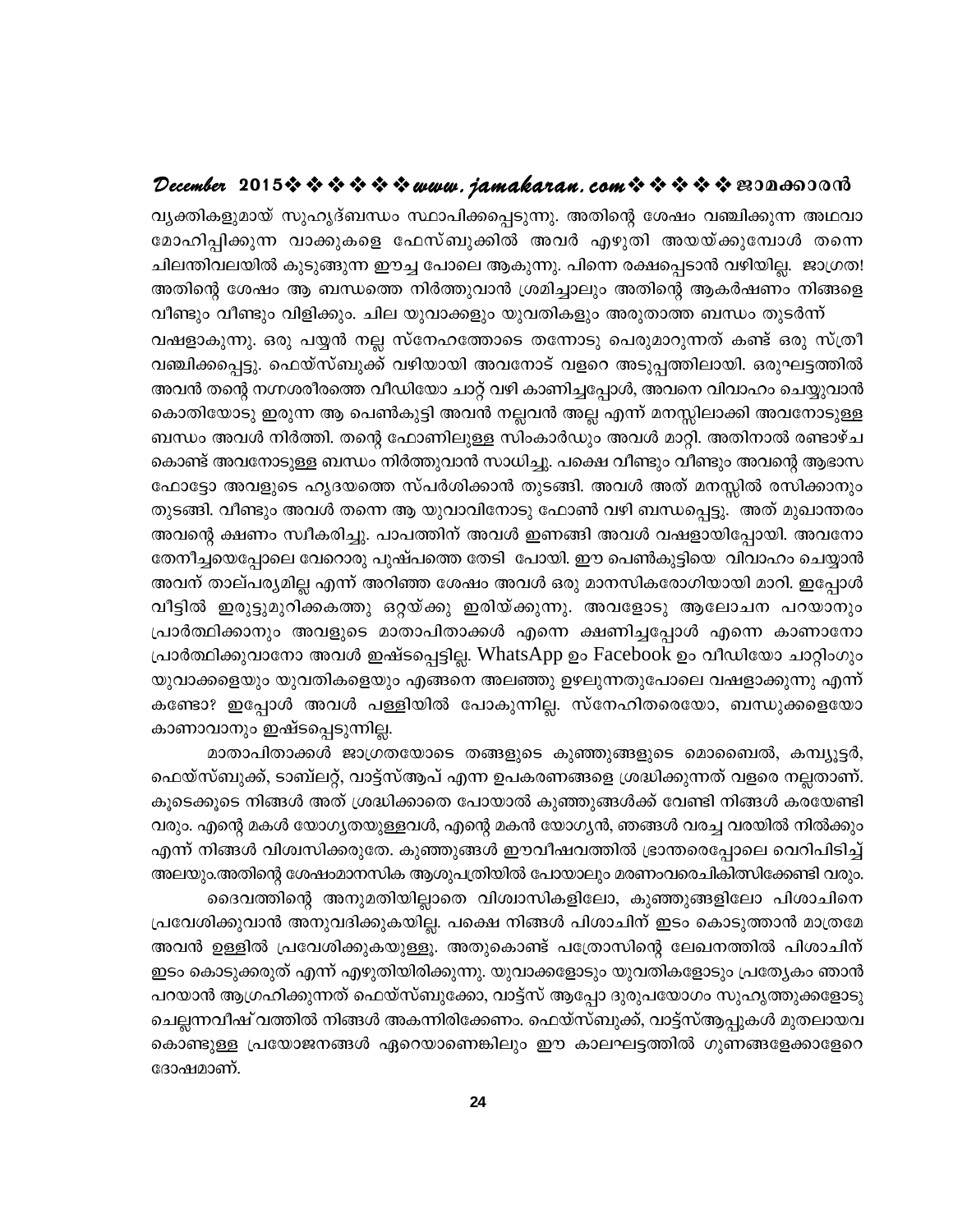#### December 2015 $\rightsquigarrow \rightsquigarrow \rightsquigarrow \rightsquigarrow \rightsquigarrow$  www.jamakaran.com  $\rightsquigarrow \rightsquigarrow \rightsquigarrow \rightsquigarrow$  negation on വിദേശസംസ്ക്കാരം

നമ്മുടെ കുഞ്ഞുങ്ങൾ ചീത്ത സ്നേഹിതരോട് കൂടുതൽ സമയം ചിലവഴിക്കുന്നത് മാതാപിതാക്കളുടെ വാത്സല്യ കുറവുകൊണ്ടാണ്. പിളളാരുടെ ആവശ്യങ്ങൾ, സംശയങ്ങൾ മാതാപിതാക്കളോടു ചോദിച്ചറിയുവാൻ അവർ ആഗ്രഹിക്കുന്നു. അവർക്കു പറഞ്ഞുകൊടുക്കാൻ ഈ ആധുനികയുഗത്തിൽ മാതാപിതാക്കൾക്ക് സമയം ഇല്ല. കോളേജിൽ, എഴുതിയ പരീക്ഷയിൽ മാർക്ക് കുറഞ്ഞുപോയാലോ, arrear വന്നാലോ, അവരോടു (കുട്ടികളോട്) സ്നേഹത്തോടു സംസാരിച്ചു്. അവരുടെ കാര്യങ്ങൾ അന്വേഷിക്കാൻ മാതാപിതാക്കൾ താത്പര്യം കാണിക്കുന്നില്ല. പിള്ളാരുടെ ചിലവുകൾക്ക് കൈനിറയെ പണം കൊടുത്തിട്ട് എന്ത് പ്രയോജനം? സ്നേഹവും വാത്സല്യവും, കൈനിറയെ രൂപാ കൊടുക്കുന്നതു മൂലം കിട്ടത്തില്ല. അവർക്ക് ആത്മധൈര്യം നൽകണം. അവരുടെ കാര്യങ്ങളെ അന്വേഷിക്കണം.

ഈ നവീനകാലത്തിൽ കുഞ്ഞുങ്ങൾക്കും മാതാപിതാക്കൾക്കും സ്നേഹബന്ധം കുറയുവാൻ തുടങ്ങി. ഈ നവീനകാലത്തിൽ പിള്ളാർ ഓരോരുത്തർക്കും ഓരോ മുറി കൊടുക്കുന്നു. അത് അവരുടെ privacyക്ക് നല്ലത് എന്ന് വിചാരിക്കുന്നു.

പഴയ കാലത്തിൽ പ്രായപൂർത്തിയായ കുഞ്ഞുങ്ങൾ പോലും തങ്ങളുടെ മാതാവിനെ കെട്ടിപ്പിടിച്ചു ഉറങ്ങുന്നത് ഞാൻ കണ്ടിട്ടുണ്ട്. ആ അമ്മച്ചിയുടെ കെട്ടിപ്പിടിത്തത്തിലുള്ള ശരീരത്തിന്റെ ചൂട് തന്റെ വാത്സല്യം കൂട്ടും എന്ന് മാനസിക ഗവേഷണങ്ങൾ പറയുന്നു. ചില കുട്ടികൾ തന്റെ വിവാഹത്തിന് ഒരുങ്ങുന്ന അവസാനനാൾ വരെ അമ്മയുടെ മേൽ കാൽവച്ച് കിടന്നുറങ്ങുന്നത് ഞാൻ കണ്ടിട്ടുണ്ട്. എന്റെ വീട്ടിൽ തന്നെ കണ്ടിട്ടുണ്ട്. ഇത് കുഞ്ഞുങ്ങൾക്ക് സ്നേഹവും ആത്മധൈര്യവും വർദ്ധിപ്പിക്കും.

പക്ഷെ ഈ കാലത്ത് പ്രത്യേകമായി അമേരിക്ക, യൂറോപ്പ് ദേശങ്ങളിൽ അമ്മയും മകളും ഒരേ കട്ടിലിൽ കിടക്കുന്നില്ല. അത് സംസ്കാര മാറ്റത്താൽ ഉണ്ടായതാണ്. വിദേശത്തിൽ താമസിക്കുന്ന ഇന്ത്യൻ കുടുംബങ്ങൾക്കും കുട്ടികളോട് പെരുമാറാൻ ചില രീതികൾ ഉണ്ട്. അതായത് മകൻ അല്ലെങ്കിൽ മകൾ കട്ടിലിൽ കിടന്നാൽ ഓരോ ദിവസവും അമ്മ അവരുടെ കട്ടിലിൽ അവരുടെ കൂടെ കിടന്ന് പിള്ളാരോടു സംസാരിക്കണം. സ്കൂളിൽ അല്ലെങ്കിൽ കോളേജിൽ നടന്ന കാര്യം ചോദിച്ചറിയണം. അവരുടെ പഠിത്തത്തെ കുറിച്ചും ചോദിക്കണം. അവരോട് അവരുടെ Boy Friend, Girl Friend നെ ക്കുറിച്ചും ചോദിച്ചറിയണം.

അവർ ഇവരോട് എങ്ങനെ പെരുമാറുന്നു എന്നെല്ലാം ചോദിച്ചറിയണം. ഇതൊക്കെ മാതാപിതാക്കൾ അന്വേഷിക്കാത്തതുകൊണ്ട് പിള്ളാർ തങ്ങളുടെ ജഡവികാരങ്ങളെക്കുറിച്ചും പ്രശ്നങ്ങളെക്കുറിച്ചും താങ്കളുടെ സുഹൃത്തുക്കളോട് പങ്കുവെയ്ക്കുന്നു. സുഹൃത്തുക്കൾക്ക് അനുഭവം ഇല്ലാത്തതുകൊണ്ട് തെറ്റായ ആലോചന നൽകി വഴിതെറ്റിക്കുന്നു. മാതാപിതാക്കൾക്ക് തങ്ങളുടെ തിരക്കു കാരണം കുട്ടികളോടുകൂടെ സമയം ചിലവഴിക്കാൻ സാധിക്കുന്നില്ല. നമ്മുടെ നാട്ടിൽ വളരുന്ന കുഞ്ഞുങ്ങൾ പോലും വീട്ടിൽ സമയം ചലവഴിക്കുന്നതിനേക്കാൾ വെളിയിൽ കൂടുതൽ സമംയ ചിലവഴിക്കുവാൻ ഇഷ്ടപ്പെടുന്നു.

\* അമേരിക്കയിൽ ദൈവവേലക്കാരനായ ഒരു സായിപ്പിന്റെ വീട്ടിൽ താമസിക്കാൻ എനിക്ക് ഏർപ്പാട് ചെയ്തിരുന്നു. അദ്ദേഹവും, അദ്ദേഹത്തിന്റെ ഭാര്യയും നല്ല ദൈവവേല ചെയ്യുന്നവരാണ്. ഒരു സമയം ഞാനും ആ ദമ്പതികളും സംസാരിച്ചുകൊണ്ടിരുന്നു. അപ്പോൾ ഹൈസ്കൂളിൽ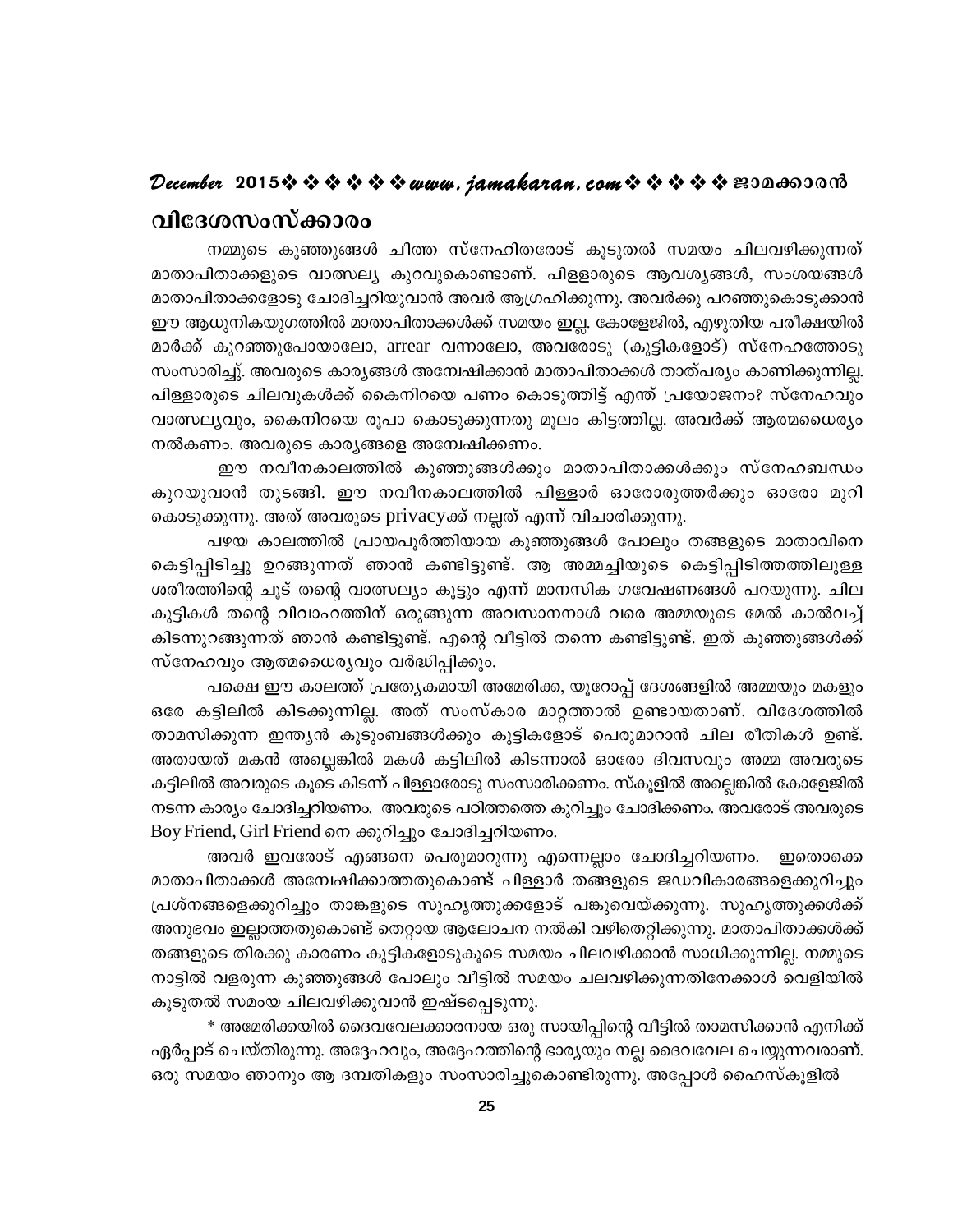#### December 2015 $\hat{\mathbf{v}} \cdot \hat{\mathbf{v}} \cdot \hat{\mathbf{v}} \cdot \hat{\mathbf{v}} \cdot \hat{\mathbf{v}}$  www.jamakaran.com  $\hat{\mathbf{v}} \cdot \hat{\mathbf{v}} \cdot \hat{\mathbf{v}} \cdot \hat{\mathbf{v}}$  en ano so d

പഠിക്കുന്ന അവരുടെ മകൾ മുറിക്കകത്തു വന്ന് എന്റെ തൊട്ടടുത്തിരുന്ന അവളുടെ അമ്മയോടു ചെവിയിൽ ചെന്ന് എന്തോ സംശയം ചോദിച്ചു. അതിന് അവളുടെ അമ്മ Go and get a boy friend and know all these things, ഒരു ബോയി ഫ്രണ്ടിനോടു പോയി ചോദിച്ച് നിന്റെ സംശയം ചോദിച്ചറിയുക എന്ന് ആലോചന പറഞ്ഞു കൊടുത്തു. അവൾ ചോദിച്ച വിഷയം (sex) ലൈംഗീകവിഷയമായിരിക്കും എന്ന് ഞാൻ ഉറപ്പിച്ചു. ഇതാണ് അമേരിക്കൻ സംസ്കാരം. ഇവൾ ഒരു ആത്മീയ സഹോദരി ആയിരുന്നിട്ടും തന്റെ മകളുടെ (sex) സംശയത്തെ ഒരു അമ്മ എന്ന

നിലയിൽ പറഞ്ഞു കൊടുക്കാതെ അവളുടെ ബോയ് ഫ്രെണ്ടിനോട് ചോദിച്ചറിഞ്ഞുകൊൾക എന്ന് പറഞ്ഞത് എത്ര വലിയ ഭോഷത്വം ആണ്. ഇവിടെയാണ് നമ്മുടെ ഇന്ത്യ–ഏഷ്യ സംസ്കാരത്തിന്റെ മഹിമ തലപ്പൊക്കി അഭിമാനത്തോടു നില്ക്കുന്നത്. മുകളിൽ വായിച്ച സംഭവം നമ്മുടെ നാട്ടിൽ നടക്കുന്നില്ല. നമ്മുടെ കുഞ്ഞുങ്ങൾ ലൈംഗീകവിഷയങ്ങളെ, വിചാരവികാരങ്ങളെ നമ്മോടു മനസ്സു തുറന്നു സംസാരിക്കുന്നത് നല്ല കാര്യമാണ്. അങ്ങനെ ചോദിക്കുന്ന കുഞ്ഞു ങ്ങളോട് മനസ്സു തുറന്നു, പറഞ്ഞ് കൊടുത്താൽ നമ്മുടെ കുഞ്ഞുങ്ങൾക്ക് സംശയനിവാരണത്തി നായി സ്നേഹിതരെ തേടി പോകേണ്ടിവരികയില്ല. പാശ്ചാതൃരാജ്യങ്ങളിൽ വസിക്കുന്ന ഇന്ത്യൻ മാതാപിതാക്കൾക്ക് തങ്ങളുടെ കുഞ്ഞുങ്ങൾ അവിടെ ജനിച്ചു വളർന്നാലും പ്രത്യേക മുറികളിൽ താമസിച്ചു പരിചയമായാലും, തങ്ങളുടെ സ്നേഹവാത്സലൃങ്ങളെ തങ്ങളുടെ മക്കളോടു പങ്കുവെയ്ക്കാൻ സാധിക്കും. പ്രായപൂർത്തിയായ കുഞ്ഞുങ്ങൾ ആയാലും രാവിലെ എഴുന്നേറ്റ് അവരുടെ മുറിയിലേക്ക് തന്നെ ചെന്ന് ആ കുഞ്ഞുങ്ങളുടെ അടുത്ത് കിടക്കണം. ആ പിള്ളാരേ ചുംബനം ചെയ്ത് തലയെ തലോടിക്കൊണ്ട് അവരെ മാറോടു ചേർത്ത് അണയ്ക്കുന്നത് ശീലമാക്കിയാൽ അവർ ആരും ഗേൾഫ്രണ്ടിനെയോ, ബോയിഫ്രണ്ടിനെയോ തേടി പോകില്ല. അമേരിക്കയിൽ ഞാൻ താമസിച്ച ഇന്ത്യൻ കുടുംബത്തിന്റെ വീട്ടിൽ ഇങ്ങനെയുള്ള കാര്യങ്ങളെ ഞാൻ നേരിൽ കണ്ടിട്ടുണ്ട്.

കുഞ്ഞുങ്ങൾ പ്രത്യേക മുറികളിൽ കിടന്നാലും രാത്രി കിടക്കാൻ പോകുമ്പോഴും രാവിലെ കോളേജിലോ ജോലിക്കോ പോകുമ്പോഴും മാതാപിതാക്കളെ കെട്ടിപ്പിടിച്ചു ചുംബനം ചെയ്തു റ്റാറ്റാ പറഞ്ഞു പോകുന്നത് ഞാൻ കണ്ടു. രാത്രി ആഹാരം കഴിച്ചിട്ട് ഞങ്ങൾ ഒന്നായി ഇരുന്ന് സംസാരിച്ചുകൊണ്ടിരിക്കുമ്പോൾ വിവാഹം കഴിച്ച മകൾ ഇപ്പോഴും അപ്പന്റെ മടിയിൽ തലവെച്ച് കിടന്ന് തമാശ പറഞ്ഞ് കളിച്ചുകൊണ്ട് കിടക്കുന്നത് കണ്ടപ്പോൾ എന്റെ മനസ്സ് വളരെ സന്തോഷപ്പെട്ടു.

ഈ അമേരിക്കൻ സംസ്കാരത്തിലും ഇങ്ങനെയും വാത്സല്യമുള്ള കുടുംബം ഉണ്ടല്ലോ എന്ന് ഓർത്ത് ദൈവത്തെ സ്തുതിച്ചു. ഇങ്ങനെയുള്ള കുട്ടികൾക്ക് പാപസംസ്കാരത്തിൽ പോകാൻ മനസ്സ് വരത്തില്ല. ഇത് വായിക്കുന്ന മാതാപിതാക്കൾ നമ്മുടെ കുഞ്ഞുങ്ങളെ ഏത് സംസ്കാരത്തിൽ വളർത്തിയാലും, പഠിത്ത വിഷയത്തിലും, ജഡീക വിഷയത്തിലും പരസ്യമായ സംഭാഷണങ്ങളും ബന്ധങ്ങളും നടപ്പിലാക്കിയാൽ ഏത് സംസ്കാര പാപത്തിലും നമ്മുടെ കുഞ്ഞുങ്ങൾ വീഴില്ല. ഒരു വീട്ടിൽ 8 വയസ്സുള്ള പയ്യൻ കുളിമുറിയിൽ നിന്നും അമ്മയെ ഉച്ചത്തിൽ വിളിച്ചു തന്റെ ജഡവികാരത്തിലുള്ള മാറ്റത്തെ ലജ്ജിക്കാതെ അമ്മയോടു പറഞ്ഞു. ഉടനെ അവൾ തന്റെ ഭർത്താവിനോടു ഫോണിൽ ബന്ധപ്പെട്ടു. ഫ്രിഡ്ജിൽ നിന്നും ഐസ് കഷണങ്ങളെ പയ്യന്റെ കൈയ്യിൽ കൊടുത്തു അത് ഉപയോഗിക്കുന്ന വിധത്തെ പറഞ്ഞു കൊടുത്തു. ഇങ്ങനെയുള്ള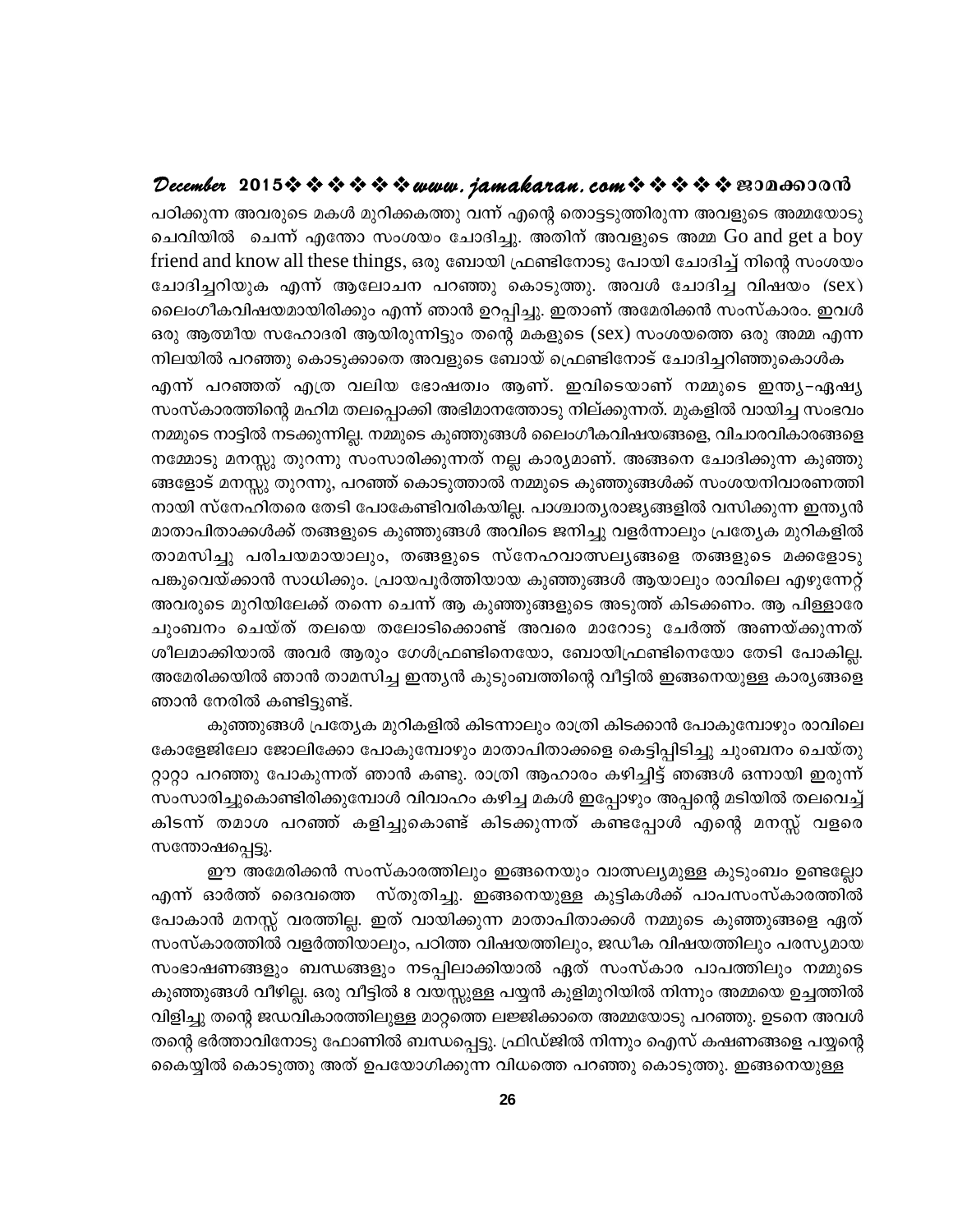#### December 2015 $\rightsquigarrow \rightsquigarrow \rightsquigarrow \rightsquigarrow \rightsquigarrow www.$  jamakaran.com  $\rightsquigarrow \rightsquigarrow \rightsquigarrow \rightsquigarrow \rightsquigarrow \text{exp}$

മനസ്സു തുറന്ന വർത്തമാനം, പെരുമാറ്റം മകനും മകൾക്കും ഉള്ളതുവരെ കുഞ്ഞുങ്ങൾ നമ്മുടെ കൈയ്യിൽ നിന്നും ഒരിക്കലും നഷ്ടപ്പെടില്ല.

നമ്മുടെ വാത്സല്യത്തെ വിട്ടുമാറിപ്പോകുന്നില്ല. പാശ്ചാത്യ ദേശത്തിൽ ജീവിക്കുന്ന മാതാപിതാക്കളായാലും ഇന്ത്യയിലുള്ള മാതാപിതാക്കളായാലും തങ്ങളുടെ കുട്ടികൾ ഇതുപോലെയുള്ള പ്രശ്നങ്ങളെ അഭിമുഖീകരിക്കുമ്പോൾ എങ്ങനെയാണ് പെരുമാറേണ്ടത് എന്നത് ആലോചനയായി ഞാൻ എഴുതുന്നു. പ്രാർത്ഥനയോടെ നാം മക്കളെ വളർത്തണം. പരിശുദ്ധാത്മാവ് നമുക്ക് ആവശ്യമുള്ള ആലോചന തന്ന് വഴി നടത്തും.

പ്രാർത്ഥനയ്ക്കും ആത്മീയ ആലോചനകൾക്കും തുടർന്നു ബന്ധപ്പെടേണ്ട മേൽവിലാസം.

Dr. PUSHPARAJ **SALEM - 636 005. INDIA.** Phone: 0427-2387499

# നിങ്ങൾക്ക് എന്റെ 2016 – നവവത്സര ആശംസകൾ

# 2016-ൽ കേരളത്തിലെ എന്റെ യോഗവിവരങ്ങൾ:

മധ്യകേരള സി.എസ്.ഐ. ഡയോസിസ് കൺവെൻഷൻ

സ്ഥലം : **വെച്ചുച്ചിറ** സി.എസ്.ഐ ചർച്ച് (പത്തനംതിട്ട ഡിസ്ട്രിക്റ്റ്) സമയം : 2016 ജനുവരി 1 വെള്ളി മുതൽ 3 ഞായർവരെ (ദിവസവും വൈകുന്നേരം 6.30 മുതൽ ) കുറിപ്പ്: രോഗശാന്തിക്കുവേണ്ടിയും, വിവിധ പ്രശ്നങ്ങൾക്കു വേണ്ടിയും പ്രത്യേകം പ്രാർത്ഥന ഉണ്ടായിരിക്കുന്നതാണ്. (രോഗശാന്തി യേശുക്രിസ്തുവാണ് നിങ്ങൾക്ക് നൽകുന്നത്.) ശനിയാഴ്ച പകൽ 9 മുതൽ 1 മണിവരെ എന്നെ നേരിൽ കണ്ട് പ്രാർത്ഥിയ്ക്കുവാനും ആലോചന നൽകുവാനും പ്രത്യേക ക്രമീകരണം ഏർപ്പെടുത്തിയിട്ടുണ്ട്.

കൂടുതൽ വിവരങ്ങൾക്ക് ബന്ധപ്പെടേണ്ട നമ്പർ: Rev.Varghese Enahcal, Ph: 09947138202

#### \* 2016 – കളമശ്ശേരി ഐകൃകൺവെൻഷൻ

2016 ഫെബ്രുവരി 11 വ്യാഴ്ച മാത്രം 6.30 മണിയ്ക്ക് എന്റെ പ്രസംഗം ഉണ്ടായിരിക്കും. കൂടുതൽ വിവരങ്ങൾക്ക് : ബെഞ്ചമിൻ ജോസഫ്, ഫോൺ : 09895495497 കുറിപ്പ് : കേരളത്തിലുള്ള എന്റെ മറ്റ് യോഗവിവരങ്ങൾ ജാമക്കാരൻ മാസികയിലൂടെ നിങ്ങൾക്ക് വായിച്ചറിയാവുന്നതാണ്. \* ജാമക്കാരൻ മാസികയും, എന്റെ മലയാള പാട്ടുകളുടങ്ങിയ സി.ഡിയും ആവശ്യമുള്ളവർ നിങ്ങളുടെ ഫോൺ നമ്പരോടുകൂടിയ മേൽവിലാസം എഴുതി Dr.PushpaRaj, Salem - 636005 അറിയിക്കുക. ഇ–മെയിൽ വഴിയായും ബന്ധപ്പെടാം. jamakaran@yahoo.com. (ജാമക്കാരൻ മാസികയ്ക്ക് വരിസംഖ്യ ഇല്ല.)

ദൈവം നിങ്ങളെ എല്ലാവരേയും ഈ പുതിയ വർഷത്തിലും സമാധാനവുംആരോഗൃവും നൽകി അനുഗ്രഹിക്കുമാറാകട്ടെ.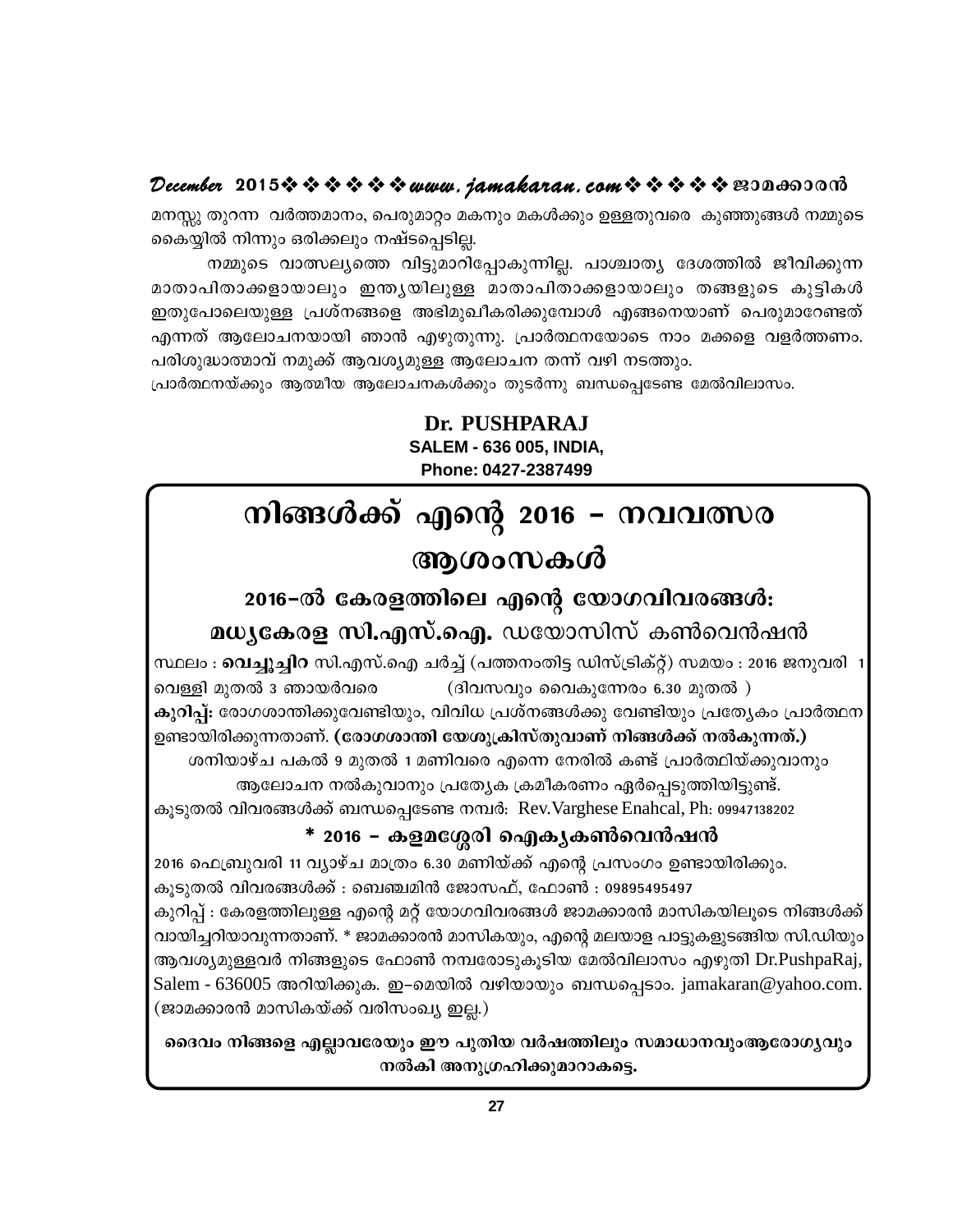# ഉന്നതചിറകുകൾ

തമിഴ് ക്രൈസ്തവ മാസികാലോകത്തിൽ ജാമക്കാരൻ മാസികയ്ക്കു പ്രത്യേകമായ സ്ഥാനം ഉണ്ട്. അതിലെ ഉള്ളടക്കം മുഖാന്തിരം പലരുടെയും എതിർപ്പും നേടിയിട്ടുള്ള അതിന്റെ എഡിറ്റർ ഡോക്ടർ പുഷ്പരാജ് ഈ മാസികയിൽ തന്റെ അഭിപ്രായം മാസികാവായനക്കാരുടെ മുന്നിൽ വയ്ക്കുന്നു.

#### \* താങ്കളുടെ ദൈവവേല ആരംഭത്തെക്കുറിച്ചു.....?

ഞാൻ മാനസാന്തരത്തിന്റെ അനുഭവം പ്രാപിച്ചതു 1964 ഫെബ്രുവരി മാസത്തിൽ ആയിരുന്നു. എന്റെ പിതാവു സുമാർ 30 വർഷങ്ങൾ സി.എസ്.ഐ സഭയുടെ സെക്രട്ടറി ആയിരുന്നു. ആ കാലത്തിൽ സഭാ മൂപ്പന്മാർ (ഡീക്കന്മാർ) തെരഞ്ഞെടുക്കപ്പെട്ടിരുന്നതു മത്സരത്തിലൂടെ (ഇലക്ഷൻ) ആയിരുന്നില്ല, നല്ല വ്യക്തികളെ നോക്കി തെരഞ്ഞെടുക്കുക (സെലക്ഷൻ) ആയിരുന്നു. ഇതു തന്നെയാണ് വേദപുസ്തകം പറയുന്നതും. 1947–ൽ സി.എസ്.ഐ രൂപീകൃതമായി. അതിനു പല വർഷങ്ങൾക്കു മുമ്പുതന്നെ ലണ്ടൻ മിഷൻ സൊസൈറ്റി എന്ന പേരിൽ തമിഴ്നാട്ടിൽ ധർമ്മപുരിയിൽ സഭ പ്രവർത്തിച്ചുകൊണ്ടിരുന്നു. അതിനുശേഷം റെയിൽവേയിൽ ജോലിയുണ്ടായിരുന്ന എന്റെ പിതാവ് 1939–ൽ സേലത്തിലേക്കു സ്ഥലം മാറ്റമായി സേലം ജംഗ്ഷനടുത്തു താമസമാക്കി. അന്നുമുതൽ സേലത്തിൽ സൂരമംഗലത്തുള്ള ലണ്ടൻ മിഷൻ സഭയിൽ സെക്രട്ടറിയായി പ്രവർത്തിച്ചു. സഭാ ഉത്തരവാദിത്വത്തിലുള്ള ഒരാളുടെ കുടുംബത്തിലെ മക്കളിൽ ആരെയും, ആരും കുറ്റപ്പെടുത്താൻ ഇടയാകരുതെന്ന ലക്ഷ്യത്തോടെ ക്രമാതീതമായ ചിട്ടയിൽ ഞങ്ങൾ വളർത്തപ്പെട്ടു. എനിക്ക് ആറു ചേച്ചിമാരുണ്ട്. ആൺമകനായി ഏറ്റവും ഒടുവിലുള്ള ഞാൻ മാത്രം. ഒറ്റ പുത്രൻ ആണെങ്കിലും വളരെയധികം ശാസിച്ചായിരുന്നു എന്റെ മാതാപിതാക്കൾ എന്നെ വളർത്തിയിരുന്നത്. ഞാനാണെങ്കിൽ രാഷ്ട്രീയം, സിനിമ എന്നിങ്ങനെ ലോകപ്രകാരം അലഞ്ഞു നടന്നു. എന്റെ മാതാപിതാക്കൾ അതെല്ലാം നിയന്ത്രിച്ചു തടസ്സപ്പെടുത്തി. അതുകൊണ്ടു ഞാൻ വീടുവിട്ടിറങ്ങി ഇന്ത്യൻ പട്ടാളത്തിൽ ചേർന്നു. അവിടെയായിരുന്നു എനിക്ക്  $A$  F M C (Army Force Medical Corps) 1959–ൽ ഡോക്ടർ പഠിത്തത്തിനു വഴിതുറക്കപ്പെട്ടതു. എന്നാൽ മിലിട്ടറിയിൽ പാപം നിറഞ്ഞിരിക്കുന്നതു ഞാൻ കണ്ടു. അതുകൊണ്ടു എനിക്കു മിലിട്ടറി ജീവിതത്തിൽ വെറുപ്പുണ്ടായി. മാത്രമല്ല എനിക്കു വീട്ടിലോ നാട്ടിലോ മടങ്ങിയെത്താൻ വെമ്പൽകൊള്ളുന്ന ഗൃഹാതുരത്വം നില (Home sick) ഉണ്ടായതുകൊണ്ടു മിലിട്ടറിയിൽ നിന്നു പുറത്തുവരാൻ ഞാൻ പരിശ്രമിച്ചു. ചില ഉയർന്ന അധികാരികളുടെ അഭിപ്രായം അനുസരിച്ചു M.B.B.S പഠിത്തം പൂർത്തിയാക്കുന്നതിനു മുമ്പു ഞാൻ പുറത്തുവരാൻ ഏർപ്പാടു ചെയ്തു. പഠിത്തം പൂർത്തിയാക്കിയ ശേഷമാണെങ്കിൽ ഒൻപതു വർഷം അല്ലെങ്കിൽ 12 വർഷം മിലിട്ടറിയിൽ ജോലി ചെയ്തേ മതിയാകുമായിരുന്നുള്ളൂ. കുടുംബത്തിലെ ഏകമകൻ എന്ന കാരണം കാണിച്ചു ശരിയായ രീതിയിൽ മിലിട്ടറിയിൽ നിന്നു അവരുടെ എല്ലാ അന്വേഷണങ്ങൾക്കും ശേഷം ഞാൻ പുറത്തു വന്നു വീണ്ടും ഞാൻ വൈദ്യരംഗത്തു പഠിച്ചു. 1964–ൽ ഡോക്ടർ പഠനം പൂർത്തിയാക്കി. ആരംഭത്തിൽ ആറുമാസം താൽക്കാലിക അടിസ്ഥാനത്തിൽ ഡോക്ടറായി റൂറൽ

ആശുപത്രിയിൽ ജോലി ലഭിച്ചു. അതിനുശേഷം സേലത്തിനടുത്തുള്ള ഡേനിഷ്പേട്ട് എന്ന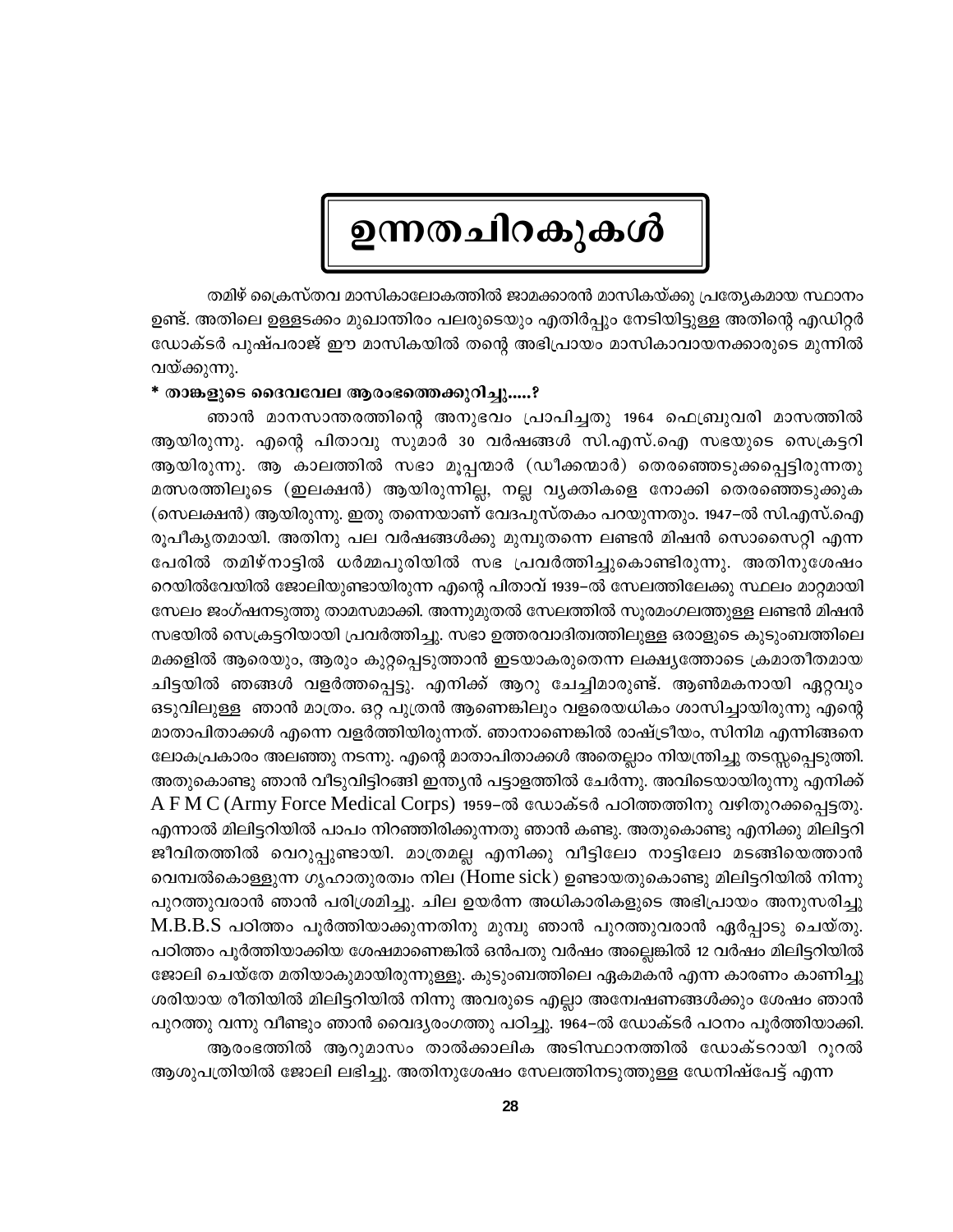#### December 2015 $\hat{\mathbf{v}} \cdot \hat{\mathbf{v}} \cdot \hat{\mathbf{v}} \cdot \hat{\mathbf{v}} \cdot \hat{\mathbf{v}}$  www.jamakaran.com  $\hat{\mathbf{v}} \cdot \hat{\mathbf{v}} \cdot \hat{\mathbf{v}} \cdot \hat{\mathbf{v}}$  en ano so when

സ്ഥലത്തിൽ റവ.ഡോ.സാം കമലേശൻ, റവ.ഡോ.തിയോഡർ വില്യംസ് എന്നിവരാൽ പുതുതായി ആരംഭിയ്ക്കപ്പെട്ട ബെഥേൽ ഫെല്ലോഷിപ്പ് എന്ന പേരിൽ പ്രവർത്തിച്ചിരുന്ന സ്ഥാപനത്തിൽ ഡോക്ടറായി ജോലി ചെയ്തു. ആ സ്ഥാപനത്തിൽ 800 ഓളം അനാഥ കുഞ്ഞുങ്ങൾ പഠിച്ചുകൊണ്ടിരുന്നു. അതോടൊപ്പം ബൈബിൾ കോളേജ്, ടെക്നിക്കൽ കോഴ്സുകൾ തുടങ്ങിയ പല കോഴ്സുകളും അവിടെ നടത്തിയിരുന്നു. രക്ഷിക്കപ്പെടാത്തവനായി ആ സ്ഥാപനത്തിൽ പോയിച്ചേർന്ന എനിക്കു അവിടെ വച്ചായിരുന്നു രക്ഷയുടെ അനുഭവം കർത്താവു കൃപയായി നൽകിയത്.

അതിനുശേഷം ബംഗാരപ്പെട്ട എന്ന സ്ഥലത്തിൽ പ്രവർത്തിച്ചുകൊണ്ടിരുന്ന എസ്.ഐ.ബി.സി എന്ന വൈദീകകോളേജിൽ ചേർന്ന് ഒരു ഹ്രസ്വകാല വേദപുസ്തകപഠനം പൂർത്തിയാക്കി മടങ്ങി വന്ന് വീണ്ടും ഡോക്ടർ ജോലി ഞാൻ ആരംഭിച്ചു. സ്വന്തമായും എനിക്ക് ആശുപത്രി ഉണ്ടായിരുന്നു.

ഡാനിഷേപേട്ട് ബെഥേൽ സ്ഥാപനത്തിലെ ഭാരവാഹികൾ തന്നെ എന്നെ ദൈവവേലയിലും ബന്ധപ്പെടുത്തി. അങ്ങനെ എന്റെ ദൈവവേല തുടങ്ങിയത് വി.ബി.എസ് മുഖാന്തിരമായിരുന്നു. വി.ബി.എസിന്റെ ഉത്തരവാദിത്വം ഏറ്റെടുത്തു നടത്തി എന്റെ ദൈവവേല തുടങ്ങി. അതിനു ശേഷം സഹോ.വിക്ടർ മനോഹരൻ അവർകളോടു ചേർന്ന് വൈ.എഫ്.സി മുഖാന്തിരം കോളേജ് വിദ്യാർത്ഥി – വിദ്യാർത്ഥിനികളുടെ ഇടയിൽ ദൈവവേല ചെയ്തു.

തുടർന്ന് 1965 നവംബർ മാസത്തിൽ കന്യാകുമാരി ഡയോസിസിലെ കാര്യാവിള എന്ന സ്ഥലത്തുള്ള സി.എസ്.ഐ സഭയിൽ കൺവെൻഷൻ പ്രസംഗകനായി ഞാൻ ക്ഷണിക്കപ്പെട്ടു. അപ്പോൾ തന്നെ റേഡിയോ പ്രക്ഷേപണം മുഖാന്തിരം പ്രസംഗിക്കാനും ഞാൻ ക്ഷണിക്കപ്പെട്ടു. അതിനെ തുടർന്നു കൺവെൻഷൻ പ്രസംഗകനായി പ്രസിദ്ധനായി.

മിഷണറി ഭാരം ഉണ്ടായതു മുഖാന്തിരം 1967–ൽ എഫ്.എം.പി.ബി മുഖാന്തിരം അവരുടെ ആദ്യ മിഷണറിയായി സഹോ.ഹാരീസ് ഹിൽട്ടൻ അവർകളോടു ചേർന്നു തമിഴ്നാട്ടിൽ പെരിയമല എന്ന മലയിൽ ആദിവാസികളിൽ ഒരാളിന്റെ ചെറിയ കുടിലിൽ താമസിച്ചു മിഷണറി വേലതുടങ്ങി. അക്കാലത്തു മിഷണറിമാരെ താങ്ങുന്നവർ ഇല്ലാതിരുന്നതു കൊണ്ട് പണക്കുറവു മുഖാന്തിരം മിഷണറി വേല നിറുത്തി സ്വന്ത സ്ഥലത്തേക്കു മടങ്ങിവരേണ്ട സാഹചര്യം ഉണ്ടായി. വീണ്ടും നേരത്തേ ആശുപത്രി നടത്തിയിരുന്ന പഴയ സ്ഥലത്തിൽ മടങ്ങി വന്നു ഡോക്ടർ ജോലി ആരംഭിച്ചെങ്കിലും മനസ്സിൽ പൂർണ്ണമായ സുവിശേഷവേലക്കായുള്ള ആത്മഭാരം അണയാത്ത തീയായി എന്റെ ഉള്ളിൽ എരിഞ്ഞുകൊണ്ടിരുന്നു.

എന്റെ വിവാഹം 1970–ൽ നടന്നു. ആ സമയത്തും പൂർണ്ണസമയ മിഷണറി പണിക്കായുള്ള ഭാരം മാറാതെ എന്റെ മനസ്സിൽ അതുപോലെ തന്നെ ഉണ്ടായിരുന്നു. തുടർന്നു കൺവെൻഷൻ പ്രസംഗകനായി സഭാജനങ്ങളെ വചനത്തിലേക്കു തിരിക്കുന്ന വേല ചെയ്തുകൊണ്ടിരുന്നു. ധാരാളം സഭകളിൽ കൺവെൻഷനിൽ പ്രസംഗിക്കാൻ വേണ്ടിയുള്ള ക്ഷണക്കത്തുകൾ വന്നുകുന്നുകൂടി.

1976–ൽ പൂർണ്ണസമയ ദൈവവേലക്കാരനായി മാറാൻ തീരുമാനമെടുത്ത് എന്റെ ജോലി രാജിവെയ്ക്കുകയും എന്റെ സ്വന്ത ആശുപത്രിയും അടച്ചു പൂർണ്ണസമയ ദൈവവേലയ്ക്കിറങ്ങി തുടർന്നും ചെയ്തുകൊണ്ടിരിക്കുന്നു.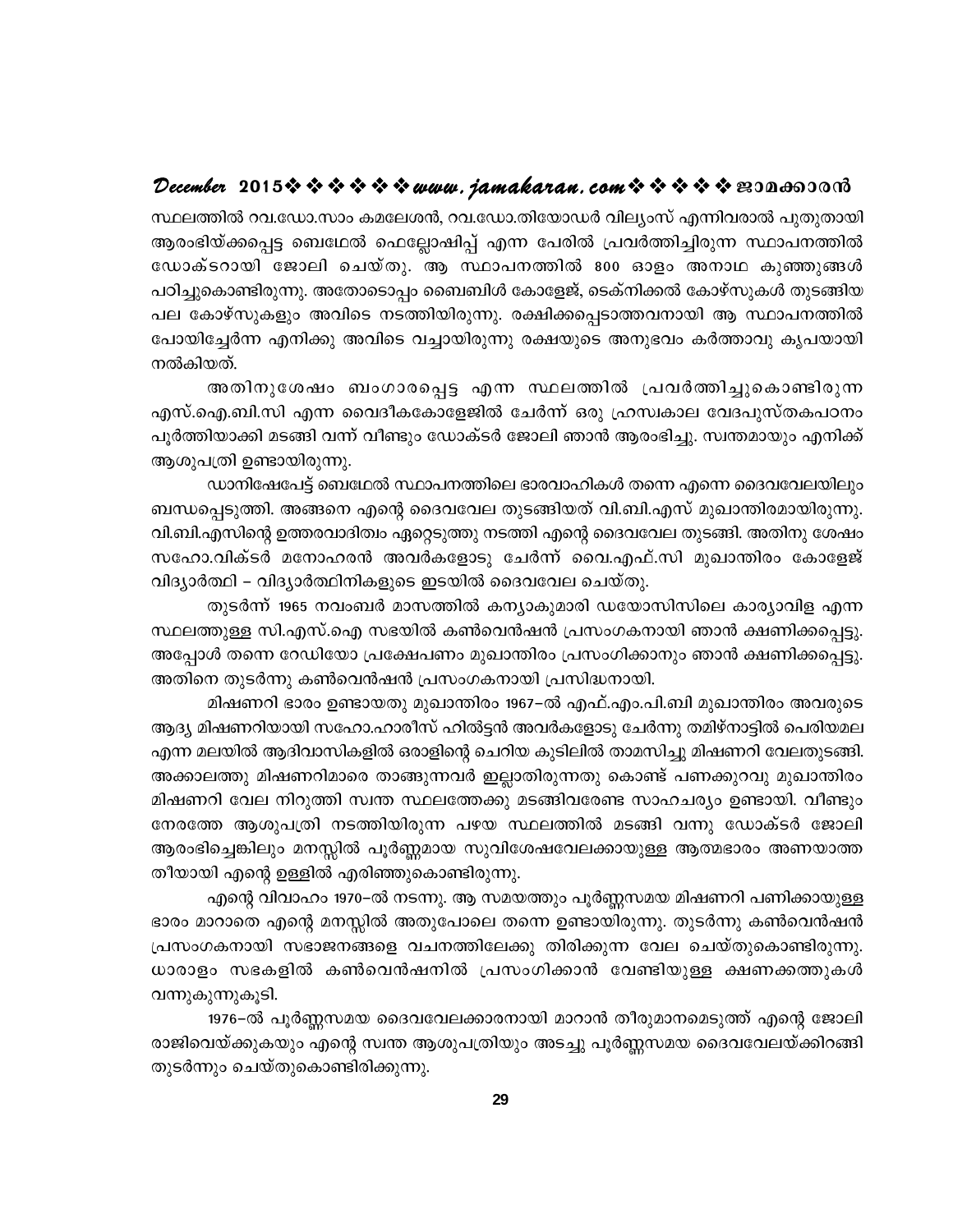#### December 2015 $\hat{\mathbf{v}} \hat{\mathbf{v}} \hat{\mathbf{v}} \hat{\mathbf{v}} \hat{\mathbf{v}} \hat{\mathbf{v}}$  is  $\mathbf{v}$  were. jamakaran. com  $\hat{\mathbf{v}} \hat{\mathbf{v}} \hat{\mathbf{v}} \hat{\mathbf{v}}$   $\hat{\mathbf{v}}$  and  $\hat{\mathbf{v}}$  and  $\hat{\mathbf{v}}$

\* കേരളത്തിൽ ആദിവാസികളുടെ ഇടയിൽ താങ്കൾ ചെയ്ത ദൈവവേലയെക്കുറിച്ച്.....? കേരളത്തിലെ ആദിവാസികളെക്കുറിച്ചുള്ള വിവരം ആദ്യമായി പ്രസിദ്ധീകരിച്ചതു കേരളത്തിലെ പ്രബല ദിനപ്പത്രമായ മലയാള മനോരമയിൽ ചോലനായക്കന്മാർ എന്ന ആദിവാസി ജാതികളെക്കുറിച്ചു ആഴ്ചകളോളം അവർ തുടർച്ചയായി എഴുതി. വാസ്തവത്തിൽ ഈ ആദിവാസികൾ ആരും മനുഷ്യരെ കാണാത്ത മനുഷ്യർ തന്നെയായിരുന്നു. കാട്ടിനുള്ളിൽ മറഞ്ഞു അല്ലെങ്കിൽ ഒളിച്ചു ജീവിക്കുന്ന ജനങ്ങളായിരുന്നു ഇവർ. ഇവരാരും കുടിലുകളിൽ വസിക്കുന്നവരല്ല. പാറകളിന്മേലും പാറപ്പിളർപ്പുകളിനുളളിലും ഗുഹകളിലുമായിരുന്നു ഇവർ ജീവിച്ചിരുന്നത്. ഇവരെല്ലാം കൂട്ടമായി ഒരേ സ്ഥലത്തിൽ ഒന്നിച്ചു താമസിക്കാത്ത വൃതൃസ്ഥരായ മനുഷ്യരാണെന്നും അറിഞ്ഞു. ഇപ്രകാരമുള്ള ആദിവാസികളുടെ കൂട്ടം കാട്ടിനുള്ളിൽ കണ്ടുപിടിച്ചശേഷം കേരളസർക്കാർ, ഇവരെ സന്ദർശിക്കാനും ജീവിക്കുന്നതു അവരുടെകണക്കെടുക്കാനും നടപടികൾ സ്വീകരിച്ചു. കാരണം ഇത്രകാലവുമുള്ള ഇന്ത്യാ ചരിത്രത്തിലും ഇന്ത്യയുടെ വംശാവലിയിലും ഇപ്രകാരമുള്ള ഒരു പുതിയ വർഗ്ഗ ആദിവാസികൾ ജീവിക്കുന്നു എന്നതു ആരും അറിയാതിരുന്നതു അതിശയമായിപ്പോയി എന്നു സർക്കാരിന്റെ കുറിപ്പിൽ രേഖപ്പെടുത്തി.

മുകളിൽ പറഞ്ഞ വിവരങ്ങൾ ഞാൻ കേട്ടതനുസരിച്ചു മറ്റു ചിലരുമായി ഇതിനെ പങ്കുവച്ച് ഞങ്ങൾ സംഘമായി പ്രാർത്ഥിക്കാൻ ആരംഭിച്ചു. ഞാൻ പ്രസംഗിച്ച ഓരോ കൺവെൻഷൻ യോഗങ്ങളിലും മുഴുരാത്രി ഉപവാസക്കൂട്ടത്തിലും ഈ വിവരങ്ങൾ പങ്കുവച്ച എല്ലാവരോടും പ്രാർത്ഥിക്കാൻ പ്രേരണ നൽകി. അതുമാത്രവുമല്ല അവരെ എങ്ങനെയെങ്കിലും സന്ദർശിക്കാനും അവരോടു യേശുവിനെക്കുറിച്ചു അറിയിക്കുകയും ചെയ്യണമെന്നു തീരുമാനിച്ചു. ഈ കഠിനമായ ദൈവവേലയിൽ ഞാൻ ഉൾപ്പെടെ ഒൻപതുപേർ ധൈര്യമായി ചേർന്നു. കേരളത്തിൽ നിലമ്പൂർ വനം വഴിയായി 37 മൈലുകൾ കാൽനടയായി നടന്നു ഒരു ആദിവാസി വഴികാട്ടിയുടെ സഹായത്താൽ ഈ പ്രത്യേക ചോലനായ്ക്കന്മാർ എന്ന ആദിവാസിവർഗ്ഗത്തെ സന്ദർശിച്ചു യേശുവിനെ അവരോടു അറിയിച്ചു.

ഞങ്ങൾ ഒൻപതു പേരും ചേർന്നു എന്റെ നേതൃത്വത്തിൽ ട്രൈബൽ മിഷൻ എന്ന പേരിൽ ഒരു മിഷണറി പ്രസ്ഥാനം ആരംഭിച്ചു. ഞാൻ ഇതിന്റെ സ്ഥാപകനായിരുന്നാലും ഈ പ്രസ്ഥാനം വളർന്നശേഷം ഒരു കമ്മിറ്റി രൂപീകരിച്ചു. ആ കമ്മിറ്റിയുടെ ഉത്തരവാദിത്വത്തിൽ ആ സ്ഥാപനം പ്രവർത്തിക്കുന്നു. ഇപ്പോൾ ഇൻഡ്യയിലെ വിവിധ സംസ്ഥാനങ്ങളിലായി ട്രൈബൽ മിഷന്റെ 210 മിഷണറിമാരെ അയച്ചു മിഷണറി പ്രവർത്തനം വിപുലമാക്കിവരുന്നു. ഞാൻ ഇപ്പോൾ ആ സ്ഥാപനത്തിന്റെ ഒരു ആലോചകൻ എന്ന നിലയിൽ മാത്രം പ്രവർത്തിക്കുന്നു. ഈ സ്ഥാപനത്തിന്റെ ഹെഡ്ക്വാർട്ടേഴ്സ് കേരളത്തിലെ പെരുമ്പാവൂർ ആണ്. ഇപ്പോൾ ആനക്കട്ടി ട്രൈബൽ മിഷൻ ആശുപത്രിയിൽ പ്രവർത്തിക്കുന്ന ഡോ.കെ.മുരളീധൻ എം.ഡി അവർകൾ ഈ സ്ഥാപനത്തിന്റെ ഉത്തരവാദിത്വം ഏറ്റെടുത്തശേഷം ഈ ട്രൈബൽ മിഷൻ മുമ്പത്തെക്കാൾ വളരെ ഭംഗിയായി നടന്നുവരുന്നു.

\* ദൈവം താങ്കളെ ദൈവവേലക്കു ക്ഷണിച്ചപ്പോൾ കുടുംബത്തിൽ എതിർപ്പുണ്ടായിരുന്നോ? ഞാൻ ഗർഭത്തിൽ ആയിരിക്കുമ്പോൾ തന്നെ എന്റെ മാതാപിതാക്കൾ ഞാൻ ഒരു ദൈവവേലക്കാനായി തീരണം എന്നു തീരുമാനമെടുത്തു പ്രാർത്ഥിച്ചിരുന്നു. എന്നാൽ ഞാൻ ഇപ്പോൾ ചെയ്യന്ന ജോലി അവർക്ക് ഇഷ്ടമല്ല.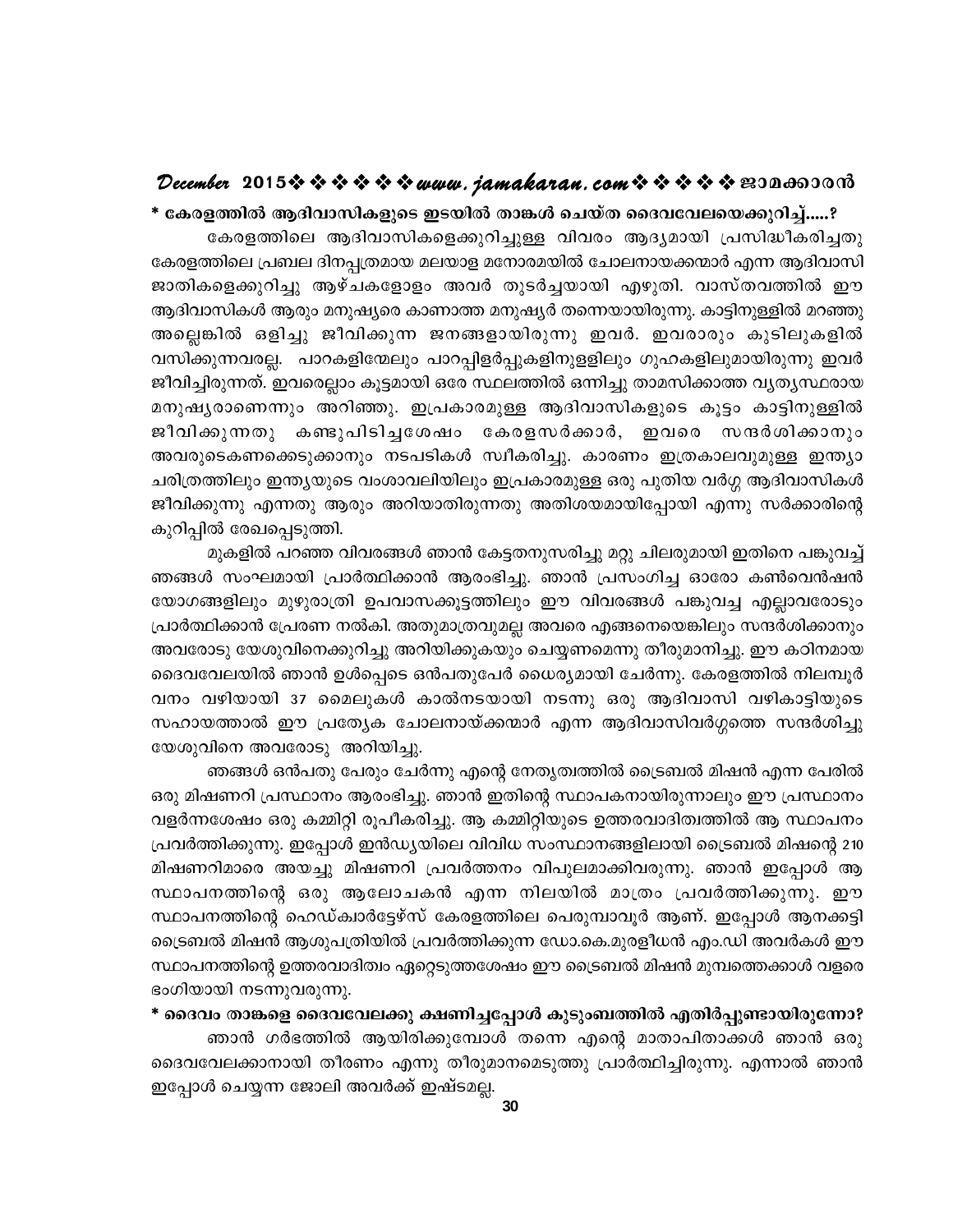#### December 2015 $\hat{\mathbf{v}} \hat{\mathbf{v}} \hat{\mathbf{v}} \hat{\mathbf{v}} \hat{\mathbf{v}} \hat{\mathbf{v}}$  is wava. jamakaran. com  $\hat{\mathbf{v}} \hat{\mathbf{v}} \hat{\mathbf{v}} \hat{\mathbf{v}}$  ne 20130000

അവരുടെ ചിന്തയും തീരുമാനവും ഞാൻ സഭാപുരോഹിതനായോ, പാസ്സറായോ വരണം എന്നായിരുന്നു. ഇപ്പോഴും എന്റെ അലച്ചിലും കാടുകളിൽ ആദിവാസികളുടെ ഇടയിൽ മിഷണറിയായി ദൈവവേല ചെയ്യുന്നതും എന്റെ മാതാവിനു ഇഷ്ടമില്ല. (പിതാവു വർഷങ്ങൾക്കു മുമ്പു മരിച്ചുപോയി). ഇതിൽ സ്ഥിരവരുമാനം ഇല്ല. കഷ്ടങ്ങൾ ധാരാളം. ജനങ്ങളുടെ ഇടയിൽ ആഗ്രഹിക്കുന്ന തരത്തിൽ പ്രസിദ്ധനാകാൻ സാധ്യമല്ല. ഇതായിരിക്കും എന്റെ ദൈവവേല അവർക്കു ഇഷ്ടപ്പെടാതിരിക്കാൻ കാരണം എന്നു ഞാൻ കരുതുന്നു.

\* വീട്ടിലെ മൂത്തപുത്രൻ ദൈവത്തിനുള്ളതു അങ്ങനെയാണെങ്കിൽ ആദ്യ ശിശു ദൈവവേലയ്ക്കു തീർച്ചയായും പോകണമോ? അല്ലെങ്കിൽ കുടുംബത്തിൽ നിന്നു ഒരു കുഞ്ഞു ദൈവവേലയ്ക്കു പോകണമോ?

പഴയനിയമത്തിൽ ആദ്യഫലം, ആദ്യത്തെ കുഞ്ഞു ഇവ ദൈവത്തിനായിരുന്നു. എന്നാൽ യേശുക്രിസ്തു മരിച്ചു ഉയിർത്തെഴുന്നേറ്റശേഷം അവന്റെ രക്തത്താൽ കഴുകപ്പെട്ട എല്ലാവരെയും പുരോഹിതന്മാരായും ദൈവവേലക്കാരായും മാറ്റി. 1 പത്രോ 2:5,9. നാം ഓരോരുത്തരും പുരോഹിത ശുശ്രൂഷ ചെയ്യാൻ ക്ഷണിക്കപ്പെടുന്നു. പൂർണ്ണസമയ ശ്രുശ്രൂഷകനായി മാറാൻ ആദ്യഫലം ആദ്യമകൻ എന്ന നിലയിലല്ലാതെ രക്ഷിക്കപ്പെട്ട് ആത്മഭാരവും ആത്മാക്കൾക്കായി ദിവസേന പ്രാർത്ഥിക്കുന്ന പരിചയവും ഒരാളിനുണ്ടായിരുന്നാൽ പൂർണ്ണസമയ ശുശ്രൂഷയ്ക്കു ദൈവം വഴി തുറക്കുന്നു. ഇതാണ് പൂർണ്ണസമയ ശുശ്രൂഷകന്റെ യോഗ്യതയായിരിക്കുന്നത്.

അതുകൊണ്ട് ആദ്യകുഞ്ഞ് ദൈവവേലയ്ക്കായി നിർബന്ധമായും പോകണമെന്നതു പുതിയ നിമയസഭയ്ക്കു യോജിച്ചതല്ല.

\* ശബ്ബത്തു ദിവസം ആചരിക്കുന്നതിനെക്കുറിച്ചു താങ്കളുടെ അഭിപ്രായം എന്താണ്? യെശ 54:4,5; 58:13,14 അതു (ശബ്ബത്) ആചരിക്കുന്ന ബുദ്ധിശാലികളായ വിദ്യാർത്ഥികൾക്ക് പഠിത്തത്തിലും പരീക്ഷയിലും ജോലികാരൃത്തിലും തങ്ങളുടെ അവസരങ്ങൾ നഷ്ടപ്പെട്ടു പോകുന്നല്ലോ?

ശബ്ദത്തു ദിവസം എന്നതുതന്നെ യേശുക്രിസ്തുവിനു മുമ്പുള്ള പഴയനിയമകാല ഉപദേശം. ഇപ്പോൾ അതു കർത്തൃദിവസമായി മാറ്റപ്പെട്ടുകഴിഞ്ഞു. അതിനെ ശബ്ബത്തുദിവസം എന്നു വിളിക്കുന്നതു യോജിച്ചതല്ല. ശരിയായ വിശ്വാസിക്കു ഏതു ദിവസവും ആരാധിക്കാം. പുതിയ നിയമസഭ കൂടിവന്നതിന്റെ ചരിത്രം നിങ്ങൾക്കു അപ്പോസ്തലപ്രവൃത്തികളിൽ കാണാം. ആ ആരംഭകാലങ്ങളിൽ എപ്പോഴെല്ലാം വിശ്വാസികൾ കൂടിവന്നുവോ അപ്പോഴെല്ലാം ആരാധനയും തിരുവത്താഴവും നടത്തിയിരുന്നു (അപ്പോ 2:46). അതുകൊണ്ടു ദൈവമക്കൾക്കു ദിവസം മുഖ്യമല്ല. ഞായറാഴ്ച കുട്ടികൾക്കു പരീക്ഷവച്ചാൽ പോയി എഴുതിയേതീരൂ. അധികാരികൾക്കു

കീഴടങ്ങാൻ വേദപുസ്തകം പഠിപ്പിക്കുന്നു (റോമർ 13:1–5; തീത്തൊസ് 3:1). അതുമാത്രവുമല്ല ഒരു ദിവസം മാത്രമേ ഇങ്ങനെയുള്ള പരീക്ഷ പ്രശ്നം ഉണ്ടാവുകയുള്ളൂ. ആഴ്ചതോറും അല്ലല്ലോ. പരീക്ഷാ ദിവസങ്ങളിൽ ആരാധന തീർന്നശേഷം പരീക്ഷയ്ക്കായി മക്കളെ അയയ്ക്കുന്നതിൽ തെറ്റില്ല.

അതിനീതിമാനായിരിക്കരുതെന്നും വേദപുസ്തകം നമ്മെ മുന്നറിയിക്കുന്നു.

\* എനിക്കു സുഖം ലഭിച്ചാൽ താങ്കളുടെ മാസികയിൽ സാക്ഷി എഴുതും എന്നു പല മാസികകളിൽ കാണപ്പെടുന്ന പുസ്ത സാക്ഷികളെക്കുറിച്ചുള്ള താങ്കളുടെ അഭിപ്രായം?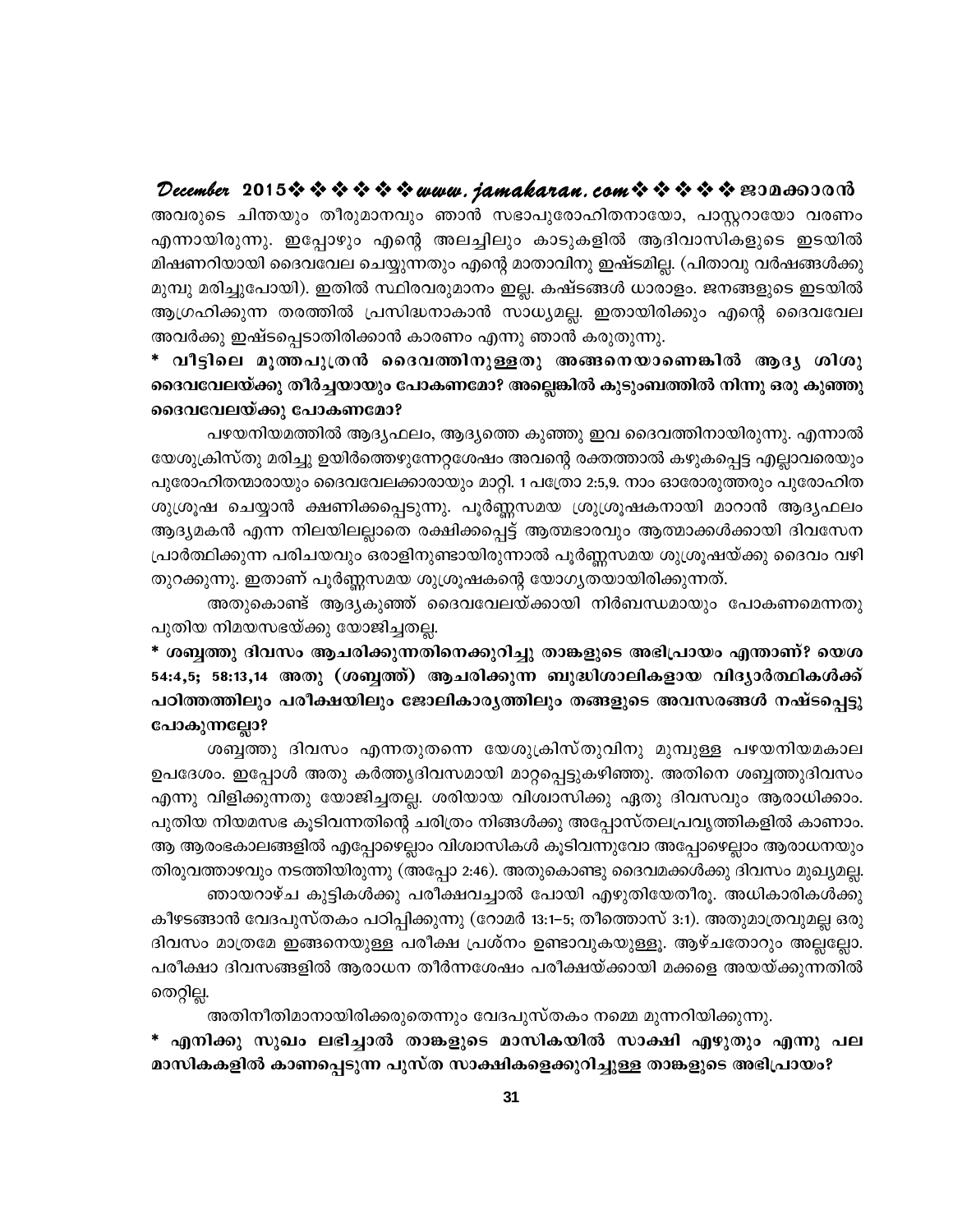December 2015 $\hat{\mathbf{v}} \hat{\mathbf{v}} \hat{\mathbf{v}} \hat{\mathbf{v}} \hat{\mathbf{v}} \hat{\mathbf{v}}$  is  $\mathbf{v}$  were. jamakaran. com  $\hat{\mathbf{v}} \hat{\mathbf{v}} \hat{\mathbf{v}} \hat{\mathbf{v}}$   $\hat{\mathbf{v}}$  and  $\hat{\mathbf{v}}$  and  $\hat{\mathbf{v}}$ 

രോഗസൗഖ്യം ലഭിച്ചാൽ മാസികയിൽ സാക്ഷി എഴുതും എന്നു പറഞ്ഞാൽ കർത്താവു ഒരിക്കലും സുഖം കൊടുക്കയില്ല. അങ്ങനെ ദൈവത്തെ വഞ്ചിക്കാൻ സാധ്യമല്ല. അവനു ആവശ്യമായിരിക്കുന്നതു നമ്മുടെ മാനസാന്തരജീവിതവും അതുമുഖാന്തിരം നമ്മുടെ ജീവിതത്തിൽ ഉണ്ടാകുന്ന സാക്ഷ്യവുമാണു കർത്താവു വളരെ പ്രതീക്ഷിക്കുന്നത്. അതിനാലാണു കർത്താവു മഹത്വപ്പെടുന്നത്.

യാക്കോബ് 5:1–ൽ രോഗം സൗഖ്യമാകാൻ നിരപ്പു പ്രാപിക്കണമെന്നുളള ഉപദേശം കൊടുത്തിരിക്കുന്നു. ഇതിനെയാണു വചനത്തിനു കീഴ്പ്പെടുക എന്നു പറയുന്നത്. സങ്കീർത്തനം 107:20–ൽ അവൻ തന്റെ വചനത്തെ അയച്ചു നിന്റെ രോഗം സൗഖ്യമാക്കുന്നു. യോഹ 5:17–ൽ വചനം നമുക്കുള്ളിൽ ഉണ്ടായിരുന്നാൽ നാം ചോദിക്കുന്നതു എന്തും ലഭിക്കും എന്നു എഴുതിയിരിക്കുന്നു.

ഇങ്ങനെയെല്ലാം വേദവചനത്തിനു കീഴ്പ്പെടുന്നതിനെക്കുറിച്ച് വചനം നമ്മെ വൃക്തമായി ഉപദേശിയ്ക്കുമ്പോൾ മാസികയ്ക്കു സാക്ഷി എഴുതാം എന്നതുകൊണ്ടു ദൈവത്തിനെന്തു ലാഭം. അതുകൊണ്ടു അങ്ങനെ ഒരു നേർച്ച തീരുമാനം എടുക്കുന്നതു വചന പ്രകാരമല്ല.

#### \* അപ്പോക്രിഫാ പുസ്തകങ്ങളെക്കുറിച്ച്?

അപ്പോക്രിഫാ പുസ്തകങ്ങൾ എഴുതപ്പെട്ടതിനു ശരിയായ തെളിവില്ല. അപ്പോക്രിഫാ പുസ്തകങ്ങളിൽ വന്നിട്ടുള്ള ഒരു വചനം പോലും യേശുക്രിസ്തുവോ ശിഷ്യന്മാരോ തങ്ങളുടെ പ്രസംഗങ്ങളിലോ ലേഖനങ്ങളിലോ എടുത്തു കാണിച്ചിട്ടില്ല. അവയിൽ ഭൂരിഭാഗ സംഭവങ്ങളും സാങ്കല്പികവും പെരുപ്പിച്ചു കാണിക്കുന്നതും ആണ്.

എന്നാൽ കത്തോലിക്കരുടെ ഉപദേശങ്ങൾ യോജിച്ച ആശയങ്ങൾ ആ പുസ്തകങ്ങളിൽ നിറയെ കാണപ്പെടുന്നതു കൊണ്ടു കത്തോലിക്കർ അതിനെ തങ്ങളുടെ പുസ്തകത്തിൽ ചേർത്തിരിക്കുന്നു. മരിച്ചവർക്കായുളള പ്രാർത്ഥന, മരിച്ചവരോടു പ്രാർത്ഥിച്ചാൽ അതായതു മരിച്ചുപോയ വിശുദ്ധന്മാരോടു പ്രാർത്ഥിച്ചാൽ ആ പ്രാർത്ഥന കേൾക്കപ്പെടും എന്നതുപോലുള്ള പല തെറ്റായ ഉപദേശങ്ങൾ അതിൽ നിറയെ കാണപ്പെടുന്നു. അതുകൊണ്ടു കത്താലിക്കാസഭക്കാർ മാത്രം ആ പുസ്തകങ്ങളെ താല്പര്യപ്പെട്ടു തങ്ങളുടെ വേദപുസ്കത്തിൽ ചേർത്തിരിക്കുന്നു. എന്നാൽ ആദിമകാല ദൈവഭക്തന്മാർ ആ പുസ്തകത്തെ നീക്കിവച്ചിരുന്നു.

\* സ്ഥിരീകരണം എടുത്തശേഷം തിരുവത്താഴം നൽകുന്നു. അതിനുശേഷമാണ് സഭയിൽ അംഗമായി ചേർക്കപ്പെടുന്നത്. വിവാഹത്തിനു മുമ്പ് വധൂവരന്മാർക്കു അല്ലെങ്കിൽ വിവാഹപ്രായം ആയവർക്കു അതിലേയ്ക്കുള്ള ക്ലാസ്സുകൾ വളരെ ആവശ്യം എന്നു കരുതുന്നു. ഈ രണ്ടു വിഷയങ്ങളിൽ താങ്കളുടെ അഭിപ്രായം എന്ത്?

സ്ഥിരീകരണം എന്നതു സി.എസ്.ഐ, ലൂഥറൻ, ലണ്ടൻമിഷൻ, മാർത്തോമ്മാ പോലുള്ള എപ്പിസ്കോപ്പൽ സഭകളിൽ മാത്രം കാണപ്പെടുന്ന ഒരു ചടങ്ങാകുന്നു. സഭയിൽ അവൻ തിരുവത്താഴം സ്വീകരിച്ചിരിക്കണം. തിരുവത്താഴം അംഗമാകുന്നതിനു സ്വീകരിക്കണമെങ്കിൽ സ്ഥിരീകരണം എടുത്തിരിക്കണം എന്നു ഒരു ചട്ടം സഭയാൽ ഏർപ്പെടുത്തപ്പെട്ടു. അതു വേദപുസ്തകം പഠിപ്പിക്കുന്ന ഒന്നല്ല.

വേദപുസ്തകം പഠിപ്പിക്കുന്നതു ഒരുത്തൻ സഭയിൽ അംഗമായിത്തീരണമെങ്കിൽ അവൻ മാനസാന്തരപ്പെട്ടിരിക്കണം. നമ്മുടെ കർത്താവും ആദ്യ പുതിയനിയമസഭയെ ആരംഭിച്ചതും അപ്രകാരം തന്നെ ആയിരുന്നു. അപ്പോ 2:47–ൽ രക്ഷിക്കപ്പെടുന്നവരെ കർത്താവു ദിനമ്പ്രതി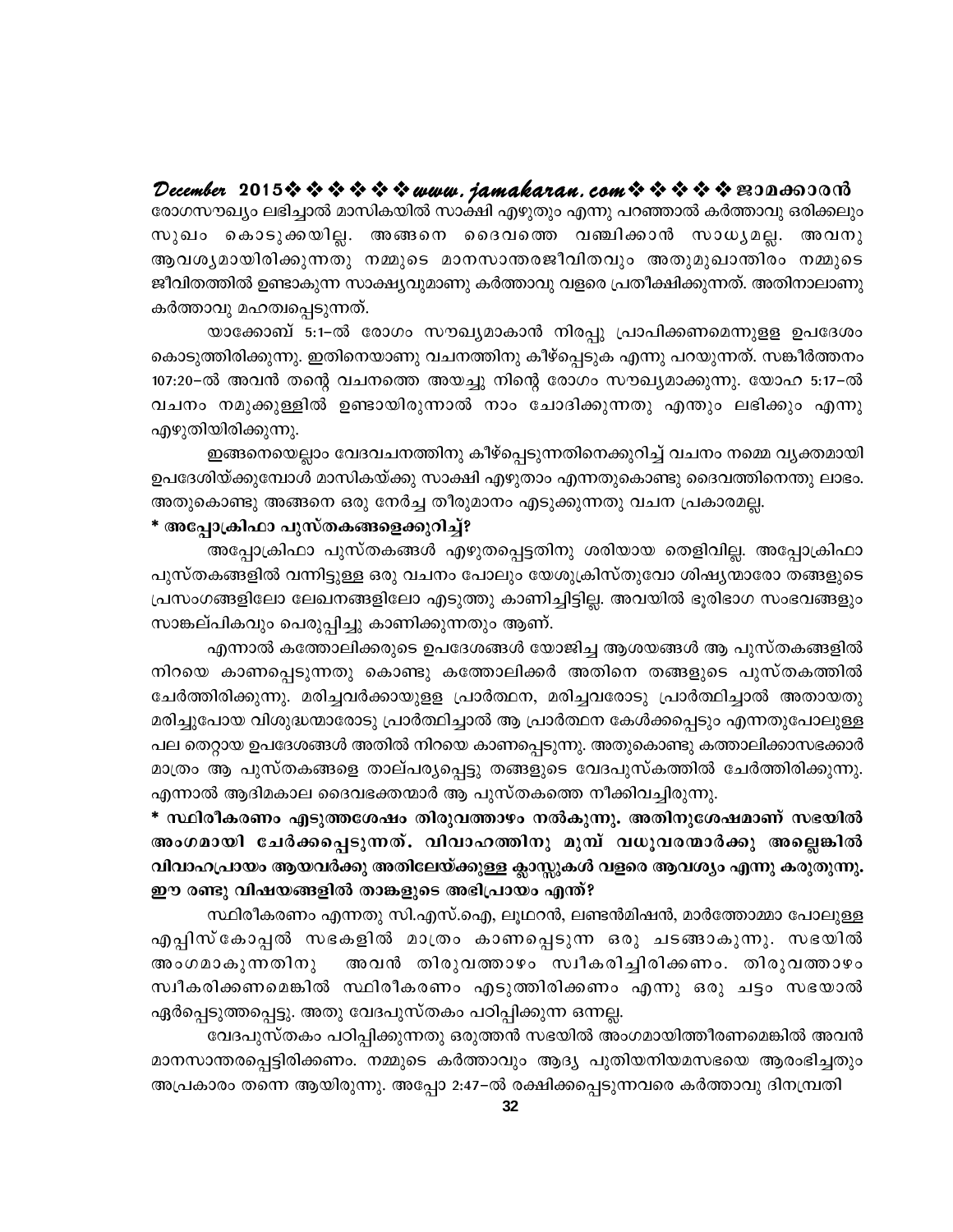#### December 2015 $\hat{\mathbf{v}} \hat{\mathbf{v}} \hat{\mathbf{v}} \hat{\mathbf{v}} \hat{\mathbf{v}} \hat{\mathbf{v}}$  is a wava. jamakaran. com  $\hat{\mathbf{v}} \hat{\mathbf{v}} \hat{\mathbf{v}} \hat{\mathbf{v}}$  a  $\hat{\mathbf{v}}$  and  $\hat{\mathbf{v}}$

സഭയോടു ചേർത്തുകൊണ്ടിരുന്നു എന്നാണു വേദപുസ്തകം പഠിപ്പിക്കുന്നത്. സി.എസ്.ഐ, ലുഥറൻ, ലണ്ടൻ മിഷൻ, മാർത്തോമ്മാ എന്നിങ്ങനെയുള്ള എപ്പിസ്കോപ്പൽ സഭകളുടെ ആരംഭം എങ്ങനെ ആയിരുന്നു എന്നെനിക്കു അറിയാൻ പാടില്ല. എന്നാൽ ഇപ്രകാരമുളള സഭകളിൽ സ്ഥിരീകരണ ചടങ്ങിൽ മാനസാന്തരത്തിനു പ്രാധാന്യം നൽകി ചട്ടമാക്കിയാൽ ഈ സഭകൾക്ക് പ്രയോജനകരമായിരിക്കും. കർത്താവിന്റെ പ്രാർത്ഥന, വിശ്വാസപ്രമാണം ഇവകൾ കാണാപാഠമാക്കി പറഞ്ഞശേഷം സ്ഥിരീകരണത്തിൽ പാസായി എന്നു പറഞ്ഞു. അവനു തിരുവത്താഴം കൊടുക്കുന്നു. അതുകൊണ്ടാണു അവിശ്വാസികൾ ഭൂരിപക്ഷമുള്ള സഭ അല്ലെങ്കിൽ നാമധേയസഭ എന്ന പേരുകളിൽ ആ സഭകൾ വിളിക്കപ്പെടുന്നത്.

അതുപോലെ വിവാഹത്തിനു മുമ്പു വധൂവരന്മാർക്കു അല്ലെങ്കിൽ വിവാഹപ്രായം എത്തിയവർക്ക് കൗൺസിലിംഗ് (counseling) ഒരുക്കപഠിത്തം വളരെ അത്യാവശ്യം.

ആദ്യമായി തങ്ങൾക്കു ലഭിക്കേണ്ട ഭാര്യ/ഭർത്താവ് എങ്ങനെയുള്ളവരായിരിക്കണം എന്നു തീരുമാനിക്കണം. തങ്ങളായിത്തന്നെ പ്രേമിച്ചു ഭാര്യ/ഭർത്താവിനെ തെരഞ്ഞെടുക്കുന്നതു പാപമല്ല. എന്നാൽ അതു വേദപുസ്തകചിട്ടയല്ല എന്നതു അവർ അറിഞ്ഞിരുന്നാൽ ബാല്യപ്രായത്തിൽ ജാഗ്രതയുള്ളവരായി തങ്ങളെ കാത്തു സൂക്ഷിക്കാൻ വളരെ സഹായകമായിരിക്കും. ഇതിനും യുവതി യുവാക്കൾക്കു കൗൺസലിംഗ് അത്യാവശ്യം.

വിവാഹം കഴിഞ്ഞശേഷം ഭാരൃയോടു/ഭർത്താവിനോടു ഏതിനെക്കുറിച്ചെല്ലാം സംസാരിക്കാം, ഏതിനെക്കുറിച്ചെല്ലാം സംസാരിക്കാൻ പാടില്ല എന്നുള്ളതു വളരെ ശ്രദ്ധയോടെ സൂക്ഷിക്കുന്നതു നല്ലത്. ഇതിനു വിവാഹത്തിനു മുമ്പു ആലോചന ആവശ്യം.

പല ദമ്പതികളുടെ ആദ്യരാത്രിയിലുള്ള സംസാരത്തിൽ കഴിഞ്ഞ കാലത്തിൽ ഭർത്താവു പലരോടു ബന്ധപ്പെട്ടിരുന്നു എന്നതുപോലെ കഥകൾ പറഞ്ഞു തന്റെ ഭാര്യയ്ക്കും അപ്രകാരമുള്ള ബന്ധം ഉണ്ടായിരുന്നോ എന്നറിയാൻ വഞ്ചനയോടെ സംസാരിക്കും. ചില ഭാര്യമാർ തന്റെ ഭർത്താവു തന്റെ പഴയരഹസ്യങ്ങളെല്ലാം നൂറ്റിനു നൂറും തുറന്നു പറഞ്ഞല്ലോ അതുകൊണ്ടു ഞാനും മറച്ചുവയ്ക്കുന്നതു ശരിയല്ല എന്നു കരുതി കഴിഞ്ഞകാല സംഭവങ്ങളെല്ലാം അതുപോലെ അവനോടു പറയും. അതു മുഖാന്തിരം പ്രശ്നങ്ങൾ അന്നു ആരംഭിയ്ക്കയില്ല. മാസങ്ങൾക്കു ശേഷം കുടുംബത്തിൽ പ്രശ്നങ്ങൾ ഉണ്ടാകുമ്പോൾ ആദൃരാത്രിയിൽ വെളിപ്പെടുത്തിയ രഹസ്യങ്ങളെല്ലാം കോപവാക്കുകളായി പരസ്പരം പറഞ്ഞു സ്ത്രീയുടെ ഹൃദയത്തെയാണ് മുറിവേൽപ്പിയ്ക്കുന്നത്.

ഭർത്താക്കന്മാർ തങ്ങളുടെ കഴിഞ്ഞകാല പാപജീവിതങ്ങളെക്കുറിച്ച് തങ്ങളുടെ ഭാര്യമാരോടു പറഞ്ഞാൽ അവർക്കു പ്രശ്നം ഉണ്ടാവുകയില്ല. എന്നാൽ ഭാര്യയുടെ കഴിഞ്ഞകാല ജീവിതത്തിലെ പാപബന്ധം അറിഞ്ഞാൽ യാതൊരു ഭർത്താവിനും അതു മറക്കാൻ സാധ്യമല്ല. അതുകൊണ്ടു അവസാനനിമിഷം അവളെ സംശയദൃഷ്ടിയോടെ മാത്രമേ അവളുടെ ഭർത്താവിനു കാണാൻ സാധിക്കയുള്ളൂ. അതിനുശേഷം അവളുടെ ജീവിതം നരകതുല്യമായിരിക്കും. ചില സത്രീകൾ പരിജ്ഞാനമില്ലാതെ ഇപ്രകാരമുള്ള വിഷയങ്ങളിൽ വഞ്ചിക്കപ്പെടുന്നതുകൊണ്ടു കുടുംബബന്ധത്തിൽ വിടവുണ്ടാകാൻ ഇടയാകും. അതുകൊണ്ട് ഇതുപോലെ ഇനിയും മറ്റു പല വിഷയങ്ങൾക്കും വിവാഹതത്തിനു മുമ്പു പുരുഷന്മാർക്കും സ്ത്രീകൾക്കും ആലോചന അല്ലെങ്കിൽ കൗൺസലിംഗ് വളരെ വളരെ അത്യാവശ്യം.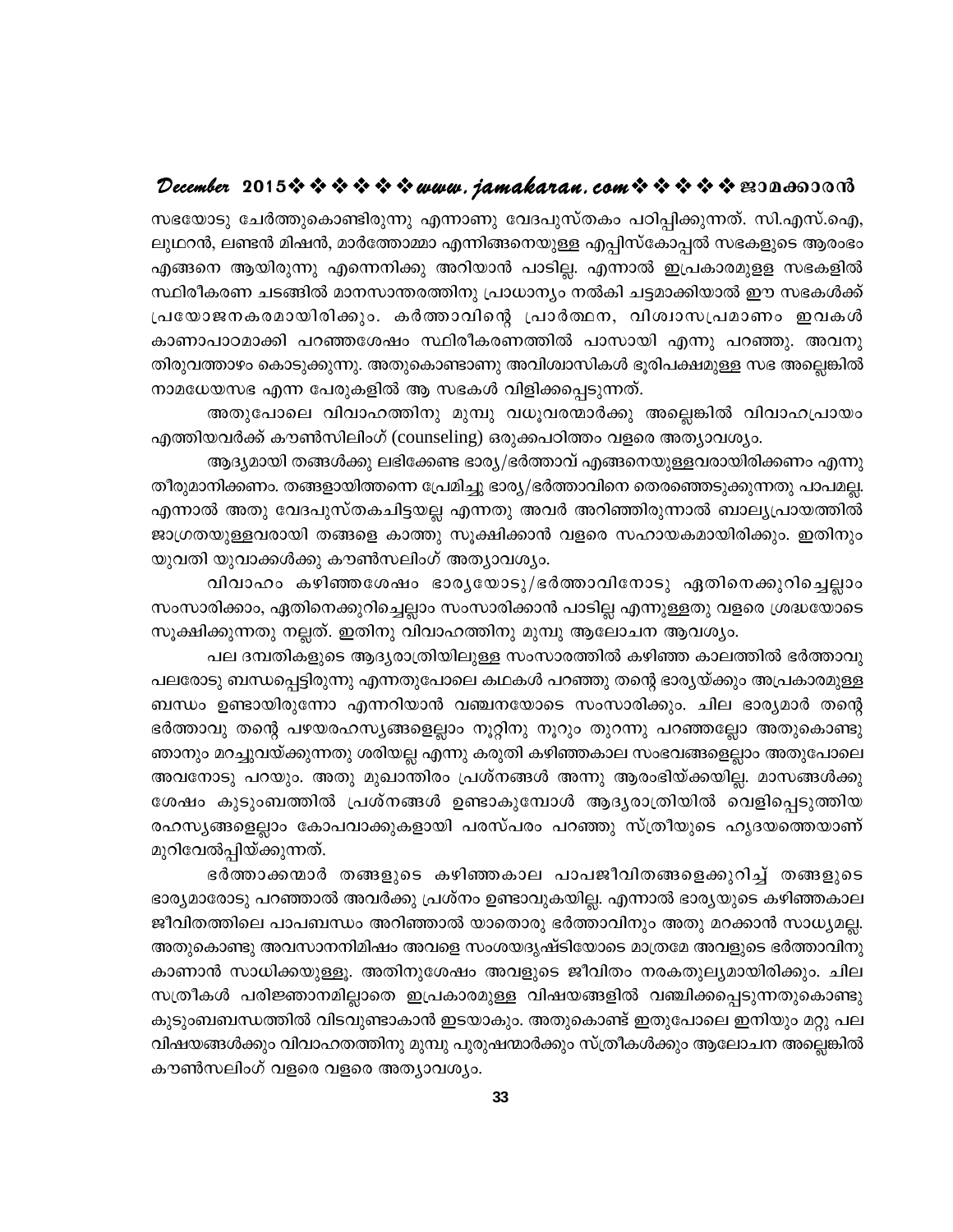#### December 2015 $\hat{\mathbf{v}} \hat{\mathbf{v}} \hat{\mathbf{v}} \hat{\mathbf{v}} \hat{\mathbf{v}} \hat{\mathbf{v}}$  is a wava, jamakaran, com  $\hat{\mathbf{v}} \hat{\mathbf{v}} \hat{\mathbf{v}} \hat{\mathbf{v}}$  a  $\hat{\mathbf{v}}$  and  $\hat{\mathbf{v}}$

\* മുൻകാലങ്ങളിലുണ്ടായ ഉണർവ്വ് ഇനിയും ഉണ്ടാകുമോ? താങ്കളുടെ അഭിപ്രായം എന്ത്? നിങ്ങൾ പ്രതീക്ഷിക്കുന്നതുപോലെ വെസ്ലീ, ജോർജ്ജ് വൈറ്റ് ഫീൾഡ് എന്നിവരുടെ കാലത്തുണ്ടായ ഉണർവ്വുപോലെ ഇപ്പോഴും കാണണമെങ്കിൽ ദൈവവേലക്കാർ ആദ്യമായി രക്ഷിക്കപ്പെടണം. അടുത്തതു സഭാവിശ്വാസികൾ മാനസാന്തരത്തിന്റെ അടിസ്ഥാനത്തിൽ സഭയിൽ അംഗങ്ങളായിരിക്കണം. മനുഷ്യൻ തന്നല്ലോ! വാട്ടം, തളർച്ച, പിൻമാറ്റം ഇവയെല്ലാം ഈ ലോകം ഉള്ളതുവരെ വരുകയും പോകുകയും ചെയ്യും. അതാണു ജീവിതം. എന്നാൽ നടത്തുന്നവരും സഭക്കാരും മുകളിൽ സൂചിപ്പിച്ചിട്ടുള്ളതുപോലെ ശരിയായ മാസനാന്തരത്തിന്റെ അടിസ്ഥാനത്തിൽ ആയിരുന്നാൽ ഉണർവു അടിക്കടി ഉണ്ടാകും. വീണ്ടും വീഴാതെ കാത്തുകൊള്ളാനും സാധിക്കും. സഭയുടെ ഉണർവിനു അടിസ്ഥാനആവശ്യം ഐക്യമത്യത്തോടും ആത്മഭാരത്തോടും കണ്ണീരോടെ വിട്ടുകരഞ്ഞു പ്രാർത്ഥിക്കുന്നവർ കുറച്ചു പേരെങ്കിലും ഉണ്ടായിരുന്നാൽ മതിയാകും, ഉണർവ്വു താനേ വരും.

ഈ ഐക്യമത്യപ്പെട്ട പ്രാർത്ഥന മുഖാന്തിരമാണ് മിഷണറിവേലതുടങ്ങാനും സഭ വളരാനും വർദ്ധിക്കാനും സാധിച്ചത്. ഐക്യമത്യപ്രാർത്ഥന ഇല്ലെങ്കിൽ മിഷണറി ഉണർവും ദൈവവേല വാഞ്ചയും ഉണ്ടാവുകയില്ല.

\* ഒരു കാലത്തിൽ ക്രൈസ്തവം പുഷ്ടി പ്രാപിച്ചിരുന്ന രാജ്യങ്ങളിൽ ഇന്നു അങ്ങനെയുള്ള നിലയില്ല. ഈ രാജ്യങ്ങൾ ക്രൈസ്തവം വീഴ്ച വരാൻ കാരണം എന്ത്?

ആരംഭകാലത്തിൽ ക്രൈസ്തവം പുഷ്ടിപ്രാപിച്ചതായ രാജ്യങ്ങളായ അമേരിക്ക, യൂറോപ്പ് എന്നിവിടങ്ങളിൽ ആത്മീയ പുഷ്ടി കുറയാൻ ഒരു കരാണം സംസ്കാരം ആകുന്നു. ലോകആകർഷകത്വം, വികാരത്തിന്റെ അടിസ്ഥാനത്തിലുണ്ടായ സമൃദ്ധി ഉപദേശം ഇവകളാണ് അതിനു കാരണം.

\* താങ്കളെയും താങ്കളുടെ എഴുത്തിനെയും സ്നേഹിക്കുന്നവർ ആയിരക്കണക്കായവർ ഉണ്ട്. ജാതിക്കു മുൻഗണന കൊടുക്കന്നവരെയും, സ്ത്രീധനം കൊടുക്കുന്വരെയും വാങ്ങുന്നവരെയും ശാസിക്കുകയും അങ്ങനെയുള്ളവർ എന്റെ ദൈവവേലയെ താങ്ങേണ്ട ആവശ്യമിലല്ല എന്നു എഴുതാറുണ്ടല്ലോ. അങ്ങനെ പ്രസംഗിക്കരുതോ?

സ്ത്രീധനപിശാചു എന്ന തലക്കെട്ടിൽ ജാതിയെക്കുറിച്ചും ജാമക്കാരനിൽ ശാസിച്ച് എഴുതിക്കഴിഞ്ഞിരുന്നു. ഇതിനെ വീണ്ടും പ്രസിദ്ധീകരിച്ചു. അതുതന്നെ ലഘുലേഖനമായും പ്രസിദ്ധീകരിച്ചു. എന്നാൽ എന്റെ ജാമക്കാരൻ മാസിക വായിക്കുന്നവരിൽ ഭൂരിപക്ഷവും ജാതി എന്നുള്ള തോലൂരിയ്ക്കാതെ ബലിപീഠത്തിൽ വയ്ക്കപ്പെട്ടവരായിരിക്കുന്നതുകൊണ്ടു ജാതിചിന്ത നീക്കാതെയും സ്ത്രീധനം തെറ്റാണെന്നതു സമ്മതിക്കാതെ എന്റെ വാക്കുകളെ ഭൂരിപക്ഷം പേരും അലക്ഷ്യമാക്കിക്കളഞ്ഞു. ഈ ഒരു വിഷയത്തിൽ മാത്രം ഞാൻ പലതവണ എഴുതിയിട്ടും എന്റെ എഴുത്തു തോൽവിയിൽ കലാശിച്ചു എന്നതു വേദനയോടും ലജ്ജയോടും ഏറ്റു പറയുന്നു.

#### ജാമക്കാരൻ വേണ്ട

ജാമക്കാരൻ (മാസിക നിങ്ങളുടെ ആത്മാവിന് ഉപയോഗപ്രദം ആകുന്നില്ല എങ്കിൽ) നിങ്ങൾക്ക് ലഭിക്കുന്ന മാസികയുടെ മുകളിൽ REFUSED എന്നെഴുതി നിങ്ങളുടെ അഡ്രസ്സ്, വെട്ടി തിരിച്ചയയ്ക്കുക (Stamp വേണ്ട). അങ്ങനെ ചെയ്താൽ നിങ്ങളുടെ അഡ്രസ്സ് ഞങ്ങളുടെ Mailing List-ൽ നിന്നു നീക്കുവാൻ സാധിക്കും. ഇതിന് നിങ്ങൾ സഹകരിക്കും എന്ന് വിശ്വസിക്കുന്നു. നന്ദി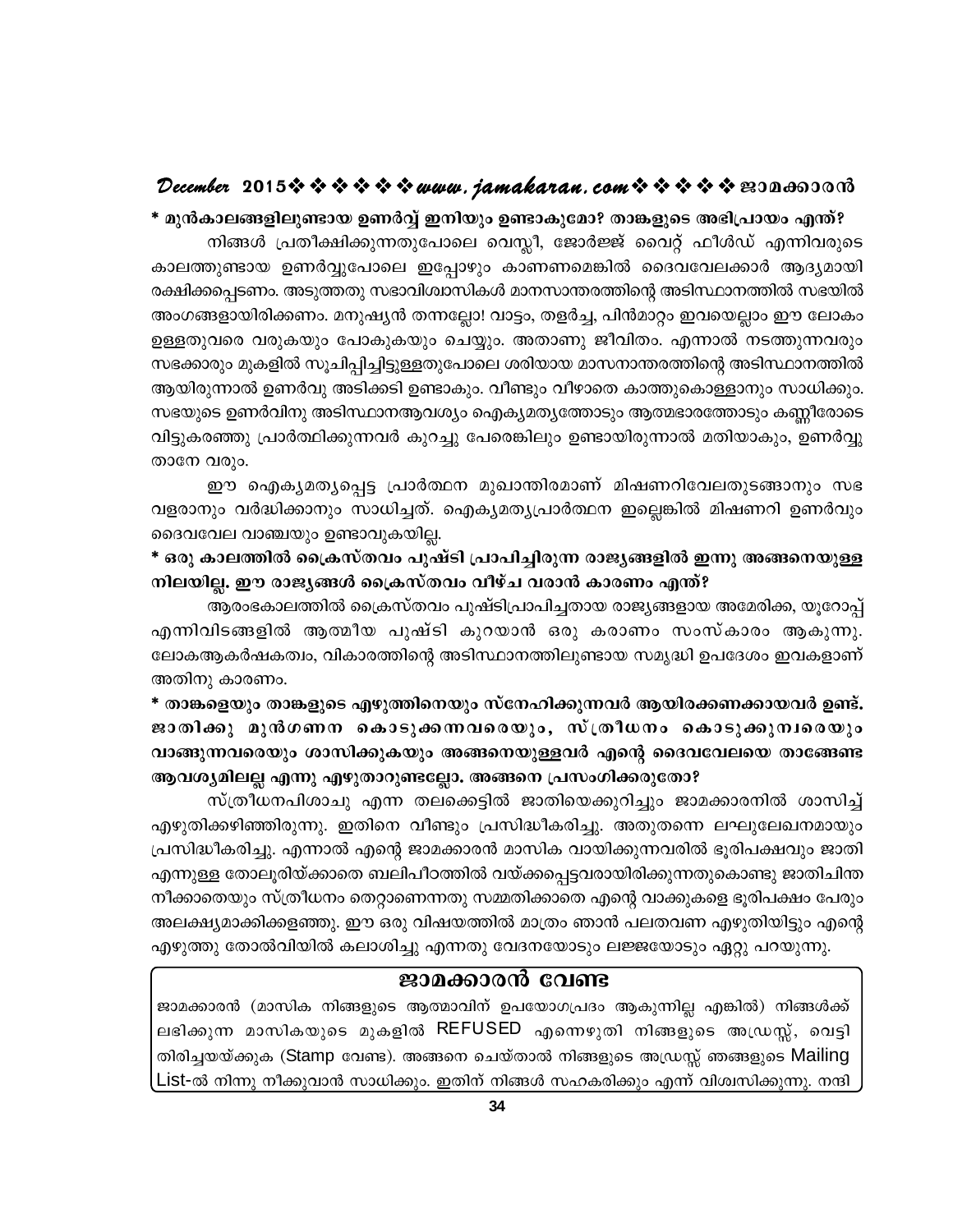# ദുബായ് തമിഴ് CSI കൺവെൻഷൻ



അറേബ്യയിലുള്ള U.A.E ദേശങ്ങളിൽ DUBAI, RAS AL-KHAIMAH, FUTAIRAH എന്നീ സ്ഥലങ്ങളിൽ നടന്ന സി.എസ്.ഐ കൺവെൻഷനുകൾ വളരെ അനുഗ്രഹപ്രദമായിരുന്നു. എല്ലാ സ്ഥലങ്ങളിലുമുള്ള ക്രിസ്ത്രീയവിശ്വാസികൾ വചനശുശ്രൂഷ കേൾക്കുകയും, പ്രസംഗം തീരുന്നതുവരെ വളരെ ക്ഷമയോടുകൂടി ഇരിക്കുകയും, അവരുടെ ആത്മീയ ആഗ്രഹത്തെ കാണുകയും ചെയ്തപ്പോൾ ഞാൻ ദൈവത്തെ സ്തുതിച്ചു. അനേകവർഷങ്ങൾക്കു മുമ്പ് ഞാൻ Dubai മലയാള കൺവെൻഷനിലേക്ക് പ്രസംഗിക്കുവാൻ വന്നപ്പോൾ Rev. തരിയൻ അവർകൾ അവിടെ അച്ചനായി ശുശ്രൂഷ ചെയ്യുകയായിരുന്നു. ആ സമയത്ത് ദുബായിയിലുള്ള സി.ഐ.എസ് തമിഴ് വിശ്വാസികൾ എന്റെ പ്രസംഗം കേൾക്കുവാനായി മലയാള യോഗത്തിൽ സംബന്ധിച്ചിരുന്നു. അവരെല്ലാവരും എന്റെയടുക്കൽ വന്നു. ദുബായിയിൽ തമിഴ് സി.എസ്.ഐ ആരാധന തുടങ്ങുവാൻ Dr. ഞങ്ങളെ സഹായിക്കണം എന്ന് എന്നോട് ആവശ്യപ്പെട്ടു. അതിന് ഞാൻ നിങ്ങളെല്ലാവരും ഒരു അപേക്ഷ എഴുതി 12 കുടുംബക്കാരും അതിൽ ഒപ്പിട്ട് കൊണ്ടുവന്നാൽ നാളെ മദ്ധ്യകേരള ഡയോസിസ് ബിഷപ്പ് ആയ ഞക്തേല്.ഖീലുെവ തിരുമേനി അവർകളോട് വിവരം പറഞ്ഞ് തമിഴ് ആരാധന ഇതേ പള്ളിയിൽ വെച്ച് നടത്തുവാനുള്ള ക്രമീകരണങ്ങൾ ചെയ്യാം. ബിഷപ്പ് ജോസഫ് തിരുമേനി അവർകളും അച്ചനും അവർ എഴുതിക്കൊണ്ടുവന്ന അപേക്ഷയിൽ ഒപ്പിട്ടു. അപ്പോൾ തന്നെ ബിഷപ്പ് അവർകൾ പ്രാർത്ഥിച്ച് Dubai Tamil C.S.I ആരാധനയെ ഉദ്ഘാടനം ചെയ്തു. അങ്ങനെ Dubai & Alaninh സി.എസ്.ഐ തമിഴ് 2 സഭകൾ എന്നെക്കൊണ്ട് ആരംഭിക്കുവാൻ ദൈവം സഹായിച്ചു. ഇപ്പോൾ C.S.I Dubai Tamil Congregation നിൽ Rev.Christopherrathinasany അവർകൾ പ്രാർത്ഥനയോടെ എന്റെ യോഗത്തിനുള്ള ക്രമീകരണങ്ങൾ ചെയ്തിരിക്കുന്നു. ദൈവനാമം മഹത്വപ്പെടട്ടെ. ഇപ്പോൾ ഈ ദുബായ് സഭ 70 മിഷണനറിമാരെ സഹായിച്ചുകൊണ്ടിരിക്കുന്നു. സ്തോത്രം.